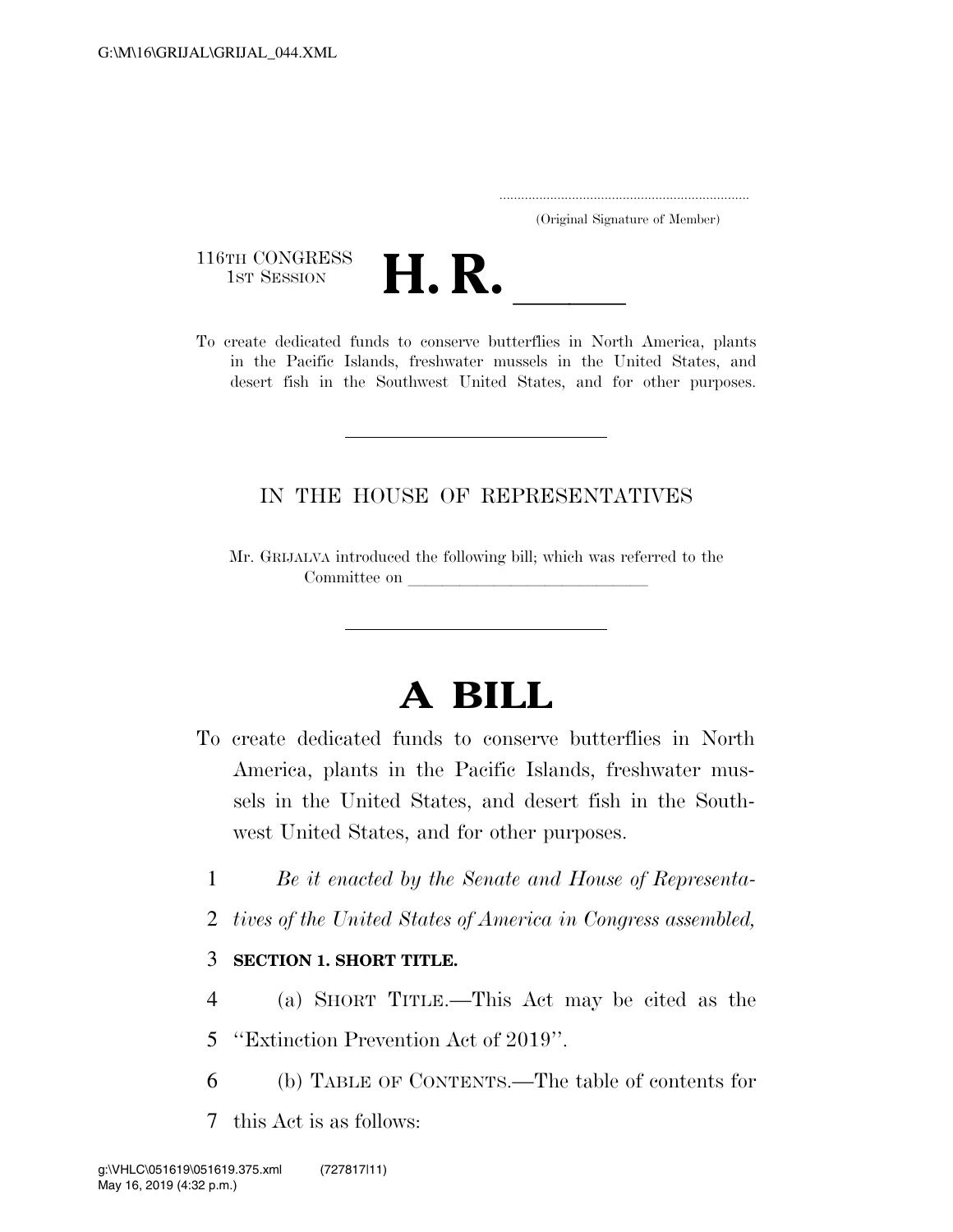Sec. 1. Short title.

#### TITLE I—NORTH AMERICA BUTTERFLY CONSERVATION ACT OF 2019

- Sec. 101. Short title.
- Sec. 102. Purposes.
- Sec. 103. Definitions.
- Sec. 104. North America butterfly conservation assistance.
- Sec. 105. North America Butterfly Conservation Fund.
- Sec. 106. Authorization of appropriations.
- Sec. 107. Report to Congress.

#### TITLE II—PACIFIC ISLANDS PLANT CONSERVATION FUND ACT OF 2019

- Sec. 201. Short title.
- Sec. 202. Purposes.
- Sec. 203. Definitions.
- Sec. 204. Pacific Islands plant conservation assistance.
- Sec. 205. Pacific Islands Plant Conservation Fund.
- Sec. 206. Authorization of appropriations.
- Sec. 207. Report to Congress.

#### TITLE III—FRESHWATER MUSSEL CONSERVATION FUND ACT OF 2019

- Sec. 301. Short title.
- Sec. 302. Purposes.
- Sec. 303. Definitions.
- Sec. 304. Freshwater mussel conservation assistance.
- Sec. 305. Freshwater Mussels Conservation Fund.
- Sec. 306. Authorization of appropriations.
- Sec. 307. Report to Congress.

#### TITLE IV—SOUTHWEST DESERT FISH CONSERVATION FUND ACT OF 2019

- Sec. 401. Short title.
- Sec. 402. Purposes.
- Sec. 403. Definitions.
- Sec. 404. Southwest desert fish conservation assistance.
- Sec. 405. Southwest Desert Fish Conservation Fund.
- Sec. 406. Authorization of appropriations.
- Sec. 407. Report to Congress.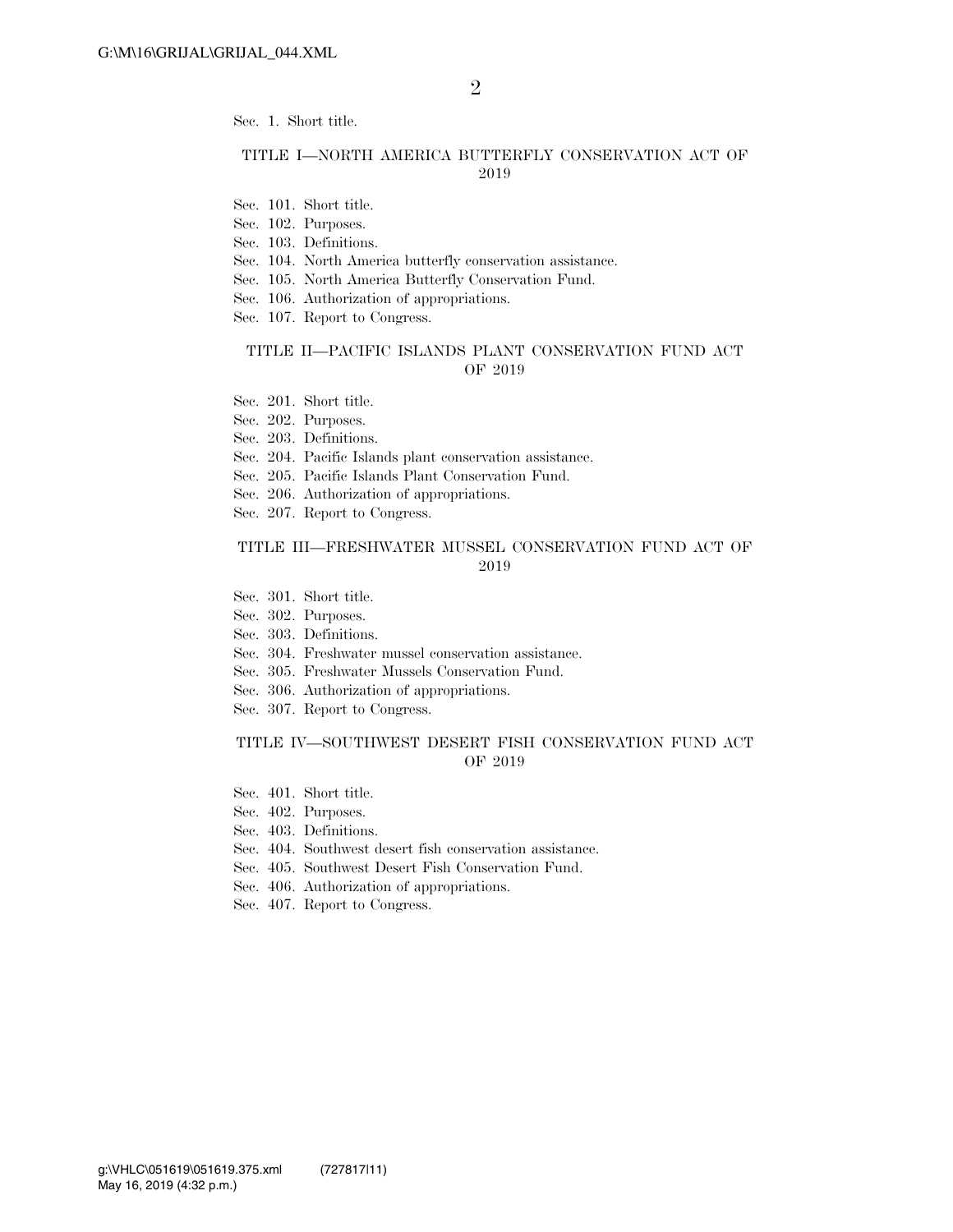# **TITLE I—NORTH AMERICA BUT- TERFLY CONSERVATION ACT OF 2019**

# **SEC. 101. SHORT TITLE.**

This title may be cited as the ''North America But-

terfly Conservation Fund Act of 2019''.

# **SEC. 102. PURPOSES.**

The purposes of this title are—

 (1) to perpetuate healthy populations of butter-flies in North America;

 (2) to assist in the conservation of threatened and endangered butterflies by supporting conserva-tion initiatives in North America; and

 (3) to provide financial resources and to foster international cooperation for those initiatives.

# **SEC. 103. DEFINITIONS.**

In this title:

 (1) CONSERVATION.—The term ''conservation'' means the use of all methods and procedures nec- essary to protect habitats of butterflies in North America and of butterflies in those habitats, includ-ing—

 (A) protection, restoration, and manage-ment of habitats;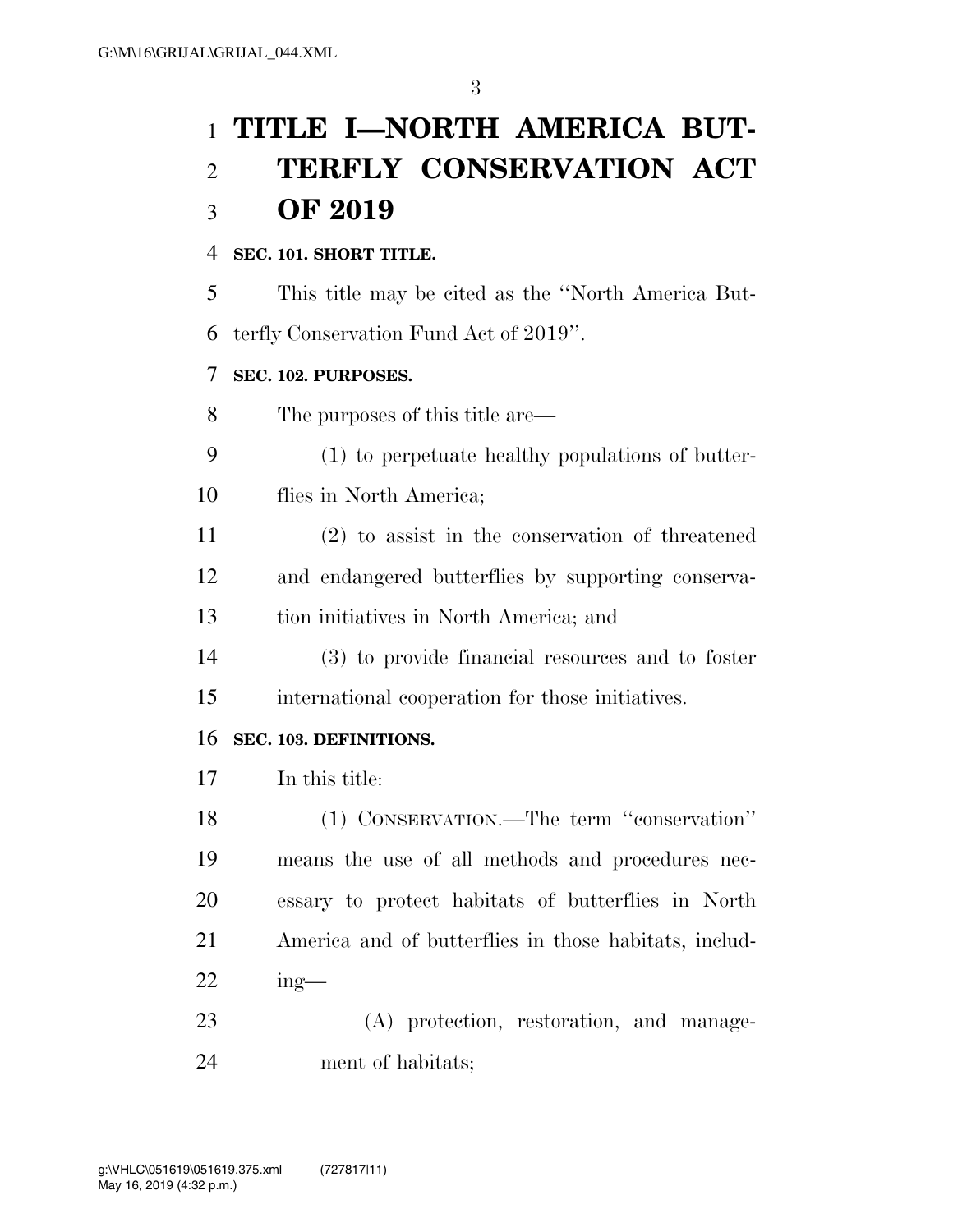| $\mathbf{1}$   | (B) onsite research and monitoring of pop-        |
|----------------|---------------------------------------------------|
| $\overline{2}$ | ulations, habitats, annual reproduction, and      |
| 3              | butterfly species population trends;              |
| $\overline{4}$ | (C) assistance in the development, imple-         |
| 5              | mentation, and improvement of national and re-    |
| 6              | gional management plans;                          |
| 7              | (D) enforcement and implementation of             |
| 8              | applicable conservation laws; and                 |
| 9              | (E) community outreach and education.             |
| 10             | FUND.—The term "Fund"<br>(2)<br>means the         |
| 11             | North America Butterfly Conservation Fund estab-  |
| 12             | lished by section 105.                            |
| 13             | (3) BUTTERFLY.—The terms "butterfly" and          |
| 14             | "butterflies" mean any member of the order Lepi-  |
| 15             | doptera.                                          |
| 16             | (4) NORTH AMERICA.—The term "North Amer-          |
| 17             | ica" means the United States, Canada, Mexico, An- |
| 18             | tigua and Barbuda, Bahamas, Barbados, Belize,     |
| 19             | Costa Rica, Cuba, Dominica, Dominican Republic,   |
| 20             | El Salvador, Grenada, Guatemala, Haiti, Honduras, |
| 21             | Jamaica, Nicaragua, Panama, Saint<br>Kitts<br>and |
| 22             | Nevis, Saint Lucia, Saint Vincent and the Grena-  |
| 23             | dines, and Trinidad and Tobago.                   |
| 24             | (5) SECRETARY.—The term "Secretary" means         |
| 25             | the Secretary of the Interior.                    |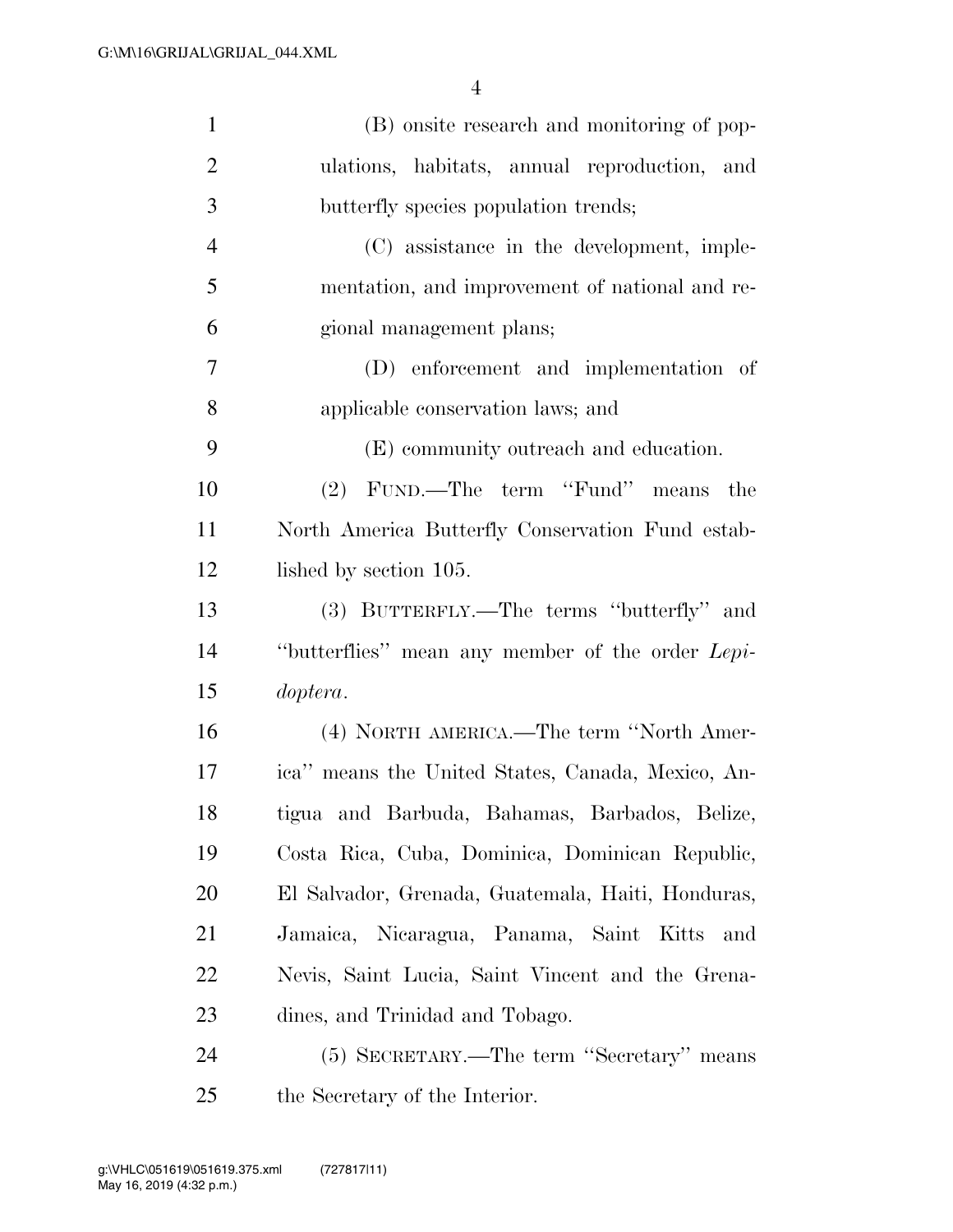#### **SEC. 104. NORTH AMERICA BUTTERFLY CONSERVATION AS-**

**SISTANCE.** 

(a) ASSISTANCE.—

 (1) IN GENERAL.—Subject to the availability of funds and in consultation with other Federal offi- cials, the Secretary shall use amounts in the Fund to provide financial assistance for projects for the conservation of butterflies for which project pro- posals are approved by the Secretary in accordance with this section.

 (2) USE OF EXISTING AUTHORITIES.—Assist- ance provided under this section shall be carried out in a manner consistent with authorities available to the Secretary under the Endangered Species Act of 1973 (16 U.S.C. 1531 et seq.).

(b) PROJECT PROPOSALS.—

 (1) ELIGIBLE APPLICANTS.—A proposal for a project for the conservation of butterflies may be submitted to the Secretary by—

 (A) a relevant State or Tribal agency, re- search institution, nonprofit organization, or wildlife management authority in North Amer-ica that—

 (i) has within its boundaries butterfly habitat; and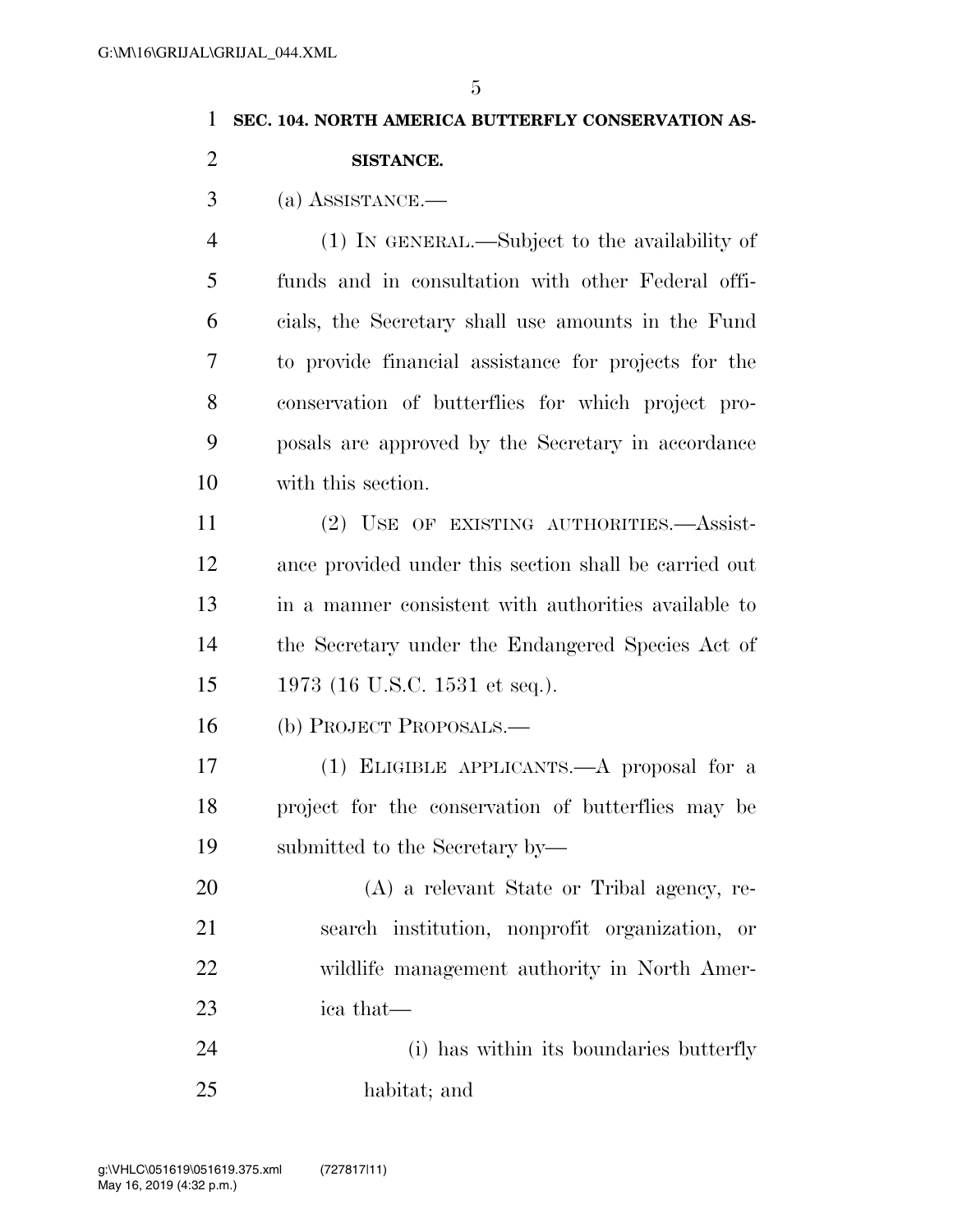| $\mathbf{1}$   | (ii) directly or indirectly affects but-             |
|----------------|------------------------------------------------------|
| $\overline{2}$ | terfly conservation; or                              |
| 3              | (B) any other individual or entity, as de-           |
| $\overline{4}$ | termined appropriate by the Secretary, with the      |
| 5              | demonstrated expertise required for the con-         |
| 6              | servation of butterflies in North America.           |
| 7              | (2) FEDERAL PARTNERSHIP OPPORTUNITIES.—              |
| 8              | A Federal agency may not be a lead entity or receive |
| 9              | funding for a project under this section, but may be |
| 10             | included as a partner or collaborator on a project   |
| 11             | that receives such funding.                          |
| 12             | (3) REQUIRED ELEMENTS.—A project proposal            |
| 13             | shall include—                                       |
| 14             | $(A)$ a statement of the purposes of the             |
| 15             | project;                                             |
| 16             | (B) the name of the entity or individual             |
| 17             | with overall responsibility for the project;         |
| 18             | (C) a description of                                 |
| 19             | (i) the qualifications of the entity or              |
| 20             | individuals that will conduct the project;           |
| 21             | (ii) methods for project implementa-                 |
| 22             | tion and outcome assessment;                         |
| 23             | (iii) staffing and stakeholder engage-               |
| 24             | ment for the project;                                |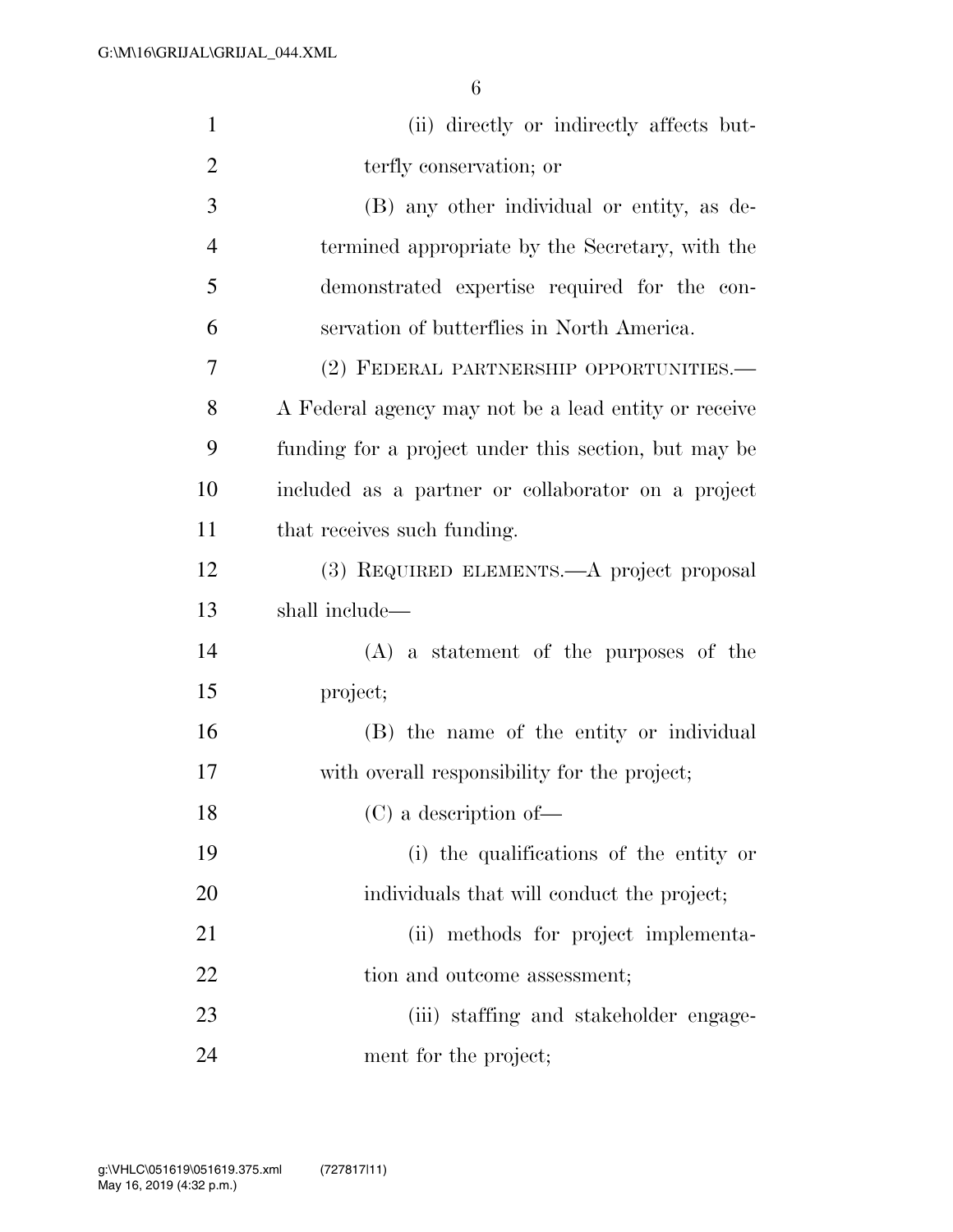| $\mathbf{1}$   | (iv) the logistics of the project, includ-       |
|----------------|--------------------------------------------------|
| $\overline{2}$ | ing cost estimates and timelines;                |
| 3              | (v) anticipated outcomes; and                    |
| $\overline{4}$ | (vi) mechanisms to encourage ade-                |
| 5              | quate local public participation in project      |
| 6              | development and implementation;                  |
| 7              | (D) assurances that the project will be im-      |
| 8              | plemented in consultation with relevant wildlife |
| 9              | management authorities, Tribes, and other ap-    |
| 10             | propriate government officials;                  |
| 11             | (E) evidence of free, informed, and prior        |
| 12             | consent by indigenous communities in the areas   |
| 13             | the project will be conducted, if the Secretary  |
| 14             | determines that such consent is required for the |
| 15             | success of the project; and                      |
| 16             | (F) demonstrated sensitivity to local his-       |
| 17             | and cultural resources and compliance<br>toric   |
| 18             | with applicable laws;                            |
| 19             | (G) information that demonstrates the po-        |
| 20             | tential of the project to contribute to the con- |
| 21             | servation of butterfly populations in North      |
| 22             | America;                                         |
| 23             | (H) evidence of support for the project by       |
| 24             | appropriate governmental entities of the coun-   |
| 25             | tries, Tribes, and indigenous communities in     |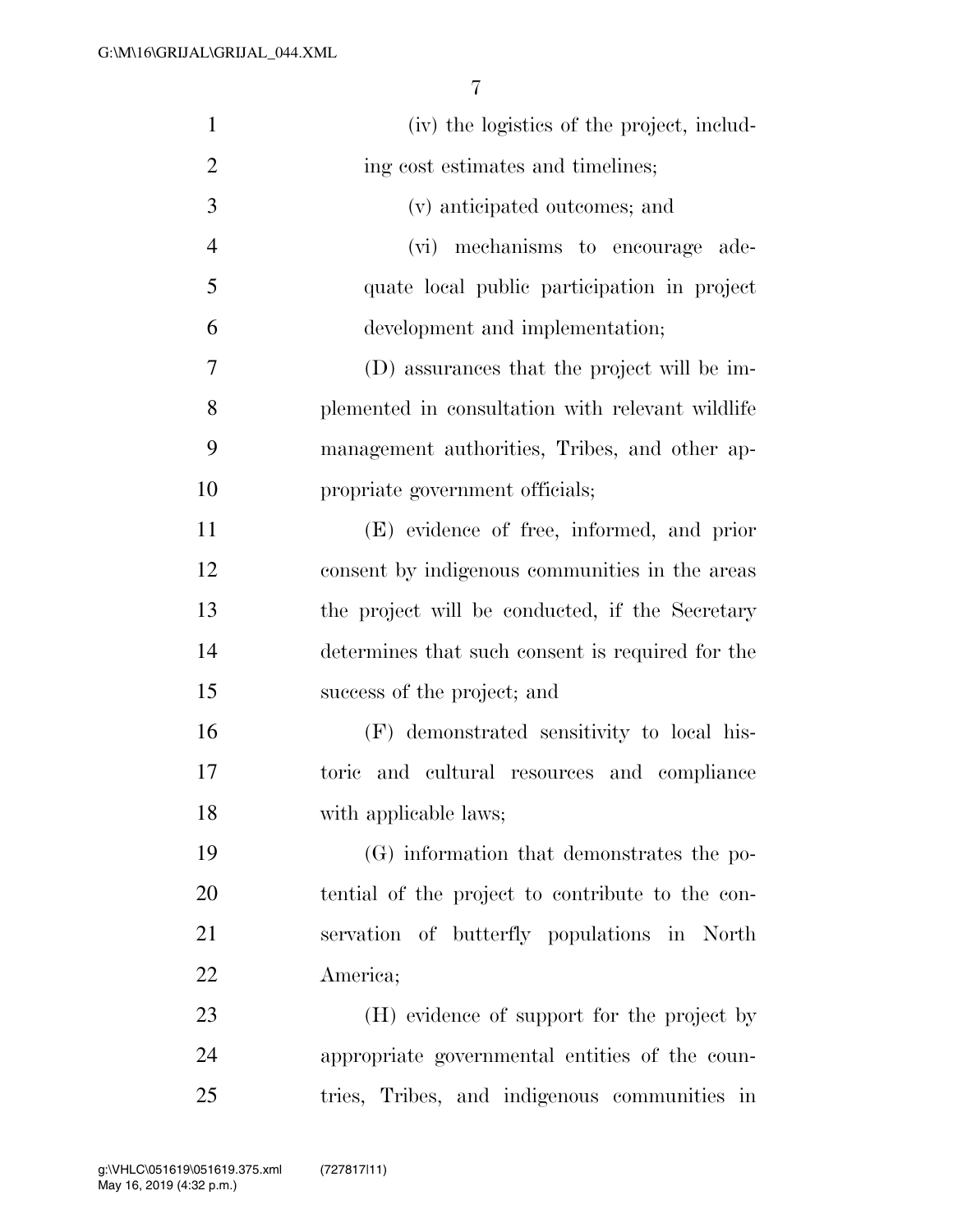| $\mathbf{1}$   | which the project will be conducted, if the Sec-       |
|----------------|--------------------------------------------------------|
| 2              | retary determines that such support is required        |
| 3              | for the success of the project;                        |
| $\overline{4}$ | (I) information regarding the source and               |
| 5              | amount of matching funding available for the           |
| 6              | project; and                                           |
| 7              | (J) such other information as the Sec-                 |
| 8              | retary may require.                                    |
| 9              | (c) PROJECT REVIEW AND APPROVAL.—                      |
| 10             | (1) IN GENERAL.—The Secretary shall—                   |
| 11             | $(A)$ not later than 30 days after receiving           |
| 12             | a project proposal, provide a copy of the pro-         |
| 13             | posal to other Federal officials, as appropriate;      |
| 14             | and                                                    |
| 15             | (B) review each project proposal in a time-            |
| 16             | ly manner to determine whether the proposal            |
| 17             | meets the criteria specified in subsection (d).        |
| 18             | (2) CONSULTATION; APPROVAL OR DIS-                     |
| 19             | APPROVAL.—Not later than 180 days after receiving      |
| 20             | a project proposal, and subject to the availability of |
| 21             | funds, the Secretary, after consulting with other      |
| 22             | Federal officials, as appropriate, shall—              |
| 23             | $(A)$ consult on the proposal with the gov-            |
| 24             | ernment of each country in which the project is        |
| 25             | to be conducted;                                       |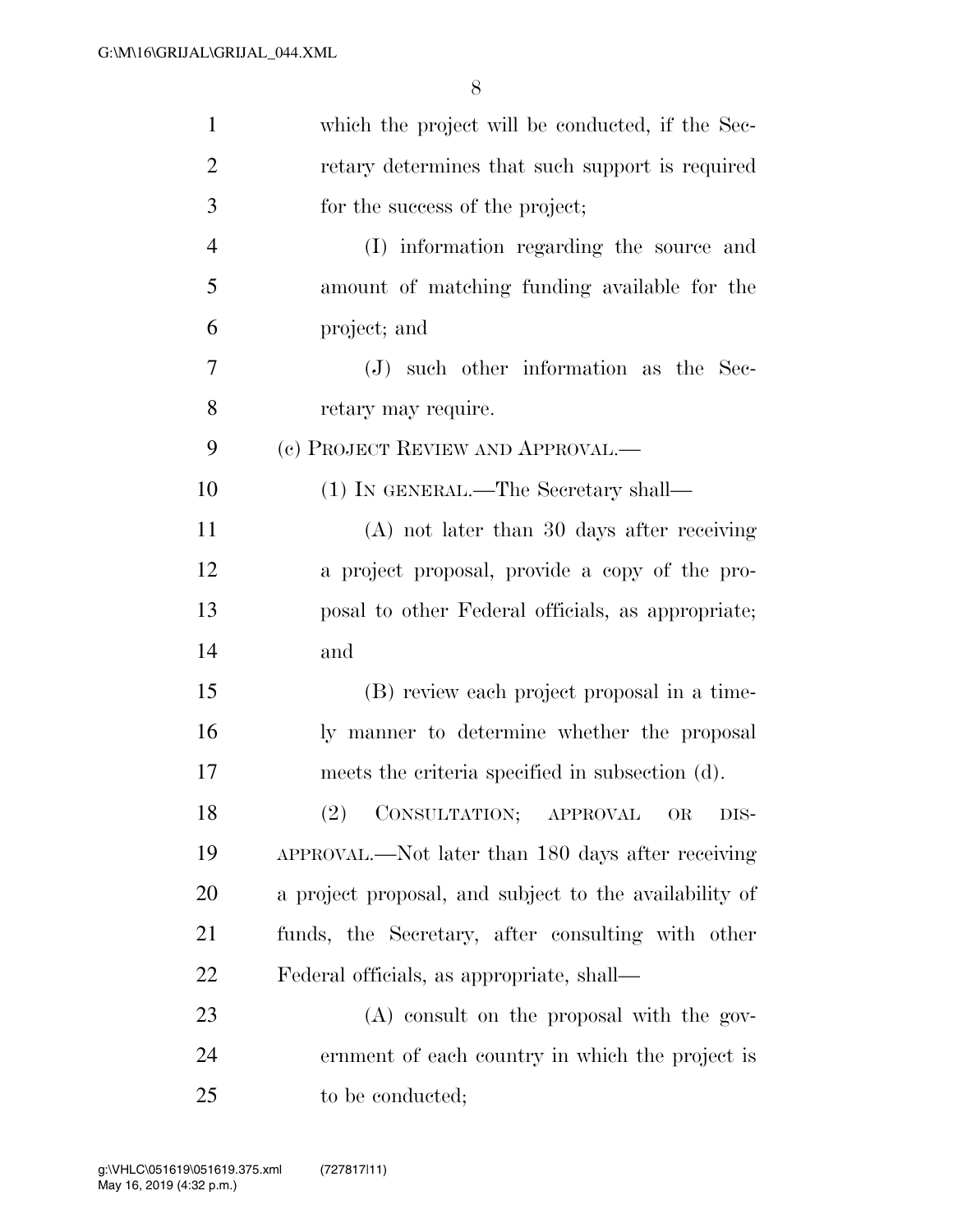(B) after taking into consideration any comments resulting from the consultation, ap-prove or disapprove the project proposal; and

 (C) provide written notification of the ap- proval or disapproval to the person that sub- mitted the project proposal, such other Federal officials, and each country described in sub-paragraph (A).

9 (d) CRITERIA FOR APPROVAL.—

 (1) IN GENERAL.—The Secretary may approve a project proposal under this section if the project will help recover and sustain viable populations of butterflies in the wild by assisting efforts in North America to implement butterfly conservation pro-grams.

 (2) PRIORITY.—In selecting projects for assist- ance, the Secretary shall give preference to projects that conserve threatened and endangered species protected by the Endangered Species Act (16 U.S.C. 1531 et seq.)

21 (3) PROJECT SUSTAINABILITY.—To the max- imum extent practicable, in determining whether to approve project proposals under this section, the Secretary shall give preference to conservation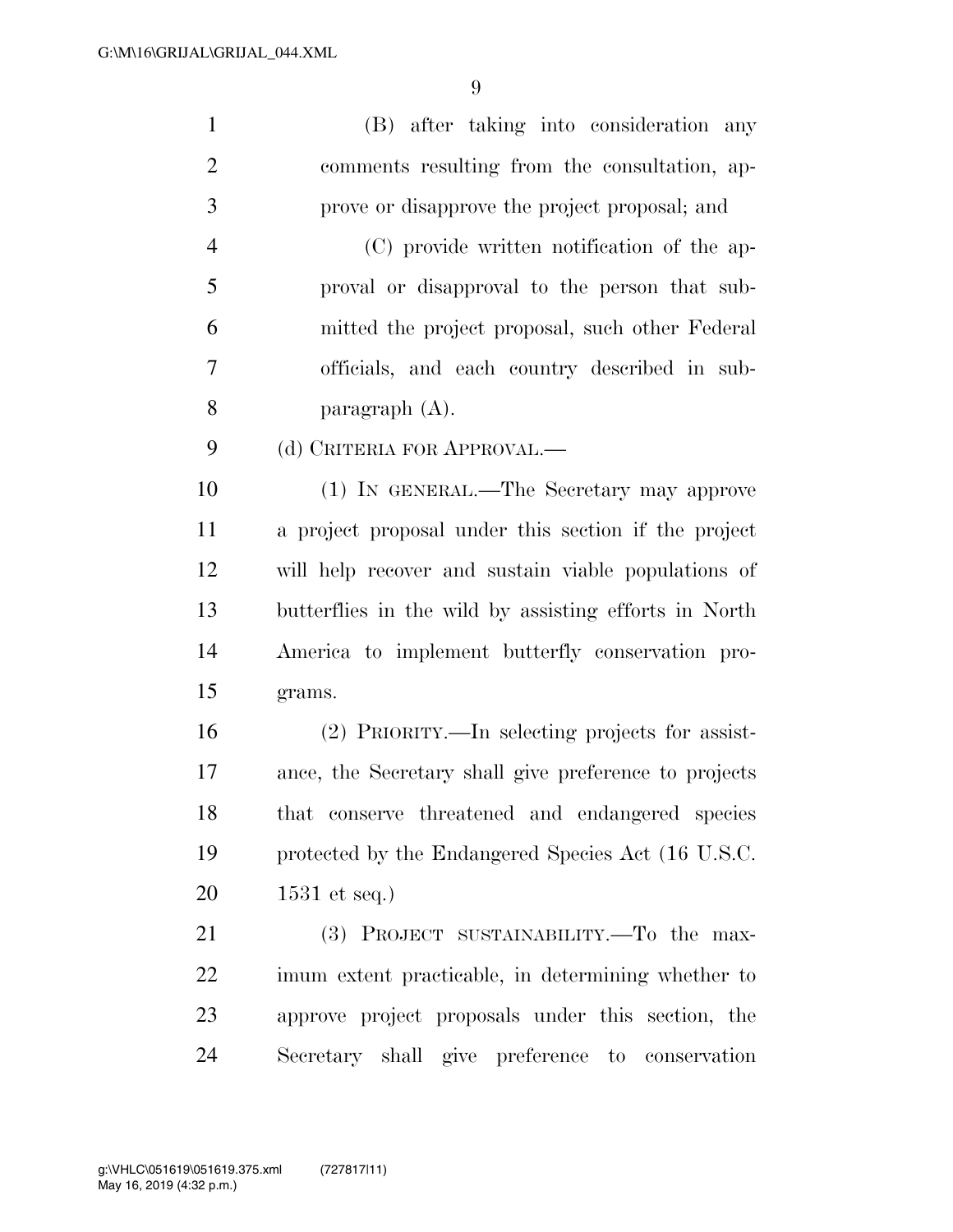projects that are designed to ensure effective, long- term conservation of butterflies and their habitats. (4) MATCHING FUNDS.—In determining wheth- er to approve project proposals under this section, the Secretary shall give preference to projects for which matching funds are available. (5) WAIVER.—The Secretary may waive the ap- plication of paragraphs (2), (3), and (4) if the Sec- retary finds that such waiver is necessary to support a conservation project that the Secretary has identi- fied as of high priority. (e) PROJECT REPORTING.— (1) IN GENERAL.—Each person that receives assistance under this section for a project shall sub- mit to the Secretary periodic reports (at such inter- vals as the Secretary may require) that include all information that the Secretary, after consultation with other government officials, determines is nec- essary to evaluate the progress and success of such project for the purposes of ensuring positive results, assessing problems, and fostering improvements. 22 (2) AVAILABILITY TO THE PUBLIC.—Reports under paragraph (1), and any other documents re-

lating to projects for which financial assistance is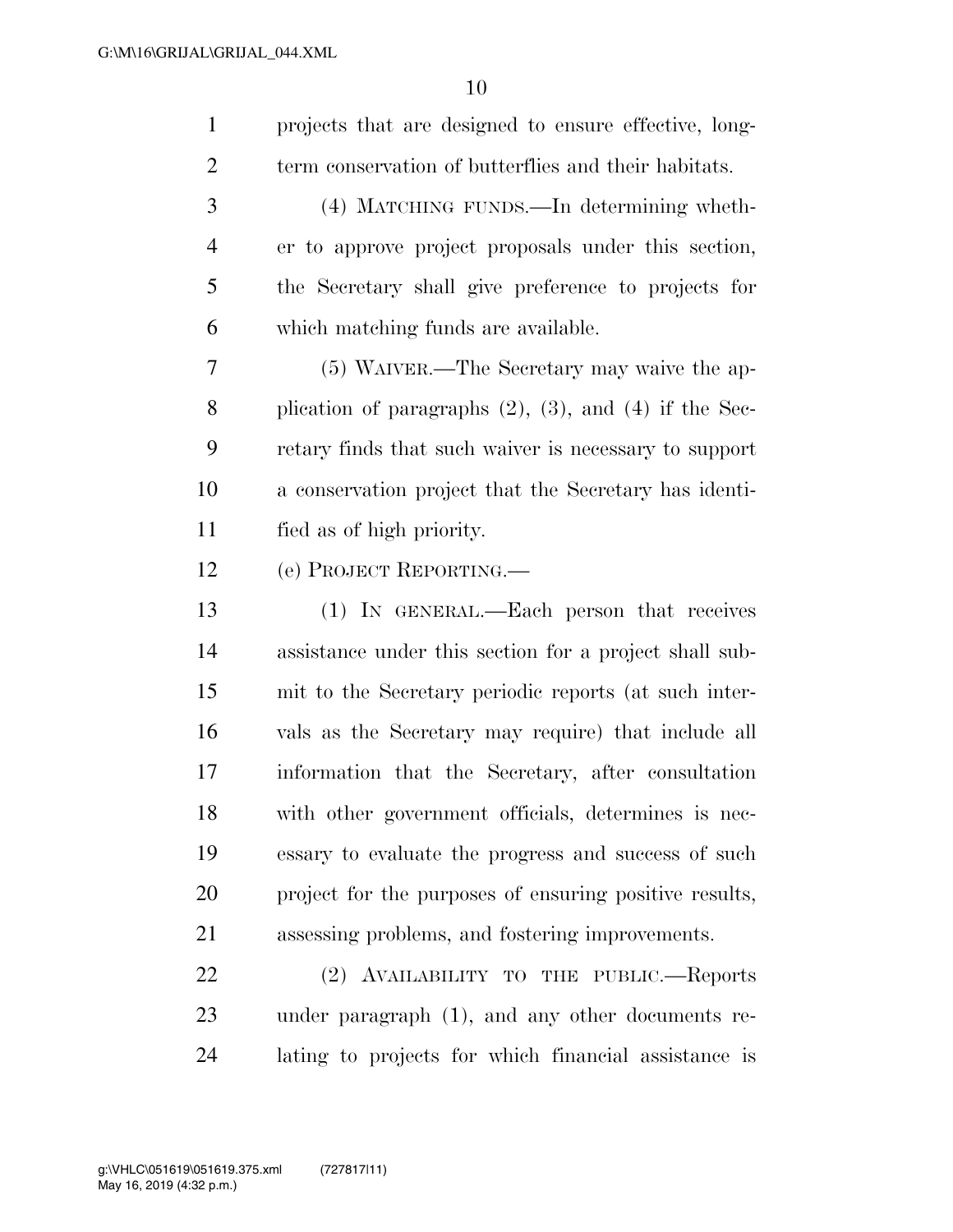provided under this title, shall be made available to 2 the public.

# **SEC. 105. NORTH AMERICA BUTTERFLY CONSERVATION FUND.**

 (a) ESTABLISHMENT.—There is established in the Treasury a separate account, to be known as the ''North America Butterfly Conservation Fund'', consisting of—

 (1) amounts transferred to the Secretary of the Treasury for deposit into the Fund under subsection (e);

 (2) amounts appropriated to the Fund under section 106; and

 (3) any interest earned on investment of amounts in the Fund under subsection (c).

(b) EXPENDITURES FROM FUND.—

 (1) IN GENERAL.—Subject to paragraph (2), at the request of the Secretary, the Secretary of the Treasury shall transfer from the Fund to the Sec- retary, without further appropriation, such amounts as the Secretary determines are necessary to carry out section 104.

22 (2) ADMINISTRATIVE EXPENSES.—Of the amounts in the account available for each fiscal year, the Secretary may expend not more than 3 percent, or up to \$80,000, whichever is greater, to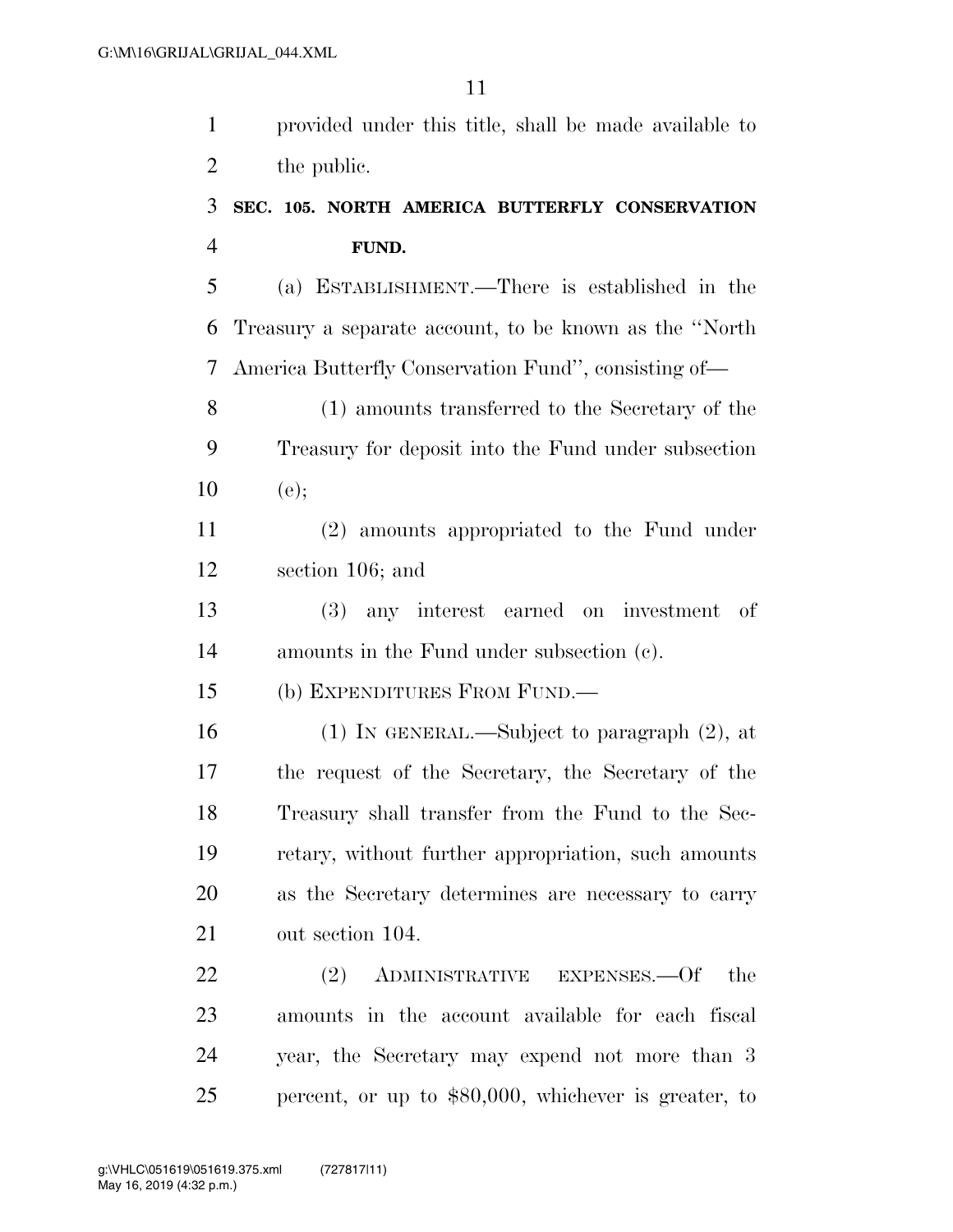| 1              | pay the administrative expenses necessary to carry   |
|----------------|------------------------------------------------------|
| $\overline{2}$ | out this title.                                      |
| 3              | (c) INVESTMENT OF AMOUNTS.—                          |
| $\overline{4}$ | (1) IN GENERAL.—The Secretary of the Treas-          |
| 5              | ury shall invest such portion of the Fund as is not, |
| 6              | in the judgment of the Secretary of the Treasury,    |
| 7              | required to meet current withdrawals. Investments    |
| 8              | may be made only in interest-bearing obligations of  |
| 9              | the United States.                                   |
| 10             | (2) ACQUISITION OF OBLIGATIONS.—For the              |
| 11             | purpose of investments under paragraph (1), obliga-  |
| 12             | tions may be acquired—                               |
| 13             | $(A)$ on original issue at the issue price; or       |
| 14             | (B) by purchase of outstanding obligations           |
| 15             | at market price.                                     |
| 16             | (3) SALE OF OBLIGATIONS.—Any obligation ac-          |
| 17             | quired by the Fund may be sold by the Secretary of   |
| 18             | the Treasury at market price.                        |
| 19             | (4) CREDITS TO FUND.—The interest on, and            |
| <b>20</b>      | the proceeds from the sale or redemption of, any ob- |
| 21             | ligations held in the Fund shall be credited to and  |
| 22             | form a part of the Fund.                             |
| 23             | (d) TRANSFERS OF AMOUNTS.                            |
| 24             | $(1)$ In GENERAL.—The amounts required to be         |
| 25             | transferred to the Fund under this section shall be  |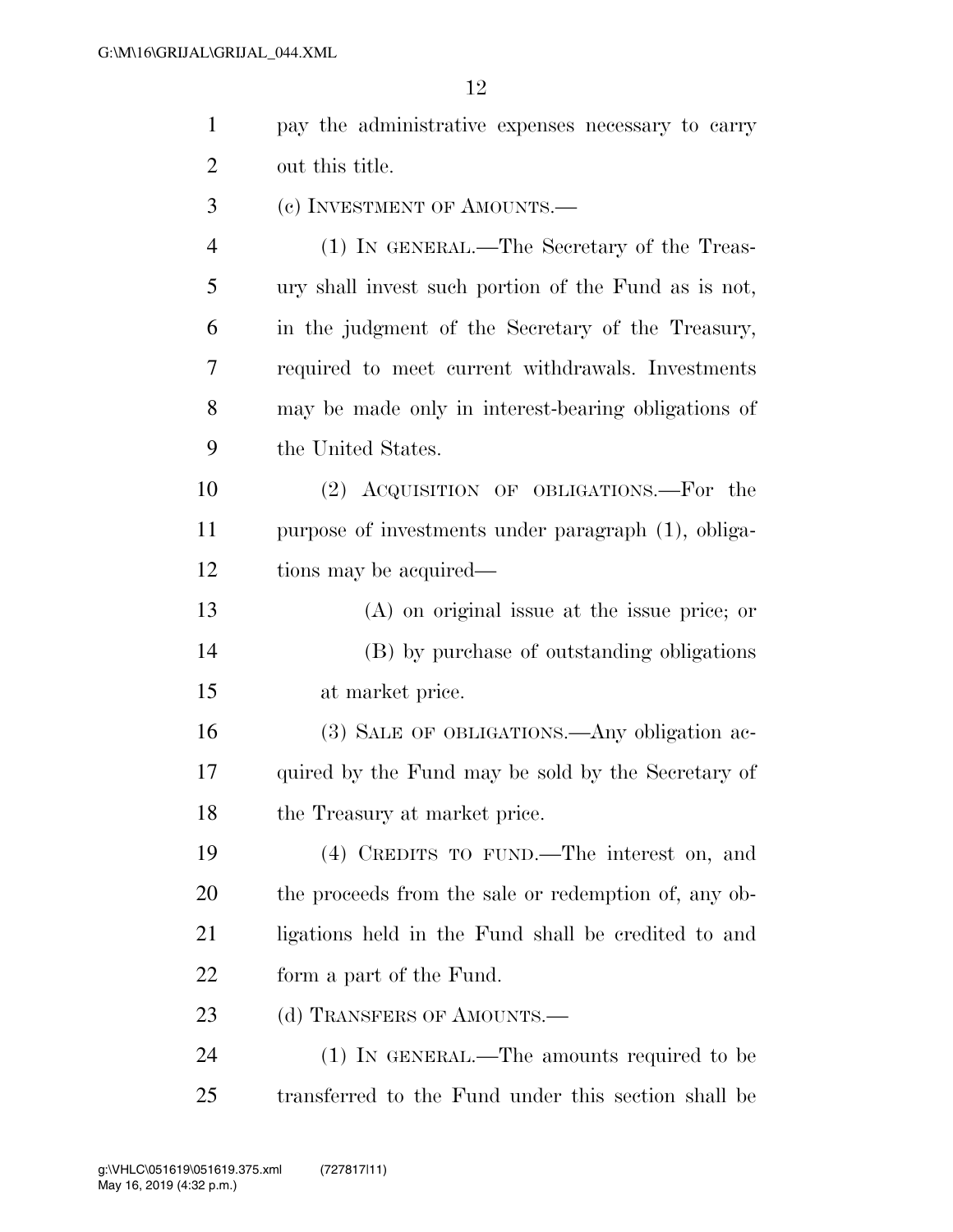| $\mathbf{1}$   | transferred at least monthly from the general fund    |
|----------------|-------------------------------------------------------|
| $\overline{2}$ | of the Treasury to the Fund on the basis of esti-     |
| 3              | mates made by the Secretary of the Treasury.          |
| $\overline{4}$ | (2) ADJUSTMENTS.—Proper adjustment shall              |
| 5              | be made in amounts subsequently transferred to the    |
| 6              | extent prior estimates were in excess of or less than |
| 7              | the amounts required to be transferred.               |
| 8              | (e) ACCEPTANCE AND USE OF DONATIONS.—                 |
| 9              | (1) IN GENERAL.—The Secretary may accept              |
| 10             | for the Government a gift of any of the following to  |
| 11             | provide assistance under section 104.                 |
| 12             | $(A)$ money;                                          |
| 13             | (B) an obligation of the Government in-               |
| 14             | cluded in the public debt made only on the con-       |
| 15             | dition that the obligation be canceled and re-        |
| 16             | tired and not reissued; and                           |
| 17             | other intangible personal property<br>(C)             |
| 18             | made only on the condition that the property is       |
| 19             | sold on the best terms available and the pro-         |
| 20             | ceeds are deposited in the Fund.                      |
| 21             | (2) DISCRETION TO REJECT A GIFT.—The Sec-             |
| <u>22</u>      | retary may reject a gift under this section when the  |
| 23             | rejection is in the interest of the Government.       |
| 24             | $(3)$ TAXES.—If a gift received under this sub-       |
| 25             | section is subject to a gift or inheritance tax, the  |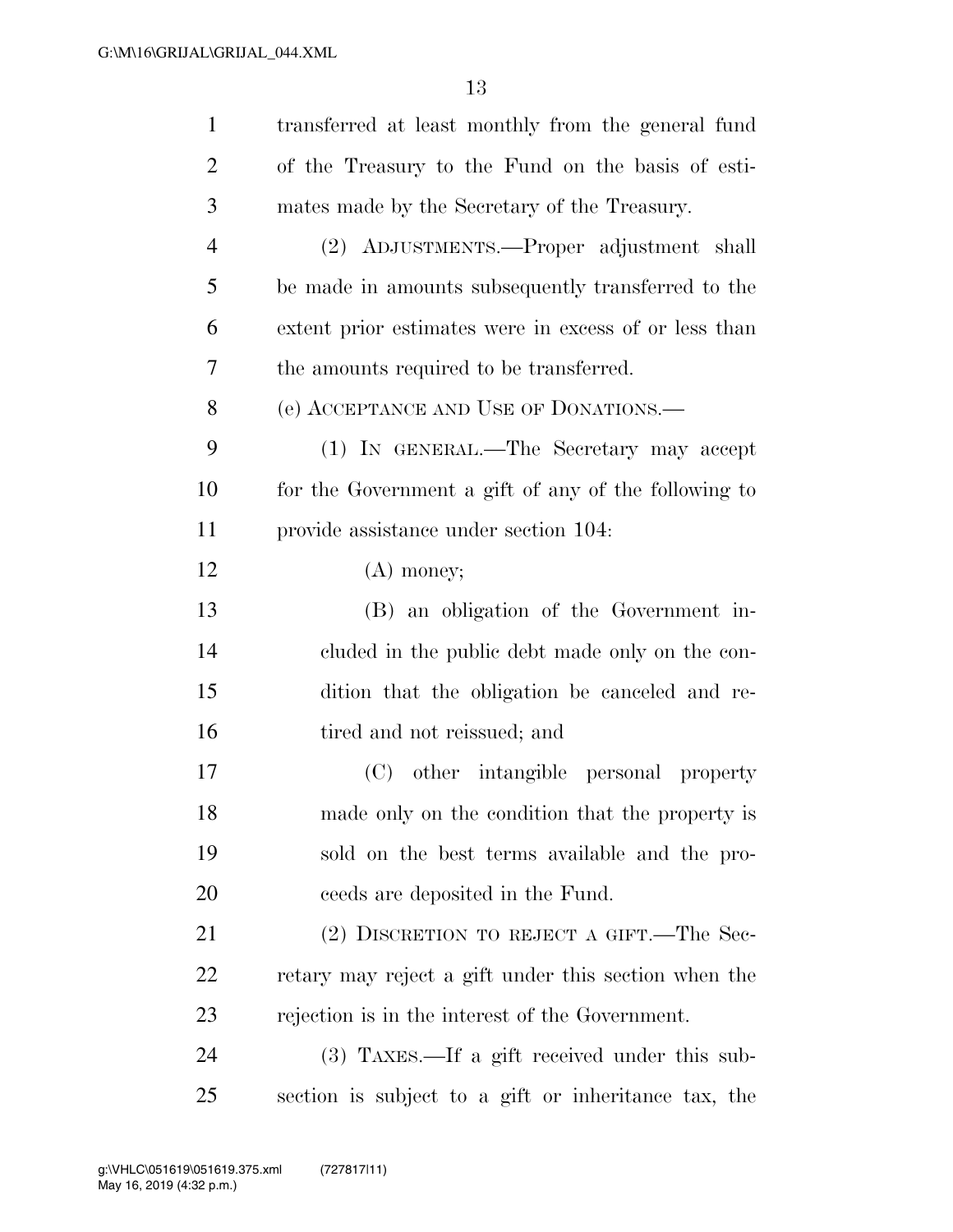Secretary may pay the tax out of the proceeds of the gift or the proceeds of the redemption or sale of the gift.

#### **SEC. 106. AUTHORIZATION OF APPROPRIATIONS.**

 There are authorized to appropriated to the Secretary \$5,000,000 for each of fiscal years 2020 through 2025 to carry out this title.

### **SEC. 107. REPORT TO CONGRESS.**

 The Secretary shall submit an annual report to Con- gress not later than January 31 of each year regarding the Fund and the status of butterflies in North America. Each such report shall include with respect to the year for which such report is submitted a description of—

- (1) the total amounts deposited into and ex-pended from the Fund;
- (2) the costs associated with the administration of the Fund;
- (3) a summary of the projects for which the Secretary has provided assistance under section 104 and an evaluation of those projects; and

 (4) an evaluation of the status of threatened and endangered butterfly populations in North America.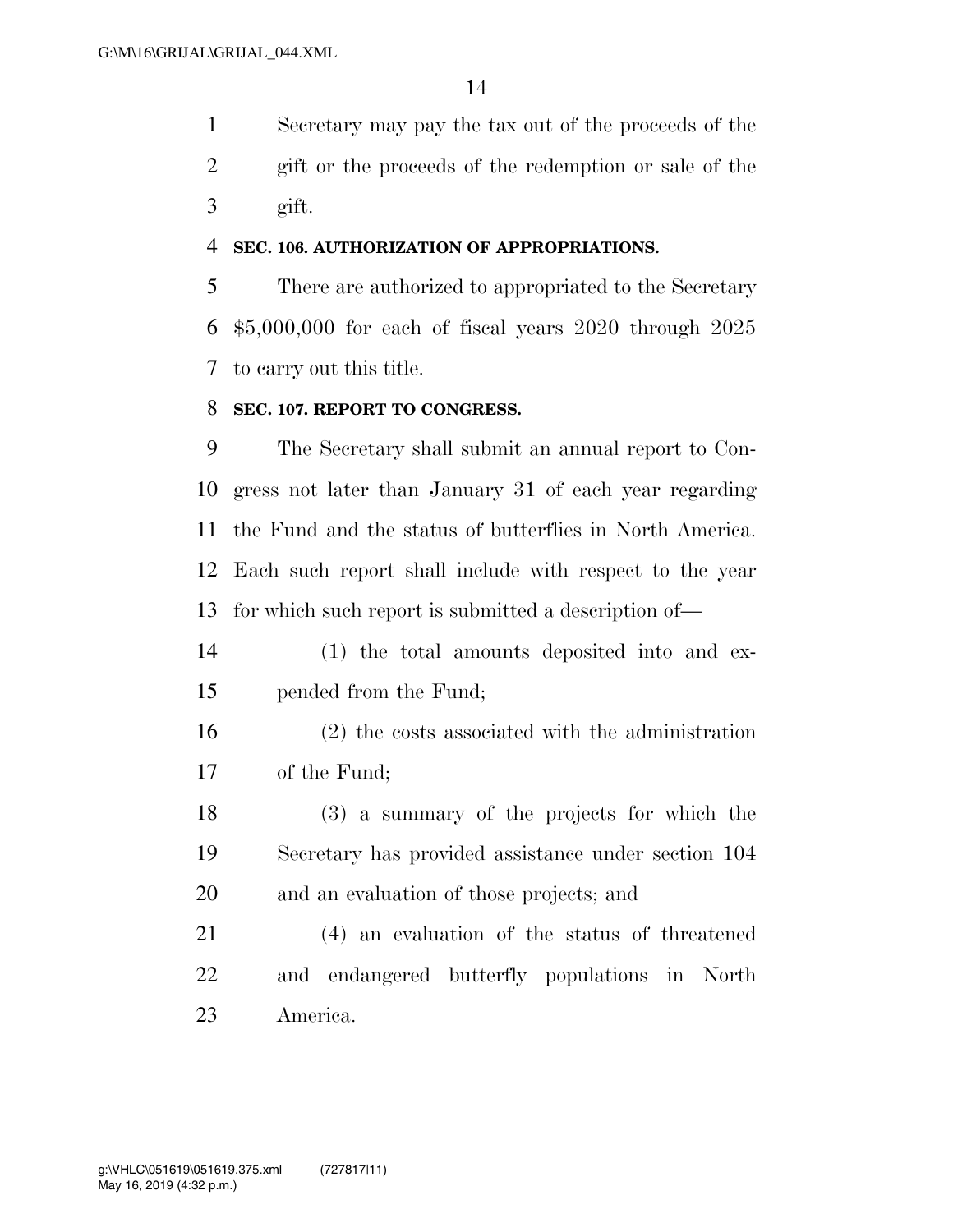# **TITLE II—PACIFIC ISLANDS PLANT CONSERVATION FUND ACT OF 2019**

# **SEC. 201. SHORT TITLE.**

 This title may be cited as the ''Pacific Islands Plant Conservation Fund Act of 2019''.

#### **SEC. 202. PURPOSES.**

 The purpose of this title is to assist in the conserva- tion of threatened and endangered plant species in the Ha- waiian Islands and the Pacific Island Territories of the United States by supporting and providing financial re- sources for projects to conserve plant species, their eco- systems, and address other threats to the survival of those plant species.

#### **SEC. 203. DEFINITIONS.**

In this title:

 (1) CONSERVATION.—The term ''conservation'' means the use of all methods and procedures nec- essary to protect plants in the Pacific Islands includ-ing—

- (A) protection, restoration, and manage-ment of ecosystems;
- (B) onsite research and monitoring of pop- ulations, ecosystems, annual reproduction, and plant population trends;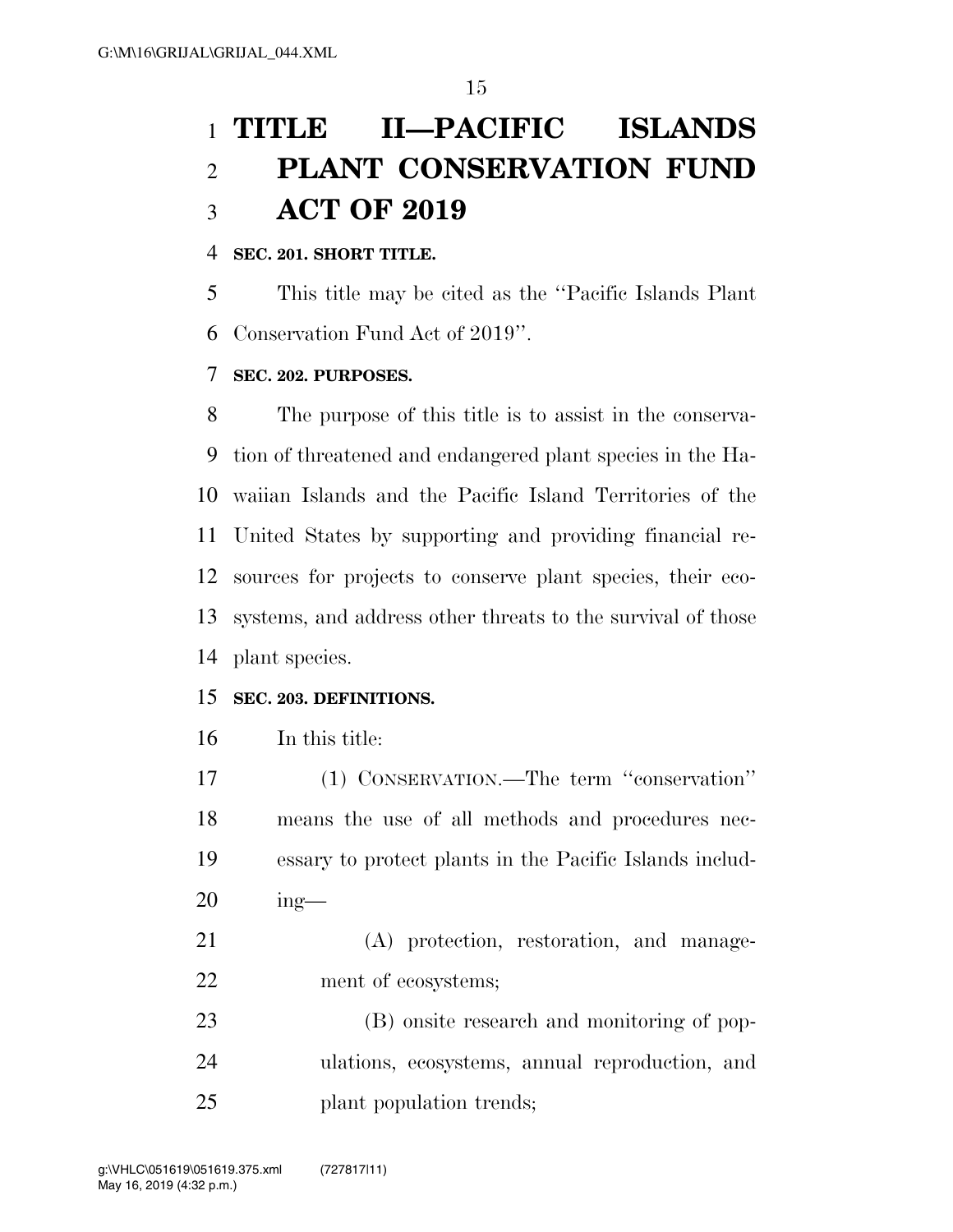| $\mathbf{1}$   | (C) assistance in the development, imple-               |
|----------------|---------------------------------------------------------|
| $\overline{2}$ | mentation, and improvement of management                |
| 3              | plans;                                                  |
| $\overline{4}$ | (D) enforcement and implementation of                   |
| 5              | applicable conservation laws; and                       |
| 6              | (E) community outreach and education.                   |
| 7              | (2) FUND.—The term "Fund" means the Pa-                 |
| 8              | cific Islands Plant Conservation Fund established by    |
| 9              | section 205.                                            |
| 10             | (3) PACIFIC ISLANDS.—The term "Pacific Is-              |
| 11             | lands" means the Hawaiian islands and the United        |
| 12             | States territories of Guam, American Samoa, and         |
| 13             | the Northern Mariana Islands.                           |
| 14             | (4) SECRETARY.—The term "Secretary" means               |
|                |                                                         |
| 15             | the Secretary of the Interior.                          |
| 16             | SEC. 204. PACIFIC ISLANDS PLANT CONSERVATION ASSIST-    |
| 17             | ANCE.                                                   |
| 18             | $(a)$ ASSISTANCE.—                                      |
| 19             | (1) IN GENERAL.—Subject to the availability of          |
| 20             | funds and in consultation with other Federal offi-      |
| 21             | cials, the Secretary of Interior shall provide competi- |
| 22             | tive financial assistance, including multiyear grants,  |
| 23             | for projects for the conservation of plant species on   |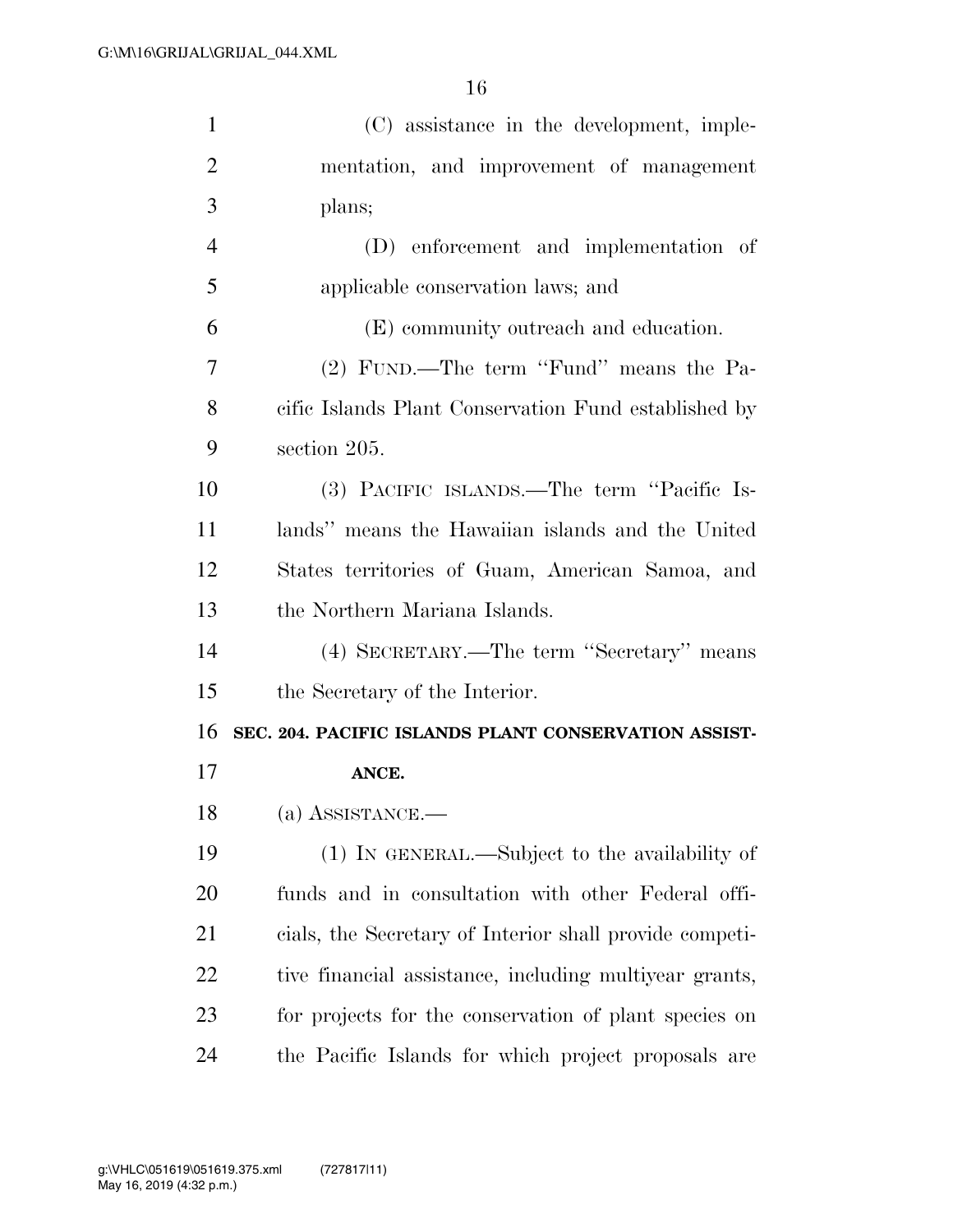| $\mathbf{1}$   | approved by the Secretary in accordance with this     |
|----------------|-------------------------------------------------------|
| $\overline{2}$ | section.                                              |
| 3              | (2) USE OF EXISTING AUTHORITIES.—Assist-              |
| $\overline{4}$ | ance provided under this section shall be carried out |
| 5              | in a manner consistent with authorities available to  |
| 6              | the Secretary under the Endangered Species Act of     |
| 7              | 1973 (16 U.S.C. 1531 et seq.).                        |
| 8              | (b) PROJECT PROPOSALS.—                               |
| 9              | (1) ELIGIBLE APPLICANTS.—A project proposal           |
| 10             | may be submitted to the Secretary under this section  |
| 11             | $by-$                                                 |
| 12             | (A) a relevant State, territory, or Tribal            |
| 13             | agency with the research expertise required for       |
| 14             | the conservation of plant species on the Pacific      |
| 15             | Islands; and                                          |
| 16             | (B) any other individual or entity, as de-            |
| 17             | termined appropriate by the Secretary, with the       |
| 18             | expertise required for the conservation of plant      |
| 19             | species on the Pacific Islands.                       |
| 20             | (2) FEDERAL PARTNERSHIP OPPORTUNITIES.—               |
| 21             | A Federal agency may not be a lead entity or receive  |
| 22             | funding for a project under this section, but may be  |
| 23             | included as a partner or collaborator on a project    |

that receives such funding.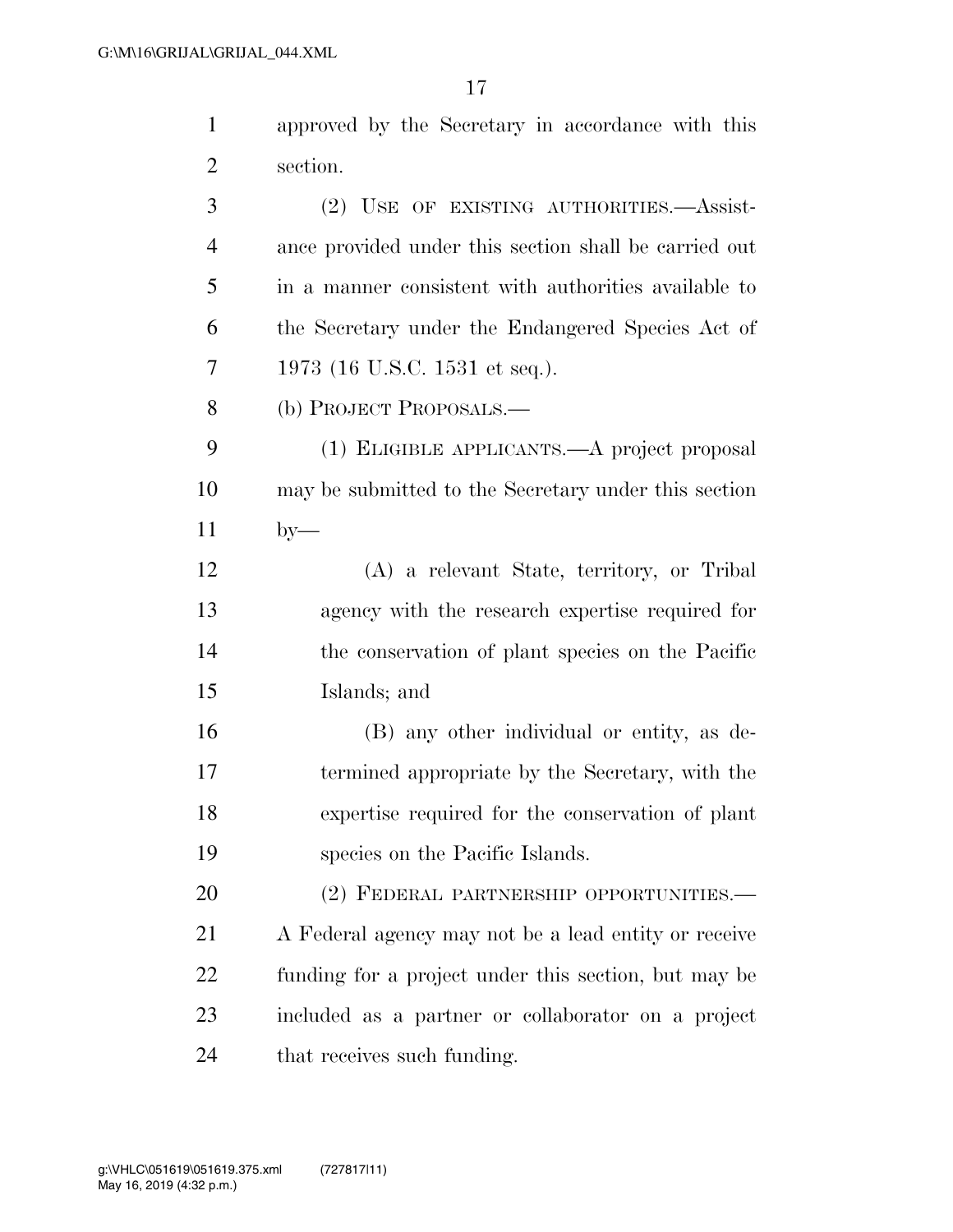| $\mathbf{1}$   | (3) REQUIRED ELEMENTS.—A project proposal    |
|----------------|----------------------------------------------|
| $\overline{2}$ | shall include—                               |
| 3              | $(A)$ a statement of the purposes of the     |
| $\overline{4}$ | project;                                     |
| 5              | (B) the name of the entity or individual     |
| 6              | with overall responsibility for the project; |
| 7              | $(C)$ a description of —                     |
| 8              | (i) the qualifications of the entity or      |
| 9              | individuals that will conduct the project;   |
| 10             | (ii) methods for project implementa-         |
| 11             | tion and outcome assessment;                 |
| 12             | (iii) staffing and stakeholder engage-       |
| 13             | ment for the project;                        |
| 14             | (iv) the logistics of the project, includ-   |
| 15             | ing cost estimates and timelines;            |
| 16             | (v) anticipated outcomes;                    |
| 17             | (vi) mechanisms to ensure adequate           |
| 18             | local public participation in project devel- |
| 19             | opment and implementation; and               |
| 20             | (vii) how the project will promote sus-      |
| 21             | tainable, effective, long-term programs to   |
| 22             | conserve plant populations on the Pacific    |
| 23             | Islands;                                     |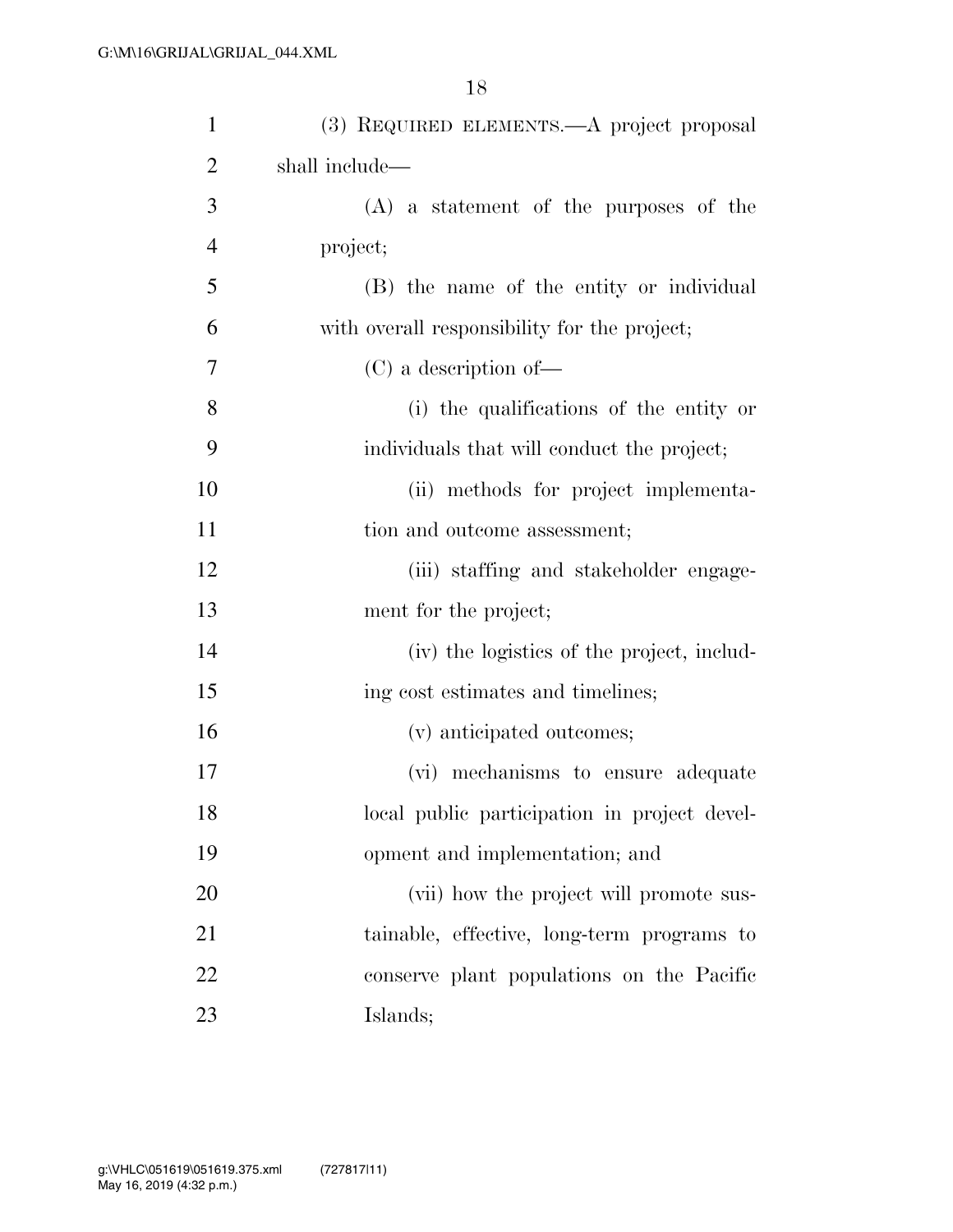| $\mathbf{1}$   | (D) demonstrated sensitivity to local his-        |
|----------------|---------------------------------------------------|
| $\overline{2}$ | toric and cultural resources and compliance       |
| 3              | with applicable laws;                             |
| $\overline{4}$ | (E) assurances that the project will be im-       |
| 5              | plemented in consultation with relevant wildlife  |
| 6              | management authorities, Tribes, and other ap-     |
| 7              | propriate government officials;                   |
| 8              | (F) information that demonstrates<br>the          |
| 9              | clear potential of the project to contribute to   |
| 10             | the conservation of threatened and endangered     |
| 11             | plant species on the Pacific Islands;             |
| 12             | (G) information regarding the source and          |
| 13             | amount of matching funding available for the      |
| 14             | project; and                                      |
| 15             | (H) such other information as the Sec-            |
| 16             | retary may require.                               |
| 17             | (c) PROJECT REVIEW AND APPROVAL.—                 |
| 18             | (1) IN GENERAL.—The Secretary shall annu-         |
| 19             | $\text{ally}$ —                                   |
| 20             | $(A)$ not later than 30 days after receiving      |
| 21             | a project proposal, provide a copy of the pro-    |
| <u>22</u>      | posal to other Federal officials, as appropriate; |
| 23             | and                                               |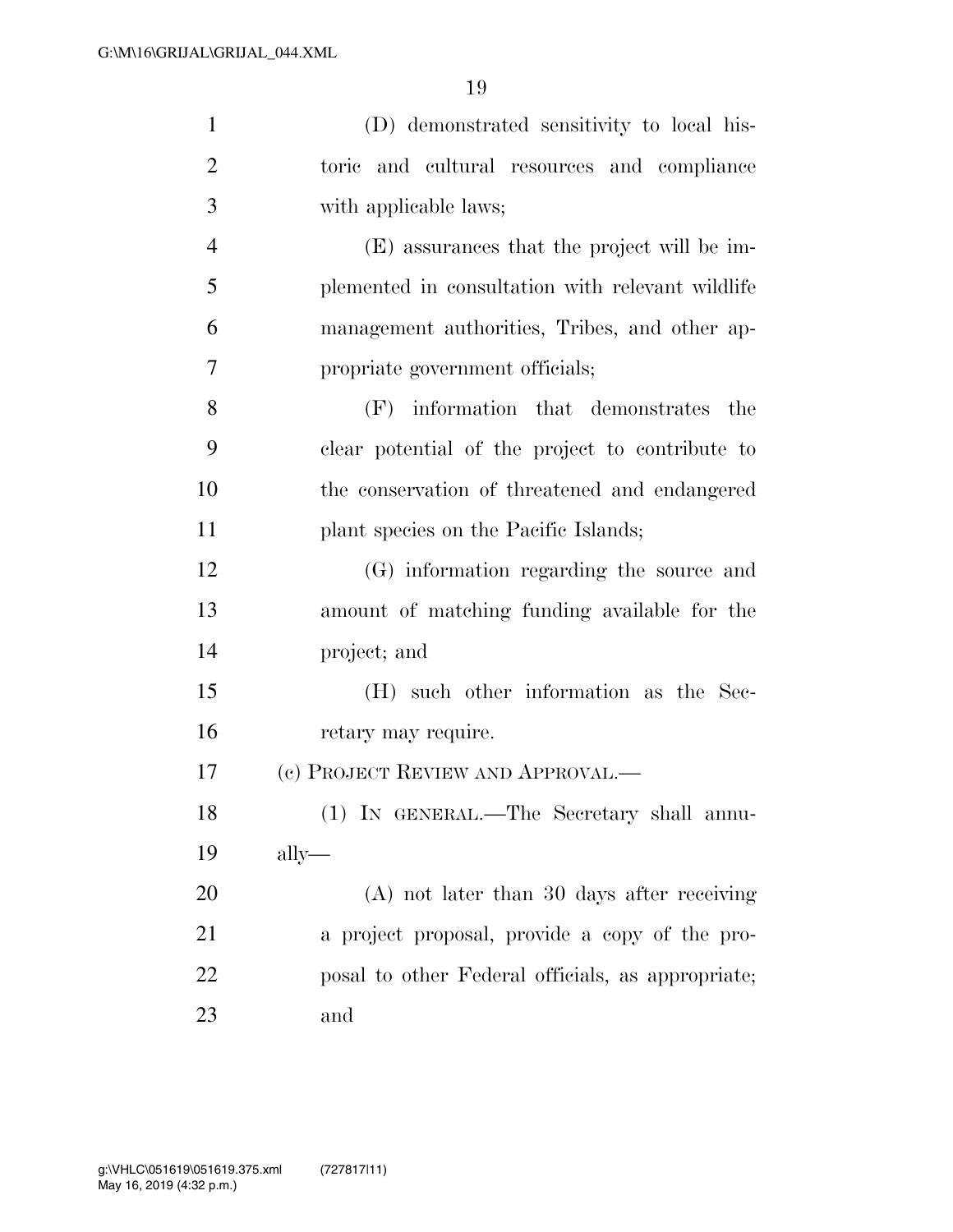| $\mathbf{1}$   | (B) review each project proposal in a time-            |
|----------------|--------------------------------------------------------|
| $\overline{2}$ | ly manner to determine whether the proposal            |
| 3              | meets the criteria specified in subsection (d).        |
| $\overline{4}$ | CONSULTATION; APPROVAL<br>(2)<br><b>OR</b><br>DIS-     |
| 5              | APPROVAL.—Subject to the availability of funds, the    |
| 6              | Secretary shall, with respect to each project proposal |
| 7              | submitted under this section, and after consulting     |
| 8              | with other Federal officials, as appropriate—          |
| 9              | (A) consult with respect to the proposal               |
| 10             | with the government of the State or territory in       |
| 11             | which such project is to be conducted; and             |
| 12             | (B) provide written notification of the ap-            |
| 13             | proval or disapproval to the individual or entity      |
| 14             | that submitted the proposal, such other Federal        |
| 15             | officials, and each State described in subpara-        |
| 16             | graph(A).                                              |
| 17             | (d) CRITERIA FOR APPROVAL.—                            |
| 18             | (1) IN GENERAL.—The Secretary may approve              |
| 19             | a project proposal under this section if the project   |
| 20             | will help recover and sustain viable populations of    |
| 21             | threatened and endangered plants by assisting ef-      |
| 22             | forts on the Pacific Islands to implement plant con-   |
| 23             | servation programs.                                    |
| 24             | (2) PRIORITY.—In selecting projects for assist-        |
| 25             | ance, the Secretary shall give preference to projects  |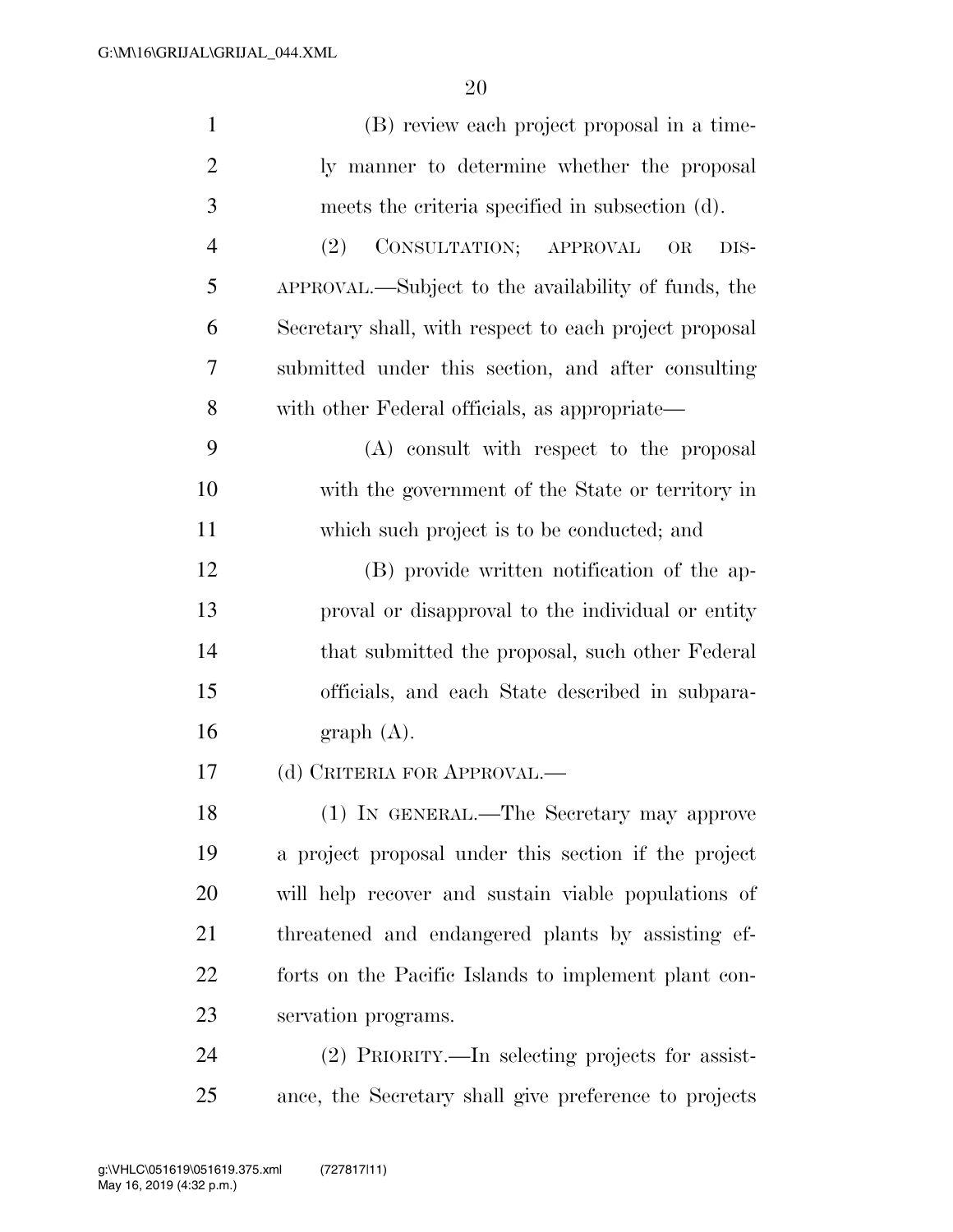that conserve threatened and endangered species protected by the Endangered Species Act (16 U.S.C. 1531 et. Seq)

 (3) PROJECT SUSTAINABILITY.—To the max- imum extent practicable, in determining whether to approve project proposals under this section, the Secretary shall give preference to conservation projects that are designed to ensure effective, long-term conservation of plants and their ecosystems.

 (4) MATCHING FUNDS.—In determining wheth- er to approve project proposals under this section, the Secretary shall give preference to projects for which matching funds are available.

 (5) WAIVER.—The Secretary may waive the ap- plication of paragraphs (2), (3), and (4) if the Sec- retary finds that such waiver is necessary to support a conservation project that the Secretary has identi-fied as of high priority.

(e) PROJECT REPORTING.—

 (1) IN GENERAL.—Each individual or entity that receives assistance under this section for a project shall submit to the Secretary periodic reports (at such intervals as the Secretary may require) that include all information that the Secretary, after con-sultation with other government officials, determines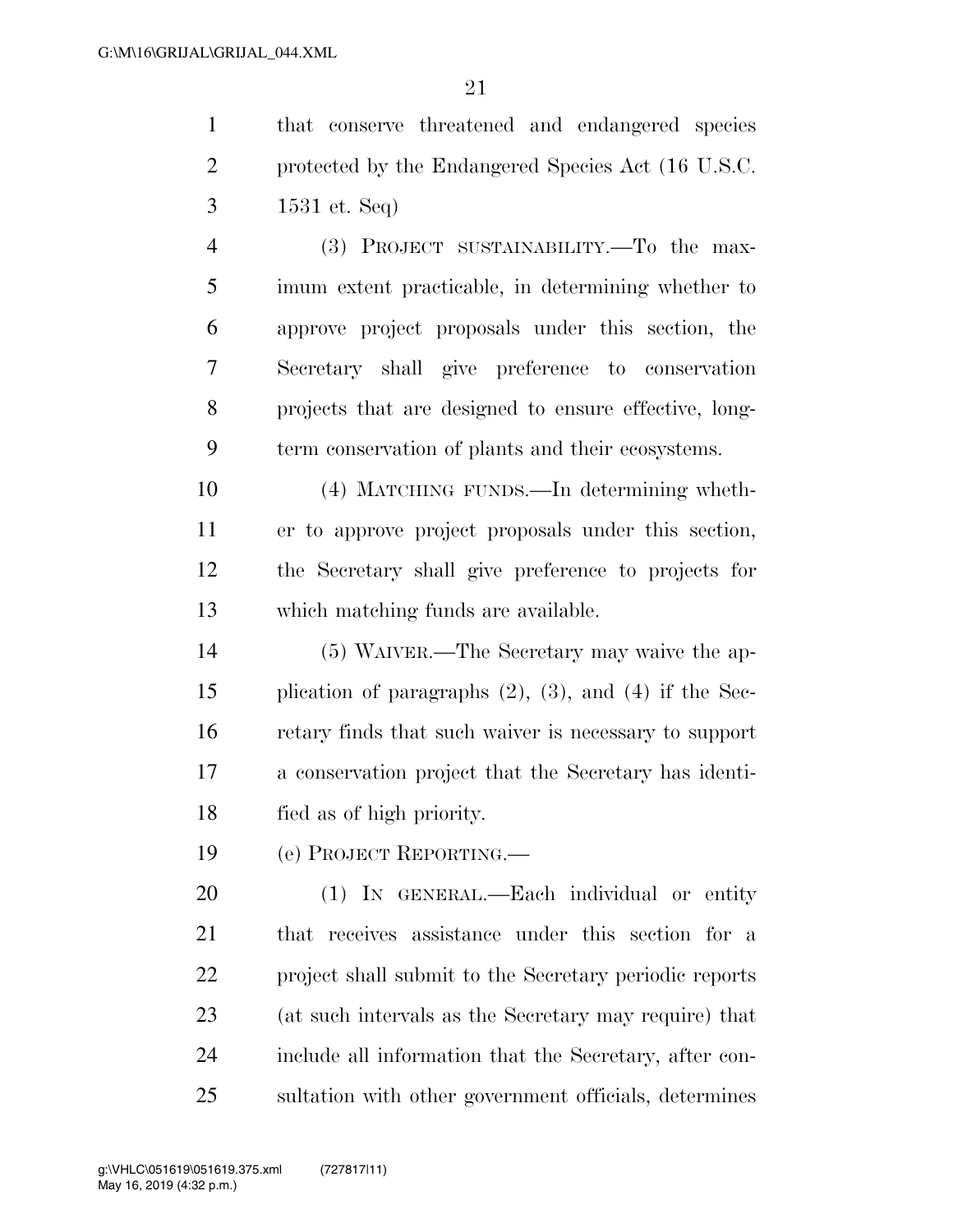is necessary to evaluate the progress and success of such project for the purposes of ensuring positive re- sults, assessing problems, and fostering improve- ments. (2) AVAILABILITY TO THE PUBLIC.—Reports under paragraph (1), and any other documents re- lating to projects for which financial assistance is provided under this title, shall be made available to the public in a timely manner. **SEC. 205. PACIFIC ISLANDS PLANT CONSERVATION FUND.**  (a) ESTABLISHMENT.—There is established in the Treasury a separate account, to be known as the ''Pacific

Islands Plant Conservation Fund'', consisting of—

 (1) amounts transferred to the Secretary of the Treasury for deposit into the Fund under subsection (e);

 (2) amounts appropriated to the Fund under section 206; and

 (3) any interest earned on investment of amounts in the Fund under subsection (c).

(b) EXPENDITURES FROM FUND.—

 (1) IN GENERAL.—Subject to paragraph (2), at the request of the Secretary, the Secretary of the Treasury shall transfer from the Fund to the Sec-retary, without further appropriation, such amounts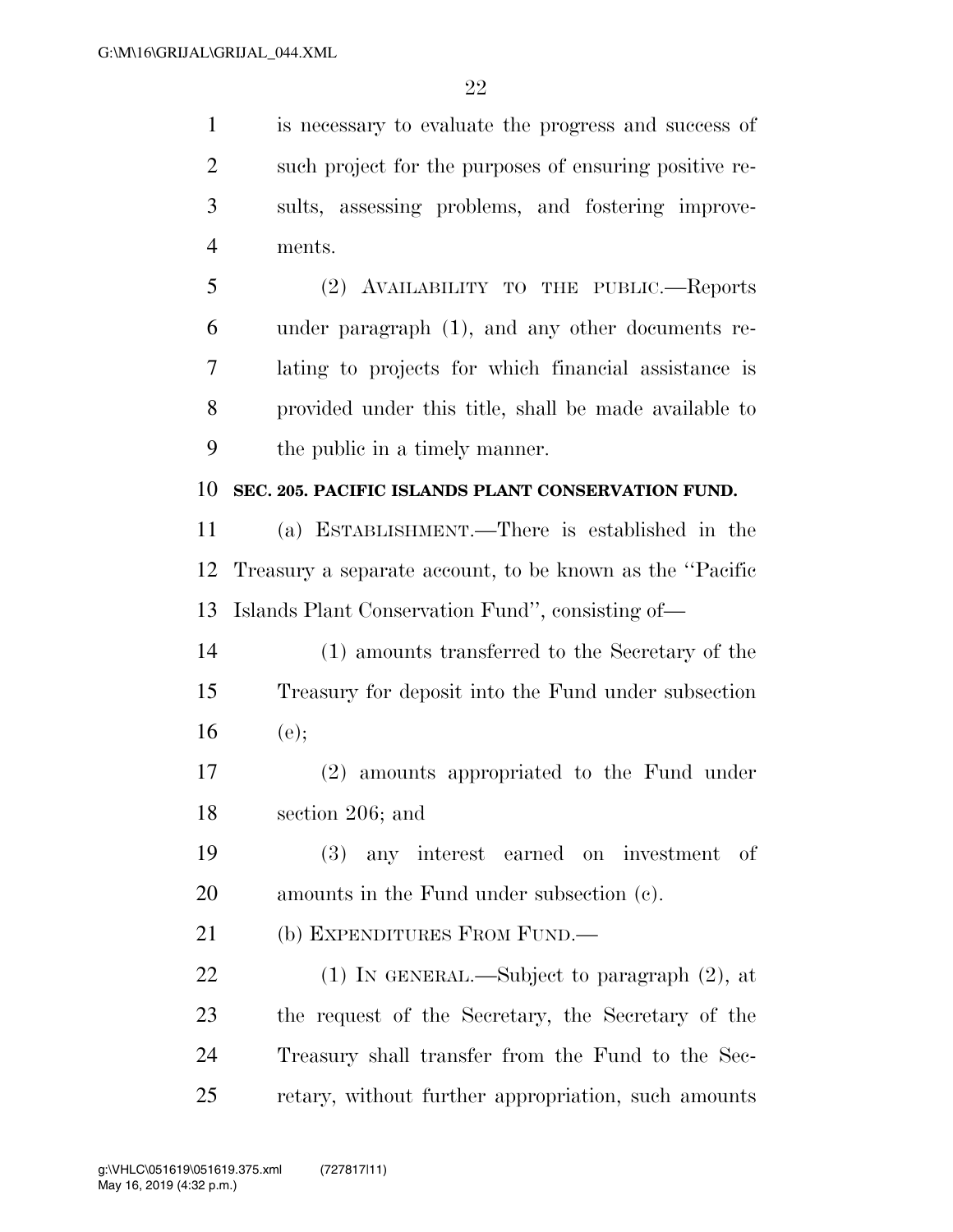| as the Secretary determines are necessary to carry |  |
|----------------------------------------------------|--|
| out section 204.                                   |  |

 (2) ADMINISTRATIVE EXPENSES.—Of the amounts in the account available for each fiscal year, the Secretary may expend not more than 3 percent, or up to \$80,000, whichever is greater, to pay the administrative expenses necessary to carry out this title.

9 (c) INVESTMENT OF AMOUNTS.—

 (1) IN GENERAL.—The Secretary of the Treas- ury shall invest such portion of the Fund as is not, in the judgment of the Secretary of the Treasury, required to meet current withdrawals. Investments may be made only in interest-bearing obligations of the United States.

 (2) ACQUISITION OF OBLIGATIONS.—For the purpose of investments under paragraph (1), obliga-18 tions may be acquired—

 (A) on original issue at the issue price; or (B) by purchase of outstanding obligations at market price.

22 (3) SALE OF OBLIGATIONS.—Any obligation ac-23 quired by the Fund may be sold by the Secretary of the Treasury at market price.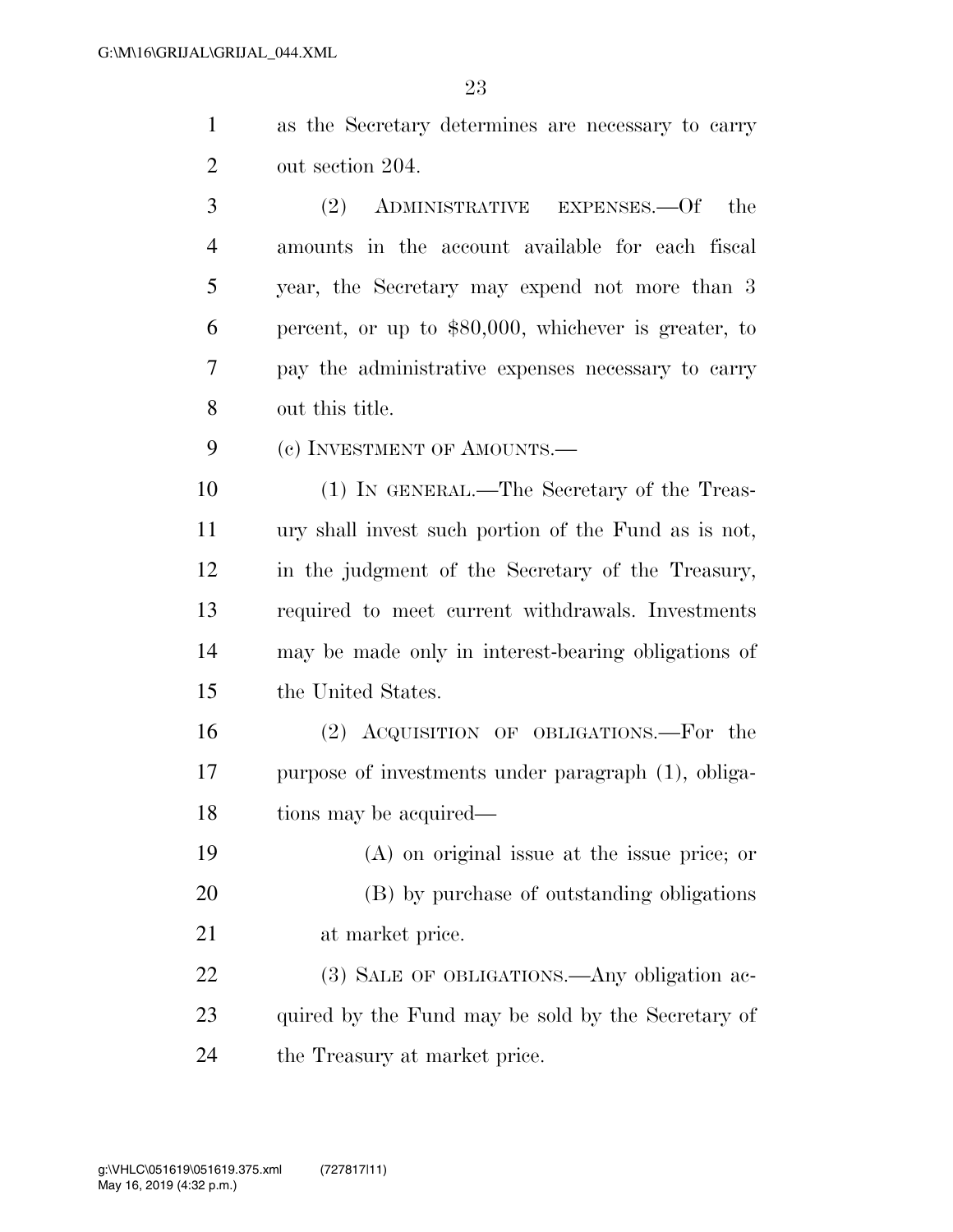| $\mathbf{1}$   | (4) CREDITS TO FUND.—The interest on, and             |
|----------------|-------------------------------------------------------|
| $\overline{2}$ | the proceeds from the sale or redemption of, any ob-  |
| 3              | ligations held in the Fund shall be credited to and   |
| $\overline{4}$ | form a part of the Fund.                              |
| 5              | (d) TRANSFERS OF AMOUNTS.—                            |
| 6              | (1) IN GENERAL.—The amounts required to be            |
| 7              | transferred to the Fund under this section shall be   |
| 8              | transferred at least monthly from the general fund    |
| 9              | of the Treasury to the Fund on the basis of esti-     |
| 10             | mates made by the Secretary of the Treasury.          |
| 11             | (2) ADJUSTMENTS.—Proper adjustment shall              |
| 12             | be made in amounts subsequently transferred to the    |
| 13             | extent prior estimates were in excess of or less than |
| 14             | the amounts required to be transferred.               |
| 15             | (e) ACCEPTANCE AND USE OF DONATIONS.—                 |
| 16             | (1) IN GENERAL.—The Secretary may accept              |
| 17             | for the Government a gift of any of the following to  |
| 18             | provide assistance under section 204.                 |
| 19             | $(A)$ money;                                          |
| 20             | (B) an obligation of the Government in-               |
| 21             | cluded in the public debt made only on the con-       |
| 22             | dition that the obligation be canceled and re-        |
| 23             | tired and not reissued; and                           |
| 24             | other intangible personal property<br>(C)             |
| 25             | made only on the condition that the property is       |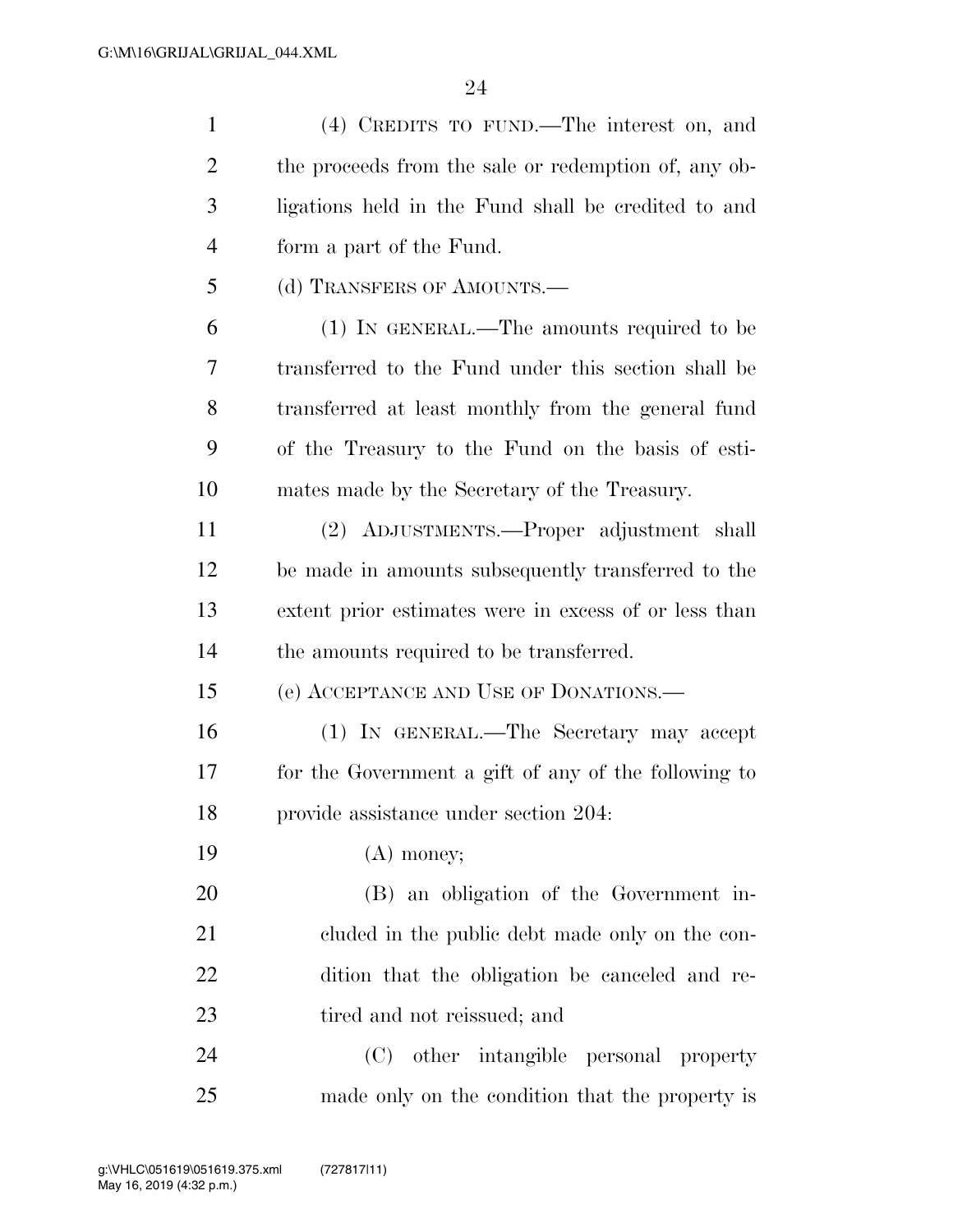sold on the best terms available and the pro-ceeds are deposited in the Fund.

 (2) DISCRETION TO REJECT A GIFT.—The Sec- retary may reject a gift under this section when the rejection is in the interest of the Government.

 (3) TAXES.—If a gift received under this sub- section is subject to a gift or inheritance tax, the Secretary may pay the tax out of the proceeds of the gift or the proceeds of the redemption or sale of the gift.

### **SEC. 206. AUTHORIZATION OF APPROPRIATIONS.**

 There are authorized to appropriated to the Secretary \$5,000,000 for each of fiscal years 2020 through 2025 to carry out this title.

### **SEC. 207. REPORT TO CONGRESS.**

 The Secretary shall submit an annual report to Con- gress not later than January 31 of each year regarding the Fund and the status of threatened and endangered plant species on the Hawaiian Islands. Each such report shall include with respect to the year for which the report is submitted a description of—

 (1) the total amounts deposited into and ex-pended from the Fund;

 (2) the costs associated with the administration of the Fund;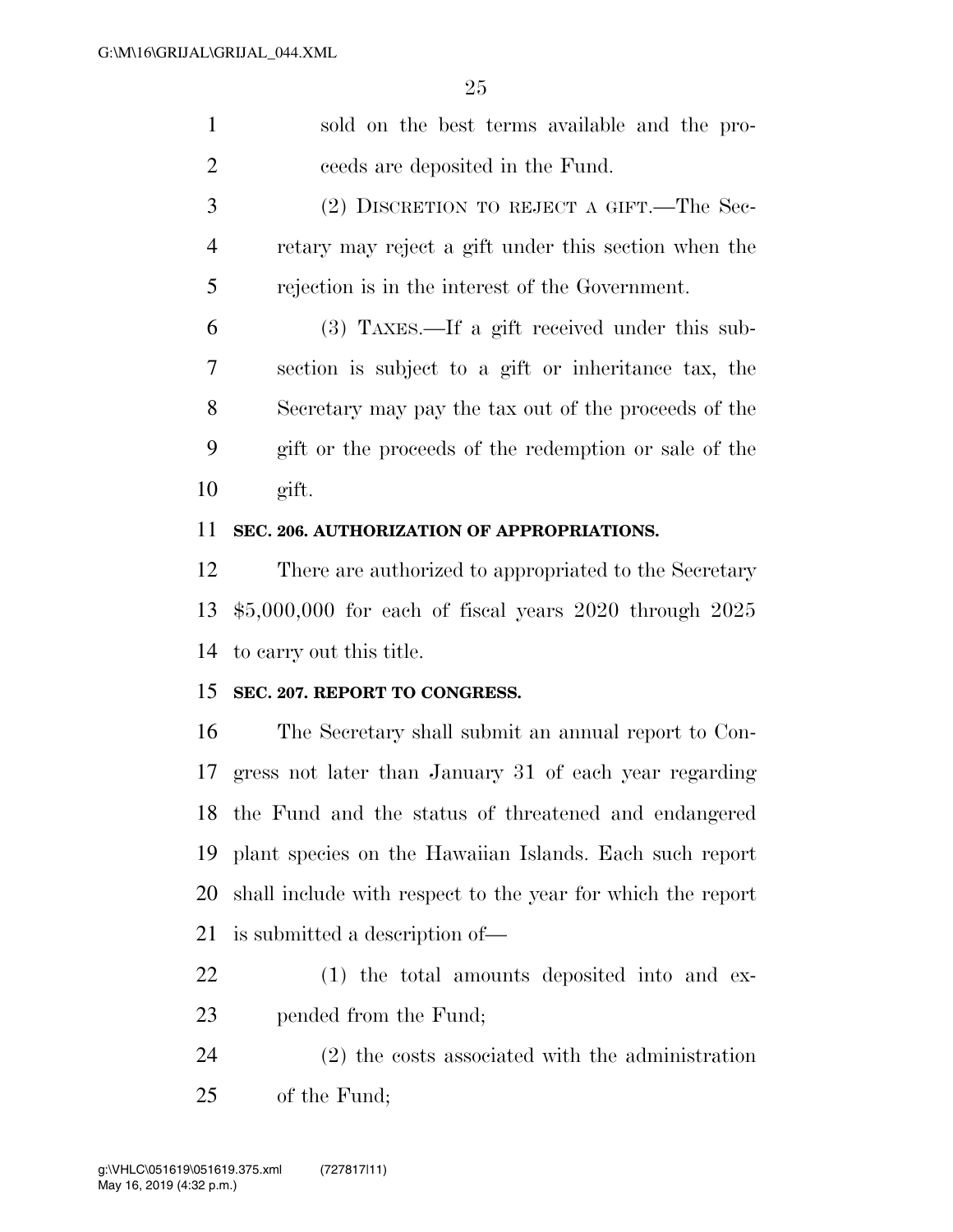(3) a summary of the projects for which the Secretary has provided assistance under section 204 and an evaluation of those projects; and

 (4) an evaluation of the status of threatened and endangered plant populations on the Pacific Is-lands.

# **TITLE III—FRESHWATER MUS- SEL CONSERVATION FUND ACT OF 2019**

**SEC. 301. SHORT TITLE.** 

 This title may be cited as the ''Freshwater Mussel Conservation Fund Act of 2019''.

# **SEC. 302. PURPOSES.**

 The purpose of this title is to assist in the conserva- tion of threatened and endangered freshwater mussels spe- cies and their habitats in the United States by supporting and providing financial resources for projects to conserve freshwater mussel species, their habitats, and address other threats to the survival of those species.

# **SEC. 303. DEFINITIONS.**

21 In this title:

 (1) CONSERVATION.—The term ''conservation'' means the use of all methods and procedures nec-essary to protect habitats of freshwater mussel spe-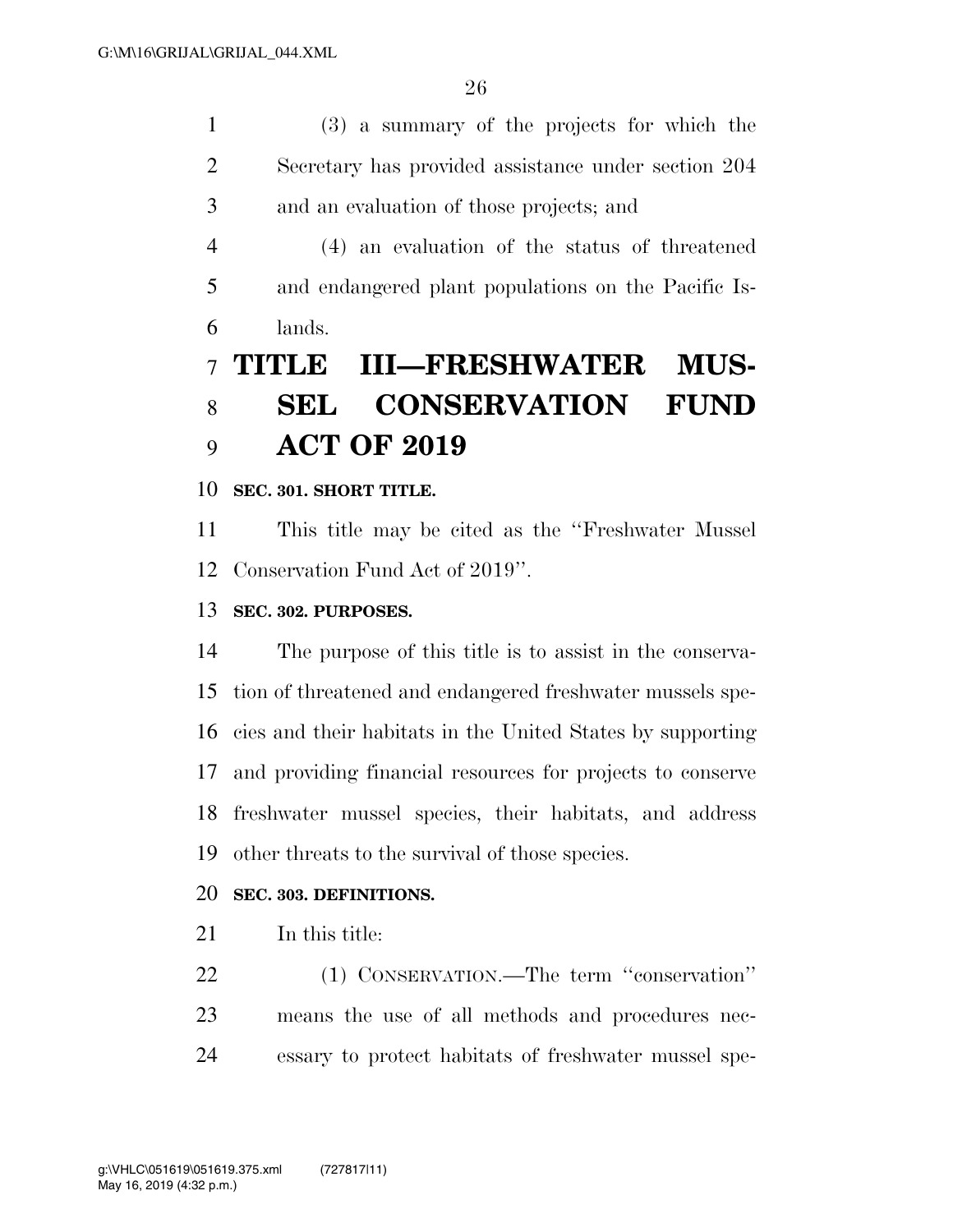| $\mathbf{1}$   | cies in the United State and of the freshwater mus-         |
|----------------|-------------------------------------------------------------|
| $\overline{2}$ | sel species in those habitats including—                    |
| 3              | (A) protection, restoration, and manage-                    |
| $\overline{4}$ | ment of habitats;                                           |
| 5              | (B) onsite research and monitoring of pop-                  |
| 6              | ulations, habitats, annual reproduction, and                |
| 7              | mussel species population trends;                           |
| 8              | (C) assistance in the development, imple-                   |
| 9              | mentation, and improvement of national and re-              |
| 10             | gional management plans;                                    |
| 11             | (D) enforcement and implementation of                       |
| 12             | applicable conservation laws; and                           |
| 13             | (E) community outreach and education.                       |
| 14             | FUND.—The term "Fund" means the<br>(2)                      |
| 15             | Freshwater Mussel Conservation Fund established             |
| 16             | by section $305$ .                                          |
| 17             | (3) FRESHWATER MUSSELS.—The<br>terms                        |
| 18             | "freshwater mussel" and "freshwater mussels"                |
| 19             | mean any member of the order <i>Unioinida</i> .             |
| 20             | (4) SECRETARY.—The term "Secretary" means                   |
| 21             | the Secretary of the Interior.                              |
| 22             | SEC. 304. FRESHWATER MUSSEL CONSERVATION ASSIST-            |
| 23             | ANCE.                                                       |
| 24             | (a) IN GENERAL.—Subject to the availability of              |
| 25             | funds and in consultation with other Federal officials, the |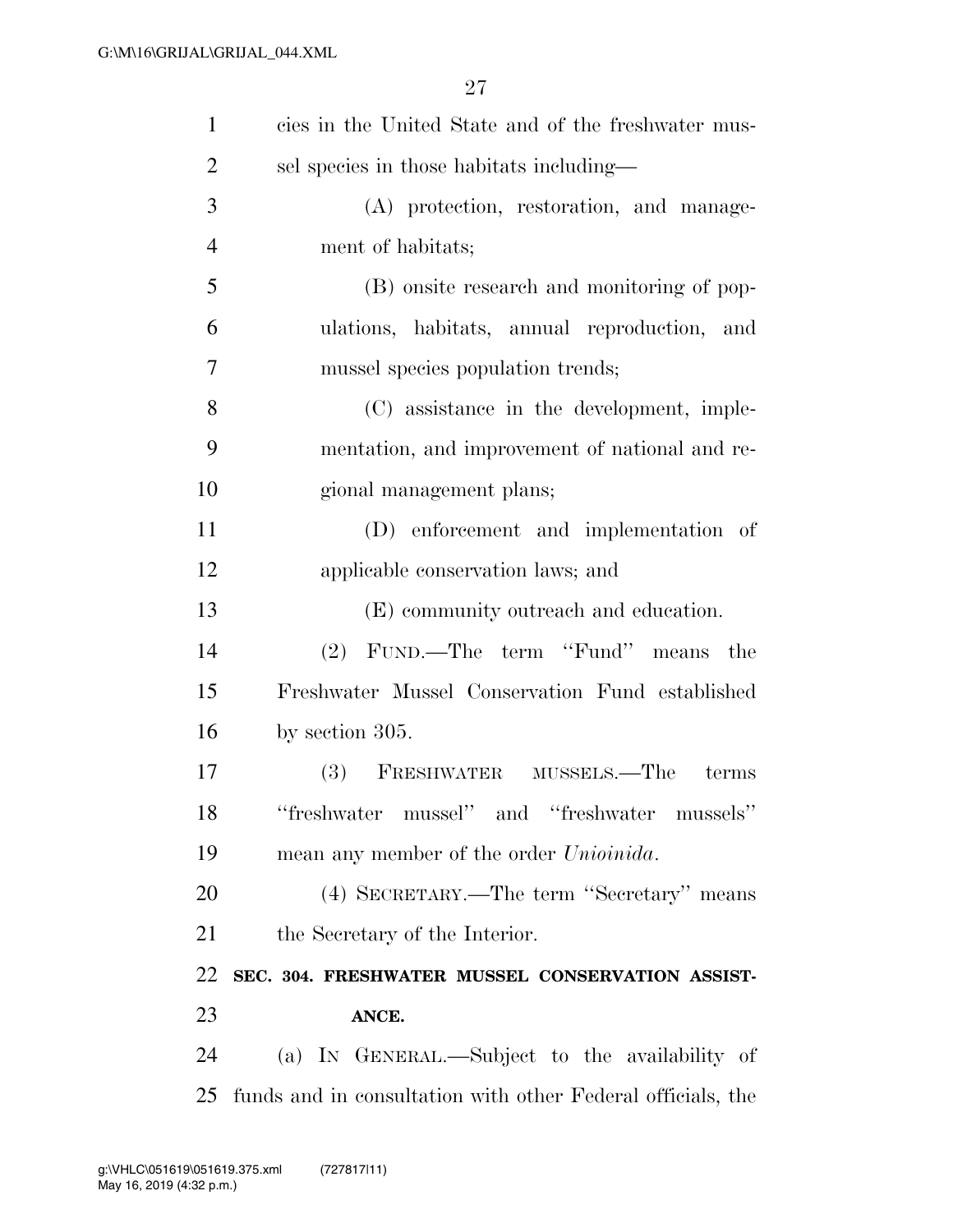Secretary of Interior shall provide competitive financial as- sistance, including multiyear grants, for projects for the conservation of freshwater mussels in the United States for which project proposals are approved by the Secretary in accordance with this section.

 (b) USE OF EXISTING AUTHORITIES.—Assistance provided under this section shall be carried out in a man- ner consistent with authorities available to the Secretary under the Endangered Species Act of 1973 (16 U.S.C. 1531 et seq.).

(c) PROJECT PROPOSALS.—

 (1) ELIGIBLE APPLICANTS.—A project proposal may be submitted to the Secretary under this section by—

 (A) a relevant State and Tribal agency, re- search institution, or nonprofit organization with the expertise required for the conservation of freshwater mussels in the United States; and

 (B) any other individual or entity, as de- termined appropriate by the Secretary, with the expertise required for the conservation of fresh-water mussels in the United States.

 (2) FEDERAL PARTNERSHIP OPPORTUNITIES.— A Federal agency may not be a lead entity or receive funding for a project under this section, but may be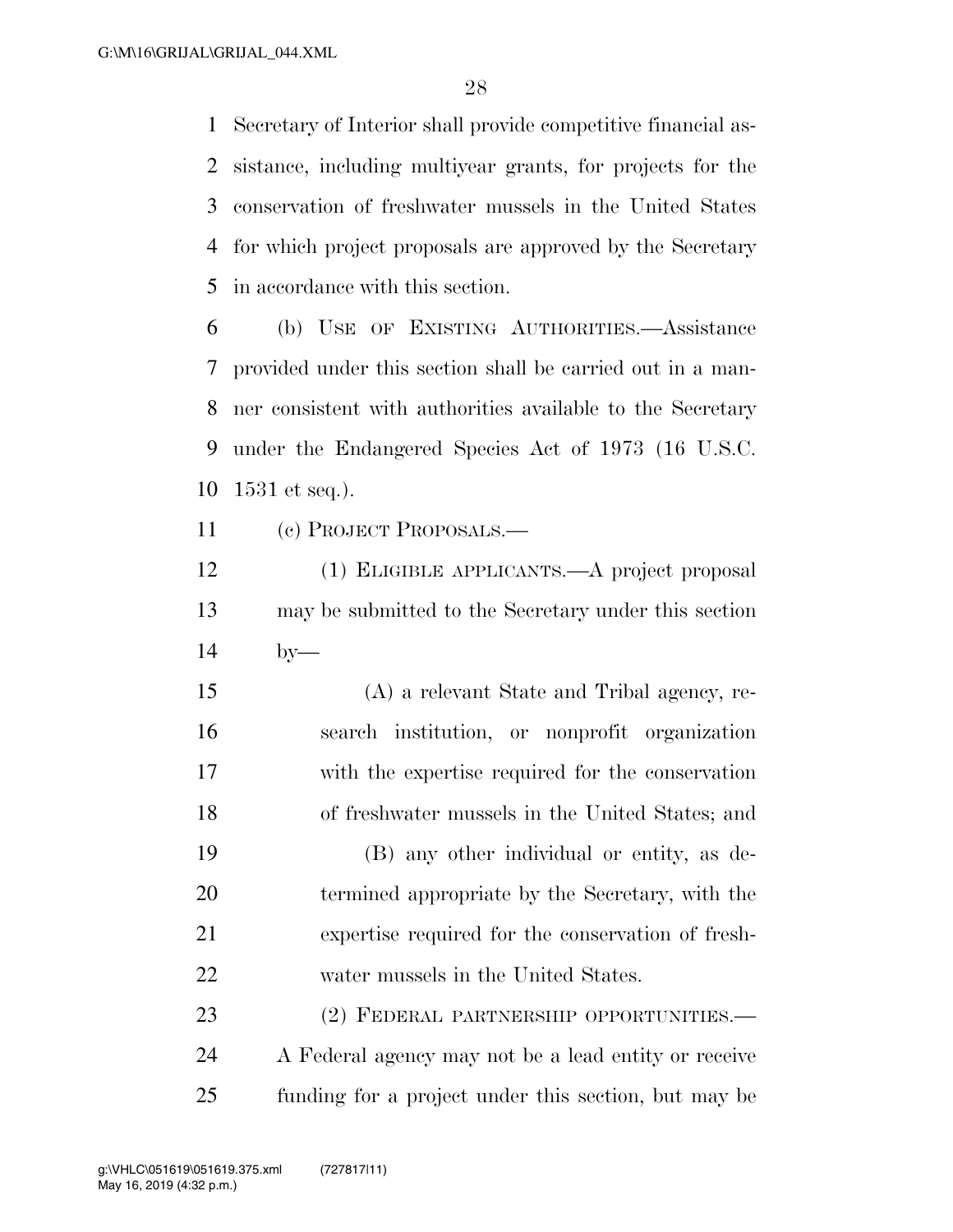| $\mathbf{1}$   | included as a partner or collaborator on a project |
|----------------|----------------------------------------------------|
| $\overline{2}$ | that receives such funding.                        |
| 3              | (3) REQUIRED ELEMENTS.—A project proposal          |
| $\overline{4}$ | shall include—                                     |
| 5              | $(A)$ a statement of the purposes of the           |
| 6              | project;                                           |
| 7              | (B) the name of the entity or individual           |
| 8              | with overall responsibility for the project;       |
| 9              | $(C)$ a description of —                           |
| 10             | (i) the qualifications of the entity or            |
| 11             | individuals that will conduct the project;         |
| 12             | (ii) methods for project implementa-               |
| 13             | tion and outcome assessment;                       |
| 14             | (iii) staffing and stakeholder engage-             |
| 15             | ment for the project;                              |
| 16             | (iv) the logistics of the project, includ-         |
| 17             | ing cost estimates and timelines;                  |
| 18             | (v) anticipated outcomes;                          |
| 19             | (vi) mechanisms to ensure adequate                 |
| 20             | local public participation in project devel-       |
| 21             | opment and implementation; and                     |
| 22             | (vii) how the project will promote sus-            |
| 23             | tainable, effective, long-term programs to         |
| 24             | conserve plant populations on the Pacific          |
| 25             | Islands;                                           |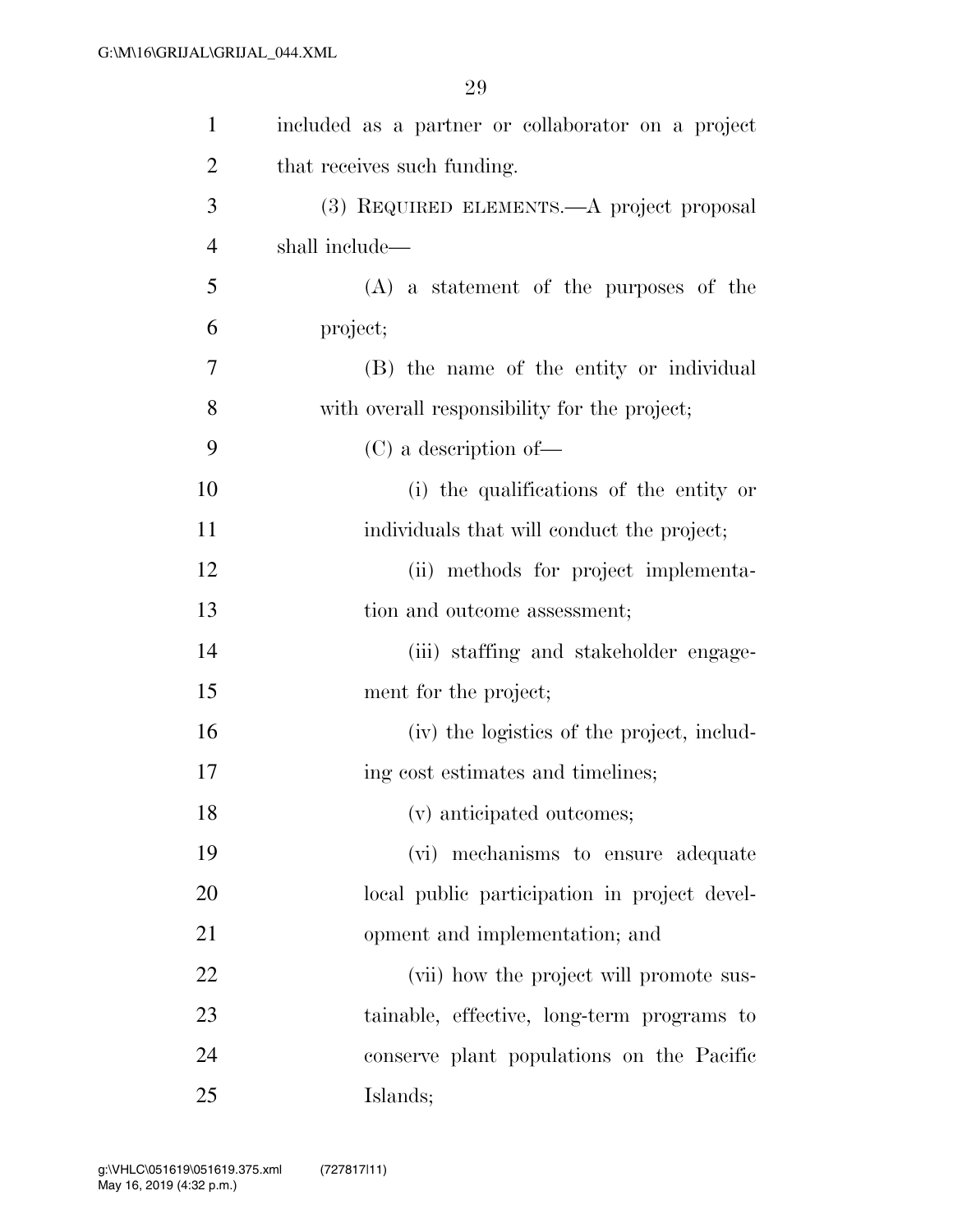| $\mathbf{1}$   | (D) demonstrated sensitivity to local his-       |
|----------------|--------------------------------------------------|
| $\overline{2}$ | toric and cultural resources and compliance      |
| 3              | with applicable laws;                            |
| $\overline{4}$ | (E) assurances that the project will be im-      |
| 5              | plemented in consultation with relevant wildlife |
| 6              | management authorities, Tribes, and other ap-    |
| 7              | propriate government officials;                  |
| 8              | (F) information that demonstrates the            |
| 9              | clear potential of the project to contribute to  |
| 10             | the conservation of freshwater mussels in the    |
| 11             | United States;                                   |
| 12             | (G) information regarding the source and         |
| 13             | amount of matching funding available for the     |
| 14             | project;                                         |
| 15             | (H) such other information as the Sec-           |
| 16             | retary may require.                              |
| 17             | (d) PROJECT REVIEW AND APPROVAL.—                |
| 18             | (1) IN GENERAL.—The Secretary shall annu-        |
| 19             | $\text{ally}$ —                                  |
| 20             | (A) solicit project proposals for grants         |
| 21             | under this section;                              |
| 22             | (B) provide to other Federal officials, as       |
| 23             | appropriate, copies of each proposal submitted   |
| 24             | in response to the solicitation; and             |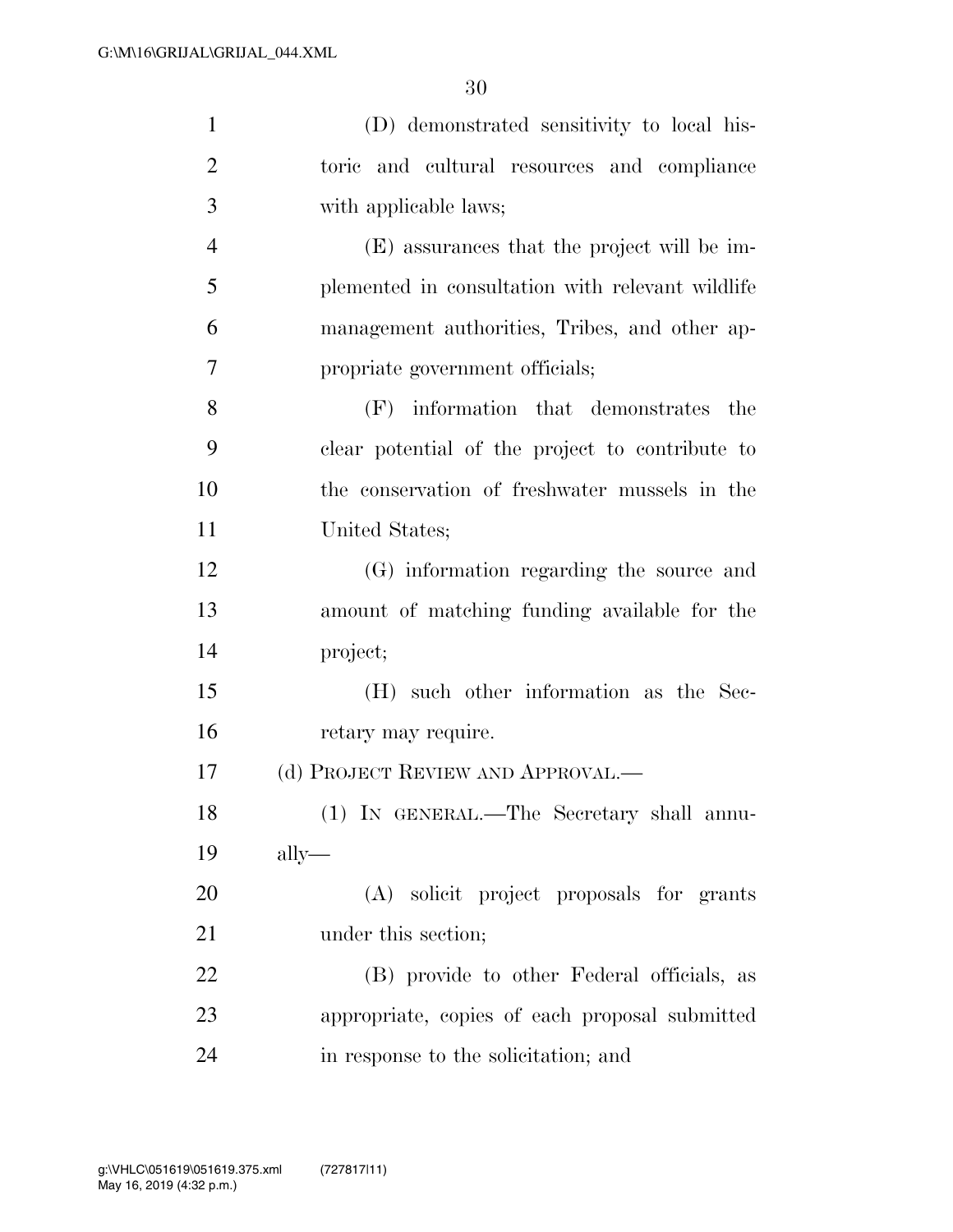| $\mathbf{1}$   | (C) review each such proposal on a                     |
|----------------|--------------------------------------------------------|
| $\overline{2}$ | timeline that recognizes the urgency of the de-        |
| 3              | clining number of freshwater mussel species in         |
| $\overline{4}$ | the United States to determine whether the             |
| 5              | proposal meets the criteria specified in sub-          |
| 6              | section (d).                                           |
| $\overline{7}$ | (2) CONSULTATION; APPROVAL<br><b>OR</b><br>DIS-        |
| 8              | APPROVAL.—Subject to the availability of funds, the    |
| 9              | Secretary shall, with respect to each project proposal |
| 10             | submitted under this section, and after consulting     |
| 11             | with other Federal officials, as appropriate—          |
| 12             | (A) consult with respect to the proposal               |
| 13             | with the government of each State and foreign          |
| 14             | country in which the project is to be conducted;       |
| 15             | and                                                    |
| 16             | (B) provide written notification of the ap-            |
| 17             | proval or disapproval to the individual or entity      |
| 18             | that submitted the proposal, such other Federal        |
| 19             | officials, and each State and foreign country de-      |
| 20             | scribed in subparagraph $(A)$ .                        |
| 21             | (e) CRITERIA FOR APPROVAL.—                            |
| 22             | (1) IN GENERAL.—The Secretary may approve              |
| 23             | a project proposal under this section if the project   |
| 24             | shows promise for contributing to recovering and       |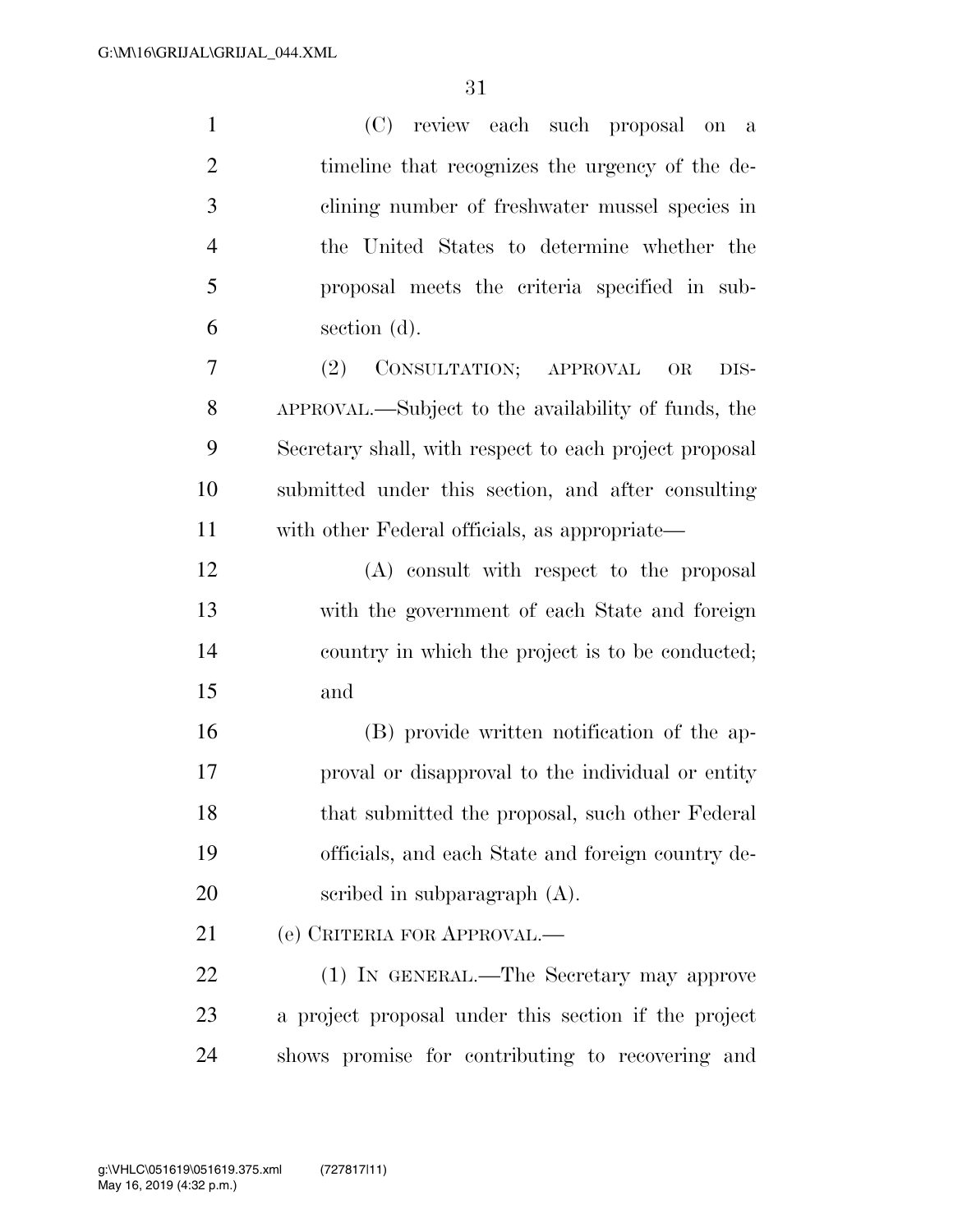- sustaining freshwater mussel populations in the United States in the wild.
- (2) PRIORITY.—In selecting projects for assist- ance, the Secretary shall give preference to projects that conserve threatened and endangered species protected by the Endangered Species Act (16 U.S.C. 1531 et seq.).

 (3) PROJECT SUSTAINABILITY.—To the max- imum extent practicable, in determining whether to approve project proposals under this section, the Secretary shall give preference to conservation projects that are designed to ensure effective, long- term conservation of freshwater mussels and their habitats.

 (4) MATCHING FUNDS.—In determining wheth- er to approve project proposals under this section, the Secretary shall give preference to projects for which matching funds are available.

 (5) WAIVER.—The Secretary may waive the ap- plication of paragraphs (2), (3), and (4) with respect to a conservation project if the Secretary finds that such waiver is necessary to support a conservation project that the Secretary has identified as of high priority.

(f) PROJECT REPORTING.—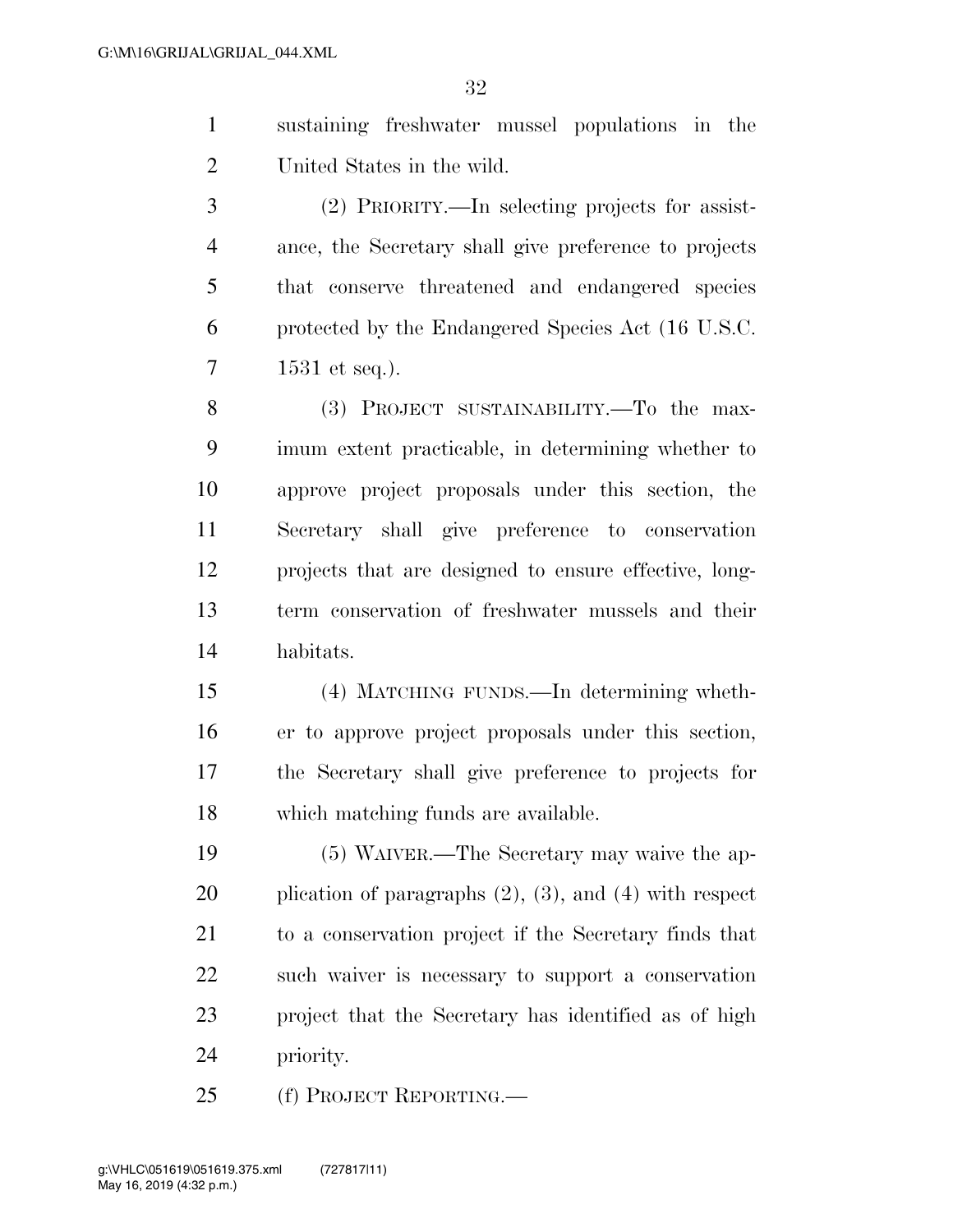(1) IN GENERAL.—Each individual or entity that receives assistance under this section for a project shall submit to the Secretary periodic reports (at such intervals as the Secretary may require) that include all information that the Secretary, after con- sultation with other government officials, determines is necessary to evaluate the progress and success of such project for the purposes of ensuring positive re- sults, assessing problems, and fostering improve-ments.

 (2) AVAILABILITY TO THE PUBLIC.—Reports under paragraph (1), and any other documents re- lating to projects for which financial assistance is provided under this title, shall be made available to the public in a timely manner.

#### **SEC. 305. FRESHWATER MUSSELS CONSERVATION FUND.**

 (a) ESTABLISHMENT.—There is established in the Treasury a separate account, to be known as the ''Fresh-water Mussels Conservation Fund'', consisting of—

 (1) amounts transferred to the Secretary of the Treasury for deposit into the Fund under subsection 22 (e);

 (2) amounts appropriated to the Fund under section 306; and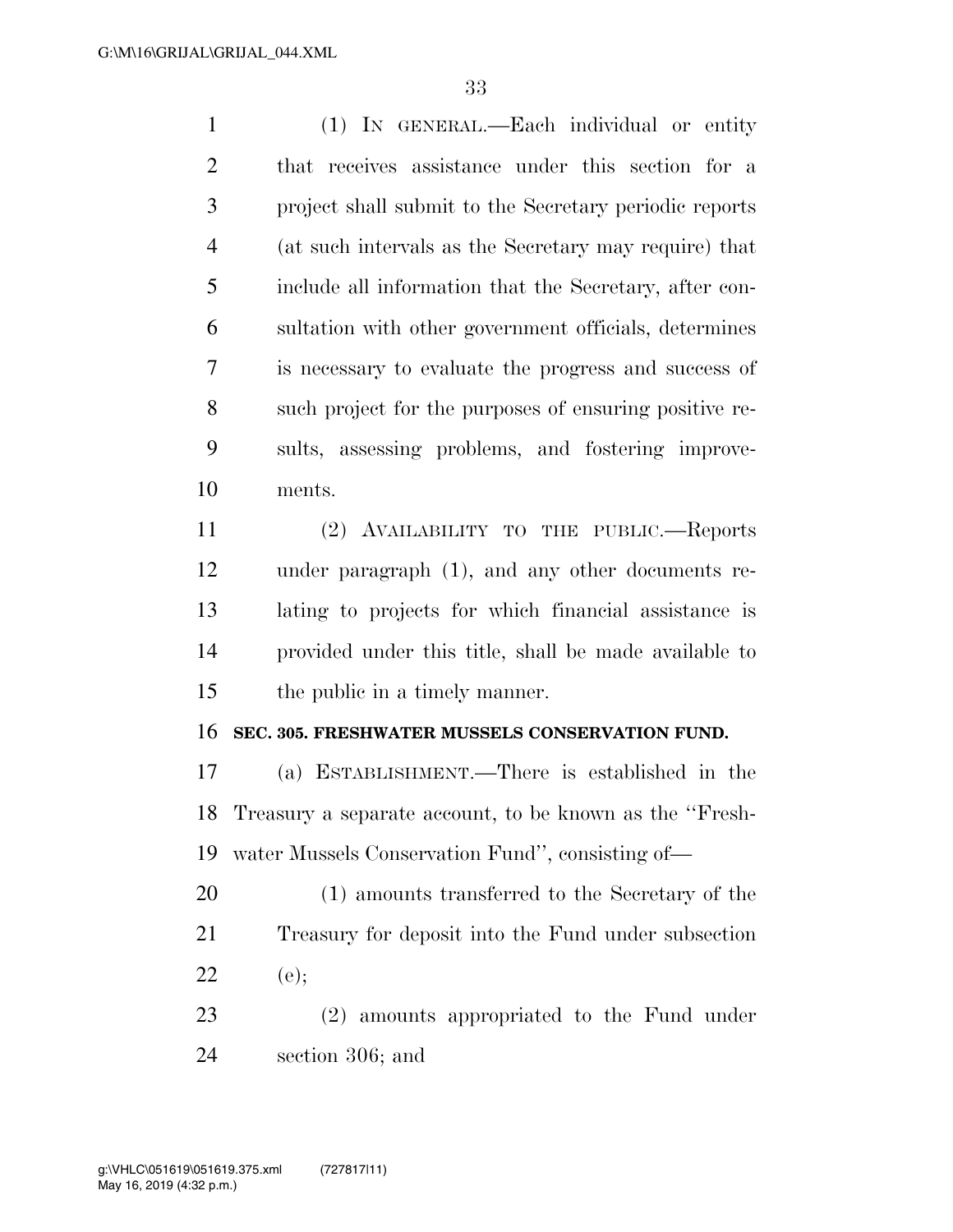| $\mathbf{1}$   | (3) any interest earned on investment of             |
|----------------|------------------------------------------------------|
| $\overline{2}$ | amounts in the Fund under subsection (c).            |
| 3              | (b) EXPENDITURES FROM FUND.—                         |
| $\overline{4}$ | $(1)$ In GENERAL.—Subject to paragraph $(2)$ , at    |
| 5              | the request of the Secretary, the Secretary of the   |
| 6              | Treasury shall transfer from the Fund to the Sec-    |
| 7              | retary, without further appropriation, such amounts  |
| 8              | as the Secretary determines are necessary to carry   |
| 9              | out section 304.                                     |
| 10             | (2) ADMINISTRATIVE EXPENSES.—Of<br>the               |
| 11             | amounts in the account available for each fiscal     |
| 12             | year, the Secretary may expend not more than 3       |
| 13             | percent, or up to \$80,000, whichever is greater, to |
| 14             | pay the administrative expenses necessary to carry   |
| 15             | out this title.                                      |
| 16             | (c) INVESTMENT OF AMOUNTS.—                          |
| 17             | (1) IN GENERAL.—The Secretary of the Treas-          |
| 18             | ury shall invest such portion of the Fund as is not, |
| 19             | in the judgment of the Secretary of the Treasury,    |
| 20             | required to meet current withdrawals. Investments    |
| 21             | may be made only in interest-bearing obligations of  |
| 22             | the United States.                                   |
| 23             | (2) ACQUISITION OF OBLIGATIONS.—For the              |
| 24             | purpose of investments under paragraph (1), obliga-  |
|                |                                                      |

tions may be acquired—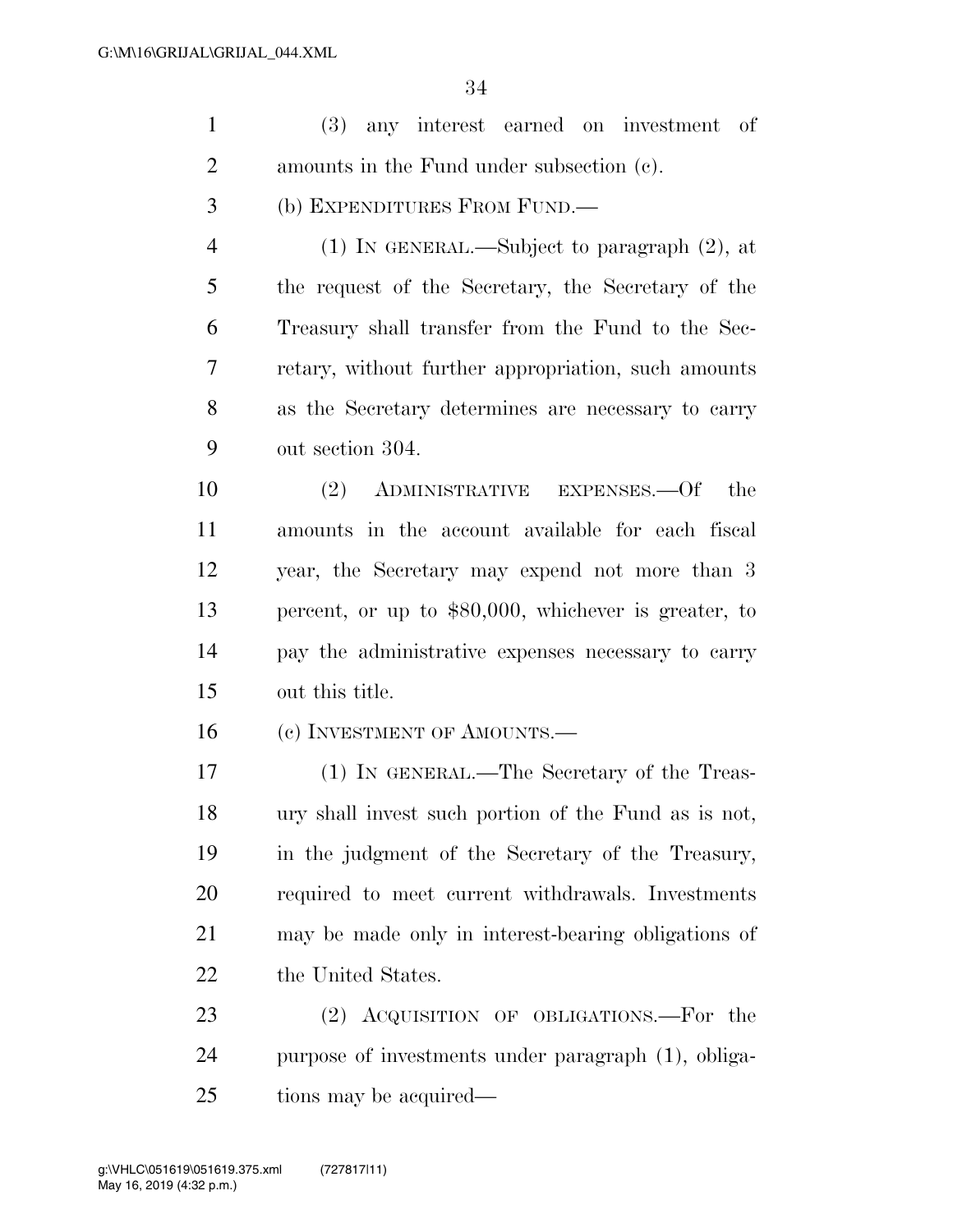| $\mathbf{1}$   | $(A)$ on original issue at the issue price; or        |
|----------------|-------------------------------------------------------|
| $\overline{2}$ | (B) by purchase of outstanding obligations            |
| 3              | at market price.                                      |
| $\overline{4}$ | (3) SALE OF OBLIGATIONS.—Any obligation ac-           |
| 5              | quired by the Fund may be sold by the Secretary of    |
| 6              | the Treasury at market price.                         |
| 7              | (4) CREDITS TO FUND.—The interest on, and             |
| 8              | the proceeds from the sale or redemption of, any ob-  |
| 9              | ligations held in the Fund shall be credited to and   |
| 10             | form a part of the Fund.                              |
| 11             | (d) TRANSFERS OF AMOUNTS.—                            |
| 12             | (1) IN GENERAL.—The amounts required to be            |
| 13             | transferred to the Fund under this section shall be   |
| 14             | transferred at least monthly from the general fund    |
| 15             | of the Treasury to the Fund on the basis of esti-     |
| 16             | mates made by the Secretary of the Treasury.          |
| 17             | (2) ADJUSTMENTS.—Proper adjustment shall              |
| 18             | be made in amounts subsequently transferred to the    |
| 19             | extent prior estimates were in excess of or less than |
| 20             | the amounts required to be transferred.               |
| 21             | (e) ACCEPTANCE AND USE OF DONATIONS.—                 |
| 22             | (1) IN GENERAL.—The Secretary may accept              |
| 23             | for the Government a gift of any of the following to  |
| 24             | provide assistance under section 304.                 |
| 25             | $(A)$ money;                                          |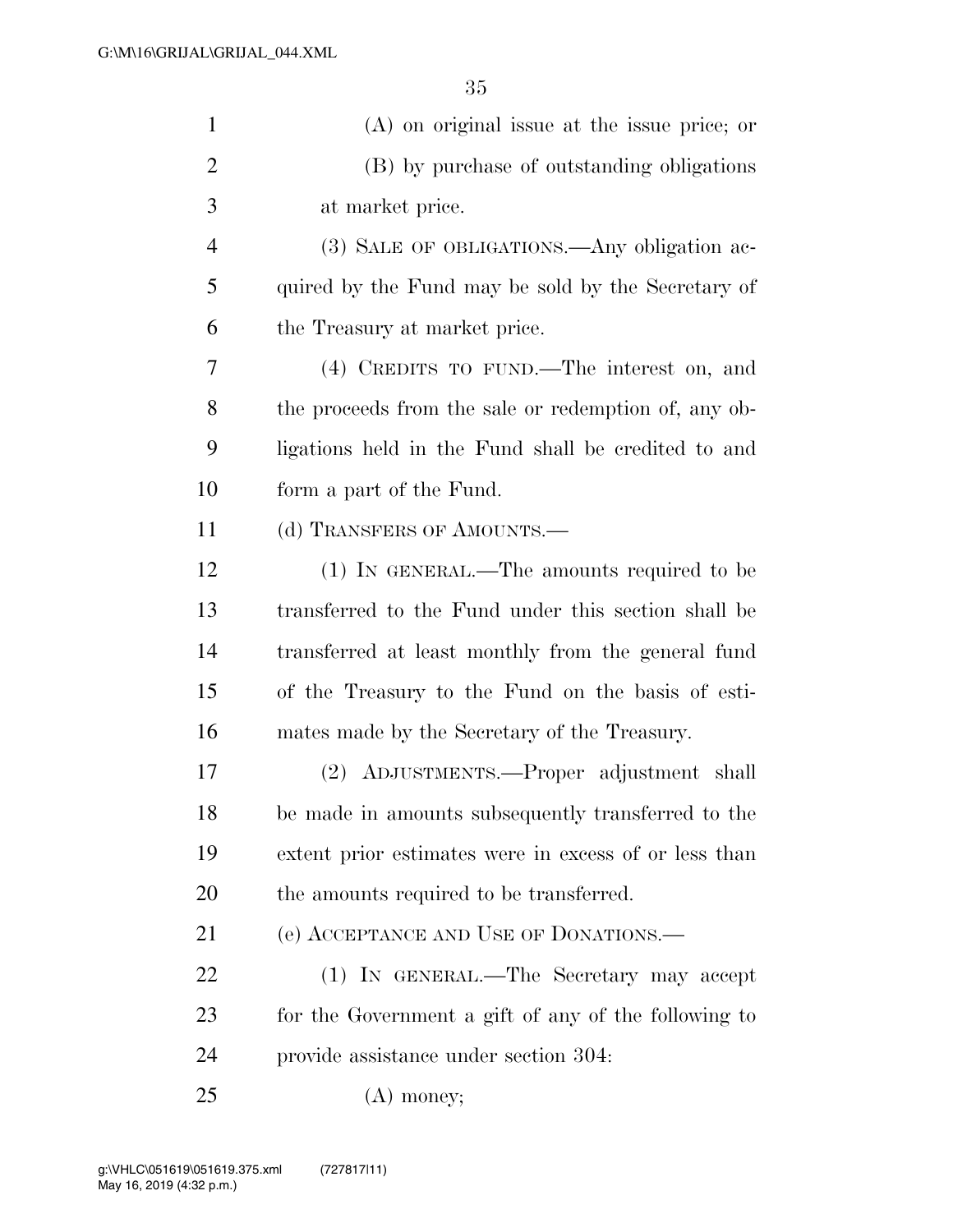(B) an obligation of the Government in- cluded in the public debt made only on the con- dition that the obligation be canceled and re-4 tired and not reissued; and

 (C) other intangible personal property made only on the condition that the property is sold on the best terms available and the pro-ceeds are deposited in the Fund.

 (2) DISCRETION TO REJECT A GIFT.—The Sec- retary may reject a gift under this section when the rejection is in the interest of the Government.

 (3) TAXES.—If a gift received under this sub- section is subject to a gift or inheritance tax, the Secretary may pay the tax out of the proceeds of the gift or the proceeds of the redemption or sale of the gift.

#### **SEC. 306. AUTHORIZATION OF APPROPRIATIONS.**

 There are authorized to appropriated to the Secretary \$5,000,000 for each of fiscal years 2020 through 2025 to carry out this title.

# **SEC. 307. REPORT TO CONGRESS.**

 The Secretary shall submit an annual report to Con- gress not later than January 31 of each year regarding the Fund and the status of freshwater mussels in the United States. Each such report shall include with respect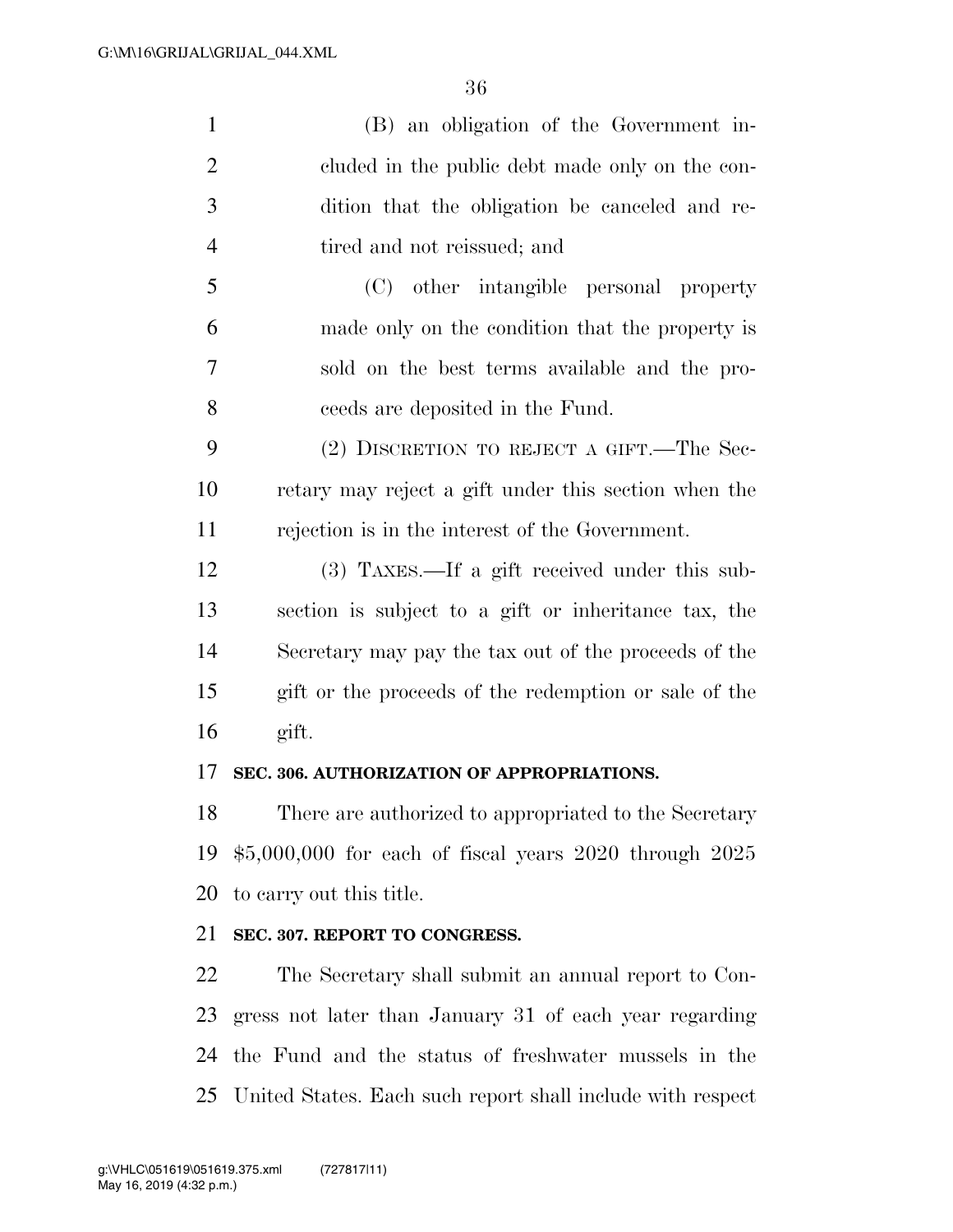| $\mathbf{1}$   | to the year for which the report is submitted a description |
|----------------|-------------------------------------------------------------|
| 2              | $of$ —                                                      |
| 3              | (1) the total amounts deposited into and ex-                |
| $\overline{4}$ | pended from the Fund;                                       |
| 5              | $(2)$ the costs associated with the administration          |
| 6              | of the Fund;                                                |
| $\overline{7}$ | (3) a summary of the projects for which the                 |
| 8              | Secretary has provided assistance under section 304         |
| 9              | and an evaluation of those projects; and                    |
| 10             | (4) an evaluation of the status of threatened               |
| 11             | and endangered freshwater mussel populations in             |
| 12             | the United States.                                          |
| 13             | TITLE IV-SOUTHWEST DESERT                                   |
| 14             | <b>FISH CONSERVATION FUND</b>                               |
| 15             | <b>ACT OF 2019</b>                                          |
| 16             | SEC. 401. SHORT TITLE.                                      |
| 17             | This title may be cited as the "Southwest Desert Fish"      |
|                |                                                             |

Conservation Fund Act of 2019''.

# **SEC. 402. PURPOSES.**

 The purpose of this title is to assist in the conserva- tion of threatened and endangered desert fish species and their habitats in the Southwest United States by sup- porting and providing financial resources for projects to conserve desert fish species, their habitats, and address other threats to the survival of desert fish species.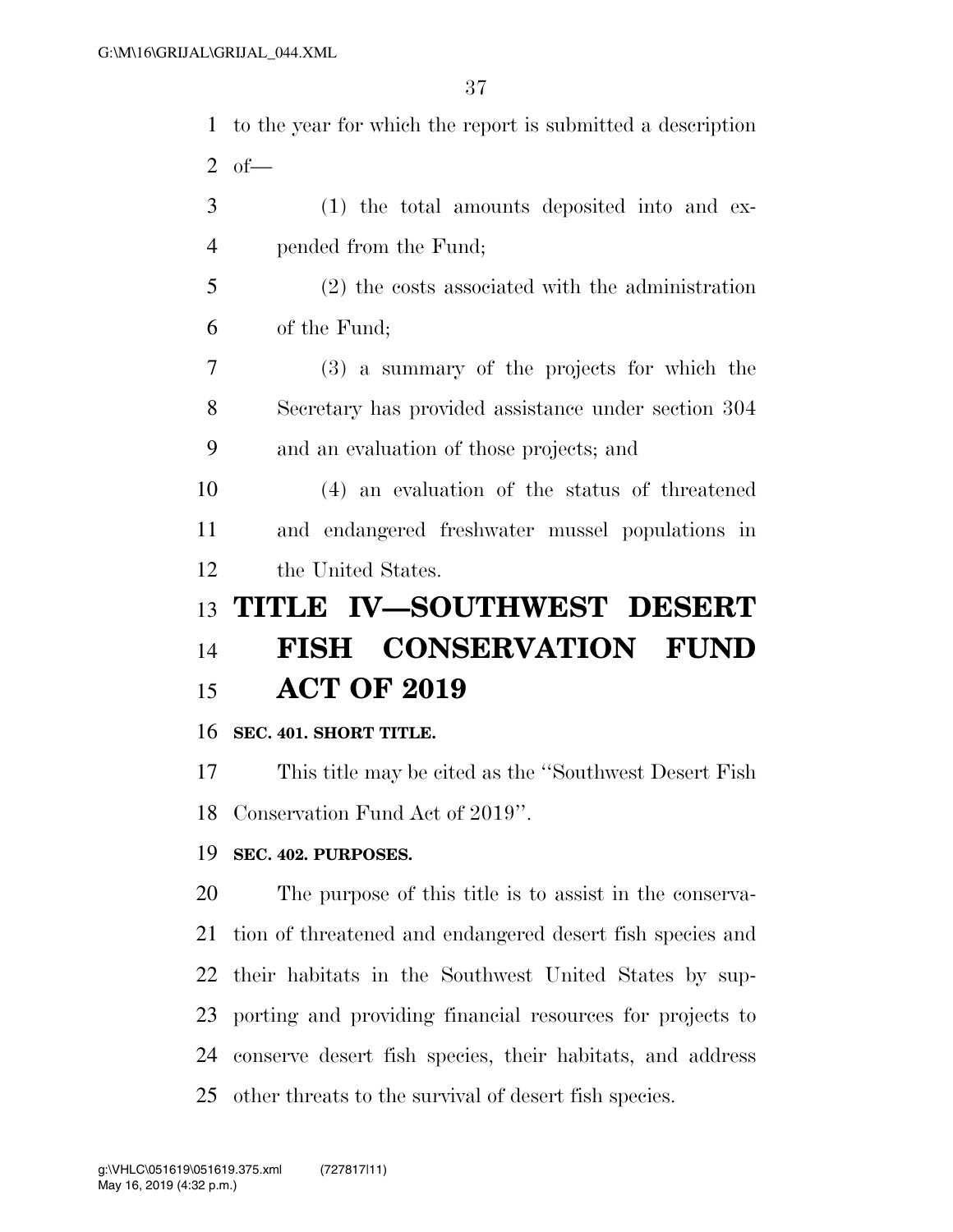# **SEC. 403. DEFINITIONS.**

In this title:

| 3              | (1) CONSERVATION.—The term "conservation"            |
|----------------|------------------------------------------------------|
| $\overline{4}$ | means the use of all methods and procedures nec-     |
| 5              | essary to protect habitats of desert fish species in |
| 6              | the Southwest and of the fish species in those habi- |
| 7              | tats including—                                      |
| 8              | (A) protection, restoration, and manage-             |
| 9              | ment of habitats;                                    |
| 10             | (B) onsite research and monitoring of pop-           |
| 11             | ulations, habitats, annual reproduction, and         |
| 12             | desert fish species population trends;               |
| 13             | (C) assistance in the development, imple-            |
| 14             | mentation, and improvement of national and re-       |
| 15             | gional management plans;                             |
| 16             | (D) enforcement and implementation of                |
| 17             | applicable conservation laws; and                    |
| 18             | (E) community outreach and education.                |
| 19             | (2) FUND.—The term "Fund" means the                  |
| 20             | Southwest Desert Fish Conservation Fund estab-       |
| 21             | lished by section 405.                               |
| 22             | DESERT FISH.—The term "desert fish"<br>(3)           |
| 23             | means any member of the class Osteichthyes living in |
| 24             | a desert ecosystem.                                  |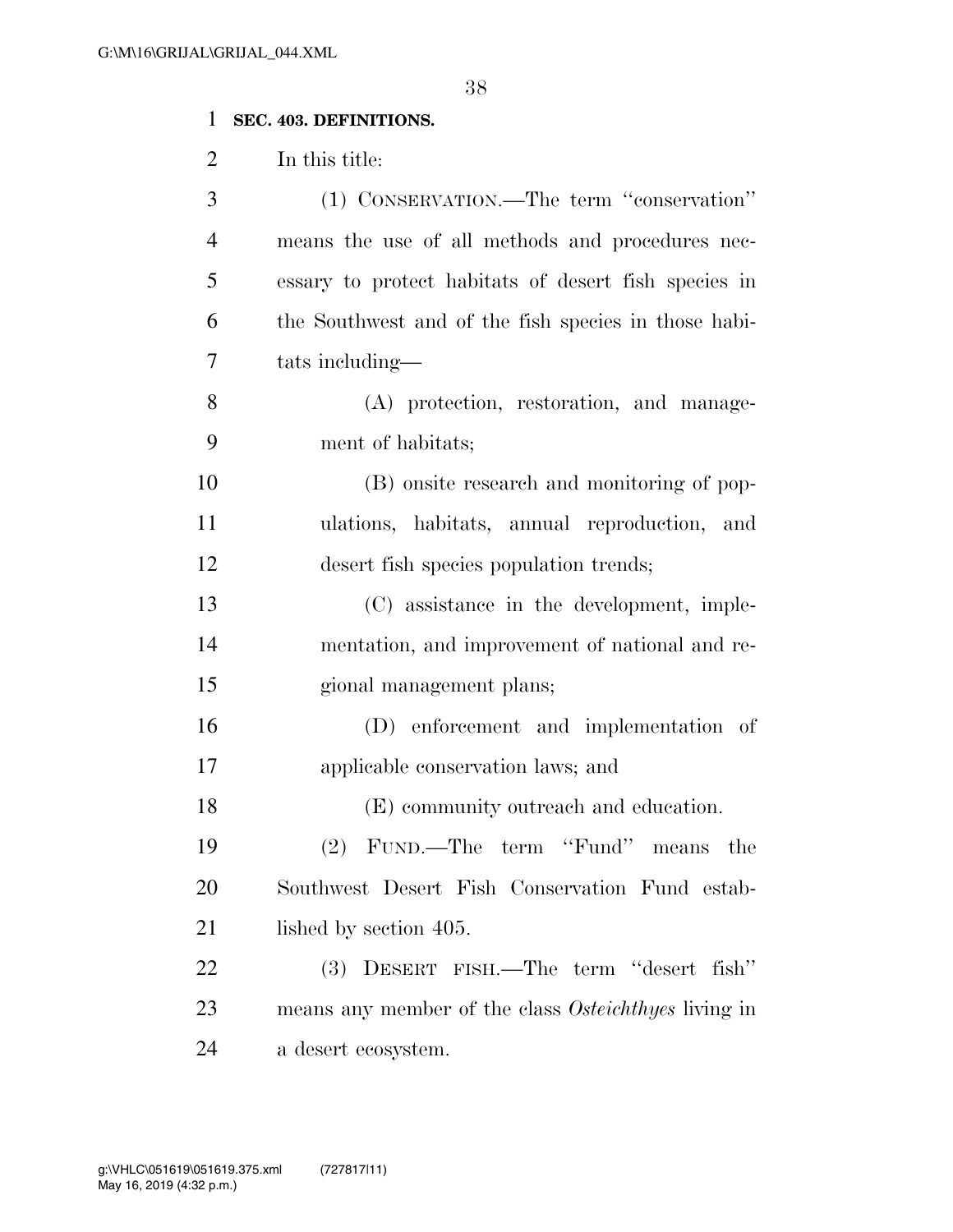| $\mathbf{1}$   | SOUTHWEST.—The term "Southwest"<br>(4)                   |
|----------------|----------------------------------------------------------|
| $\overline{2}$ | means the States of Arizona, California, Colorado,       |
| 3              | Nevada, New Mexico, and Utah.                            |
| $\overline{4}$ | (5) SECRETARY.—The term "Secretary" means                |
| 5              | the Secretary of the Interior.                           |
| 6              | SEC. 404. SOUTHWEST DESERT FISH CONSERVATION AS-         |
| 7              | <b>SISTANCE.</b>                                         |
| 8              | (a) ASSISTANCE.—                                         |
| 9              | (1) IN GENERAL.—Subject to the availability of           |
| 10             | funds and in consultation with other Federal offi-       |
| 11             | cials, the Secretary of Interior (in this title referred |
| 12             | to as the "Secretary") shall provide competitive fi-     |
| 13             | nancial assistance, including multiyear grants, for      |
| 14             | projects for the conservation of desert fish species in  |
| 15             | Southwest for which project proposals are approved       |
| 16             | by the Secretary in accordance with this section.        |
| 17             | OF EXISTING AUTHORITIES. Assist-<br>$(2)$ USE            |
| 18             | ance provided under this section shall be carried out    |
| 19             | in a manner consistent with authorities available to     |
| 20             | the Secretary under the Endangered Species Act of        |
| 21             | 1973 (16 U.S.C. 1531 et seq.).                           |
| 22             | (b) PROJECT PROPOSALS.—                                  |
| 23             | (1) ELIGIBLE APPLICANTS.—A project proposal              |
| 24             | may be submitted to the Secretary under this section     |
| 25             | $by-$                                                    |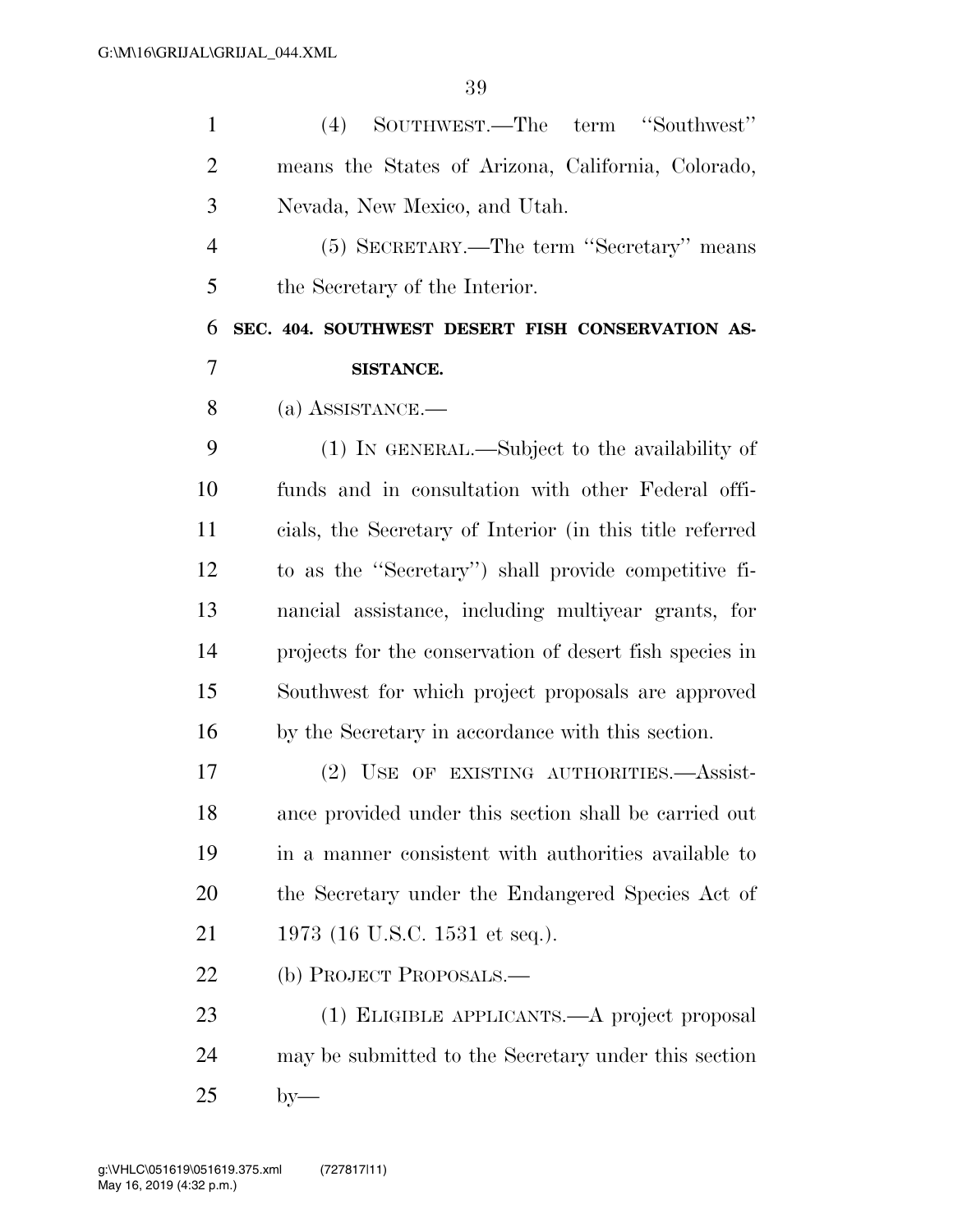| $\mathbf{1}$   | (A) a relevant State or Tribal agency, re-           |
|----------------|------------------------------------------------------|
| $\overline{2}$ | search institution, or nonprofit organization        |
| 3              | with expertise required for the conservation of      |
| $\overline{4}$ | desert fish species in the Southwest; and            |
| 5              | (B) any other individual or entity, as de-           |
| 6              | termined appropriate by the Secretary, with the      |
| 7              | expertise required for the conservation of desert    |
| 8              | fish species in the Southwest.                       |
| 9              | (2) FEDERAL PARTNERSHIP OPPORTUNITIES.—              |
| 10             | A Federal agency may not be a lead entity or receive |
| 11             | funding for a project under this section, but may be |
| 12             | included as a partner or collaborator on a project   |
| 13             | that receives such funding.                          |
| 14             | (3) REQUIRED ELEMENTS.—A project proposal            |
| 15             | shall include—                                       |
| 16             | $(A)$ a statement of the purposes of the             |
| 17             | project;                                             |
| 18             | (B) the name of the entity or individual             |
| 19             | with overall responsibility for the project;         |
| 20             | $(C)$ a description of —                             |
| 21             | (i) the qualifications of the entity or              |
| 22             | individuals that will conduct the project;           |
| 23             | (ii) methods for project implementa-                 |
| 24             | tion and outcome assessment;                         |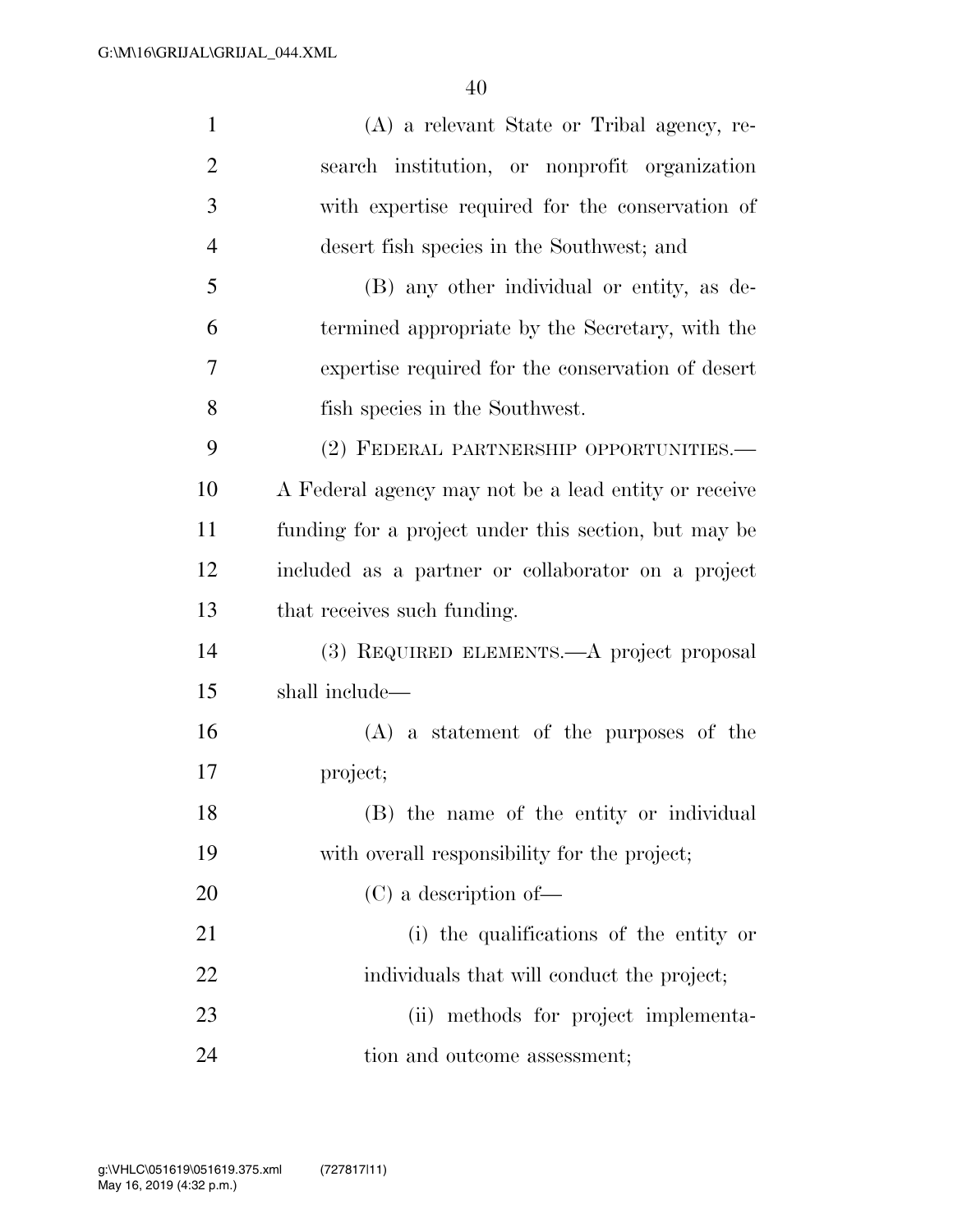| $\mathbf{1}$   | (iii) staffing and stakeholder engage-           |
|----------------|--------------------------------------------------|
| $\overline{2}$ | ment for the project;                            |
| 3              | (iv) the logistics of the project, includ-       |
| $\overline{4}$ | ing cost estimates and timelines;                |
| 5              | (v) anticipated outcomes;                        |
| 6              | (vi) mechanisms to ensure adequate               |
| 7              | local public participation in project devel-     |
| 8              | opment and implementation; and                   |
| 9              | (vii) how the project will promote sus-          |
| 10             | tainable, effective, long-term programs to       |
| 11             | conserve desert fish populations in the          |
| 12             | Southwest;                                       |
| 13             | (D) demonstrated sensitivity to local his-       |
| 14             | toric and cultural resources and compliance      |
| 15             | with applicable laws;                            |
| 16             | (E) assurances that the project will be im-      |
| 17             | plemented in consultation with relevant wildlife |
| 18             | management authorities, Tribes, and other ap-    |
| 19             | propriate government officials;                  |
| 20             | information that demonstrates the<br>(F)         |
| 21             | clear potential of the project to contribute to  |
| 22             | the conservation of desert fish populations in   |
| 23             | the Southwest;                                   |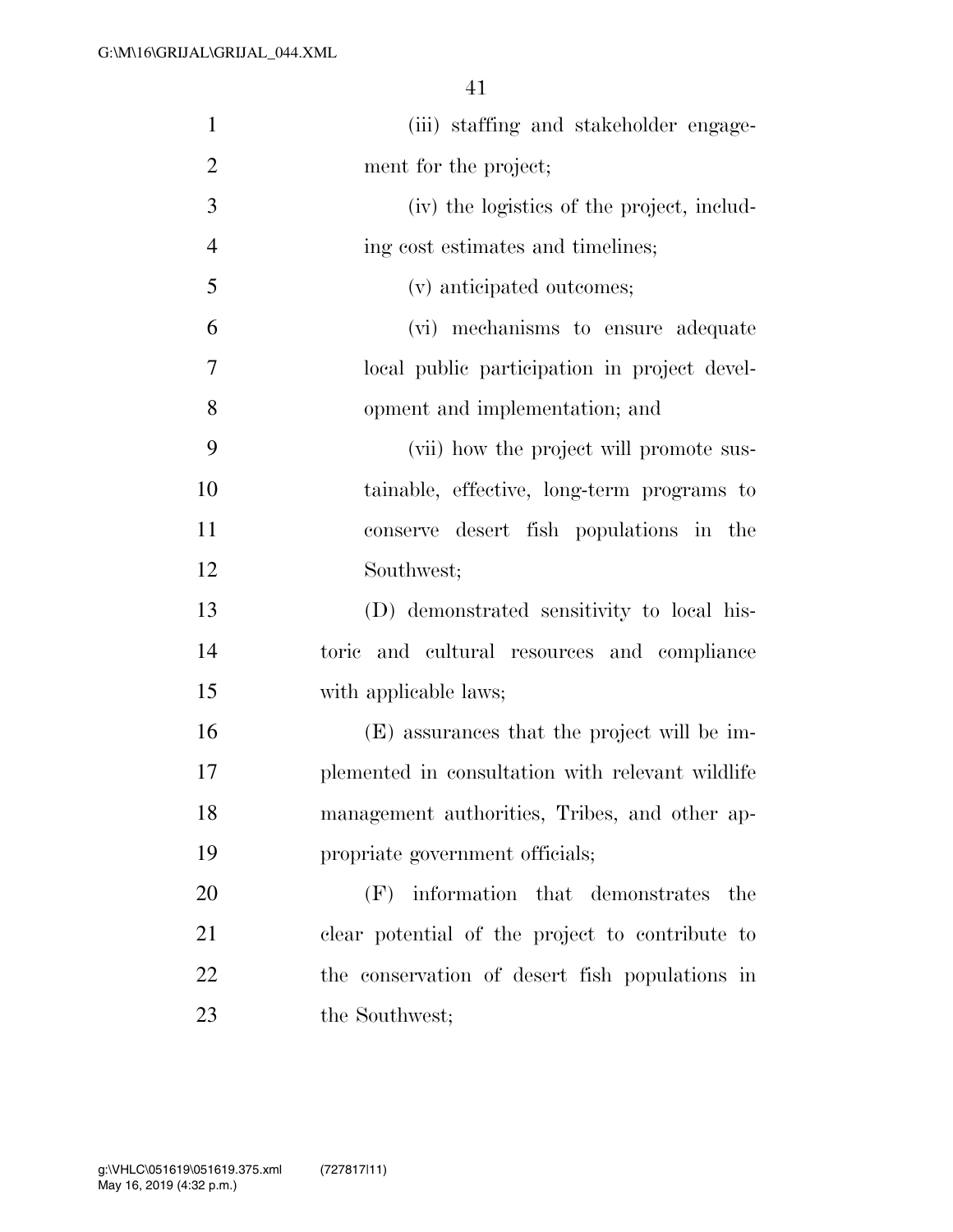| $\mathbf{1}$   | (G) information regarding the source and               |
|----------------|--------------------------------------------------------|
| $\overline{2}$ | amount of matching funding available for the           |
| 3              | project; and                                           |
| $\overline{4}$ | (H) such other information as the Sec-                 |
| 5              | retary may require.                                    |
| 6              | (c) PROJECT REVIEW AND APPROVAL.—                      |
| 7              | (1) IN GENERAL.—The Secretary shall annu-              |
| 8              | $\text{ally}$ —                                        |
| 9              | (A) solicit project proposals for grants               |
| 10             | under this section;                                    |
| 11             | (B) provide to other Federal officials, as             |
| 12             | appropriate, copies of each proposal submitted         |
| 13             | in response to the solicitation; and                   |
| 14             | (C) review each such proposal on a                     |
| 15             | timeline that recognizes the urgency of the de-        |
| 16             | clining number of desert fish species in the           |
| 17             | Southwest to determine whether the proposal            |
| 18             | meets the criteria specified in subsection (d).        |
| 19             | CONSULTATION; APPROVAL<br>(2)<br>OR<br>DIS-            |
| 20             | APPROVAL.—Subject to the availability of funds, the    |
| 21             | Secretary shall, with respect to each project proposal |
| 22             | submitted under this section, and after consulting     |
| 23             | with other Federal officials, as appropriate—          |
| 24             | (A) consult with respect to the proposal               |
| 25             | with the government of each State and foreign          |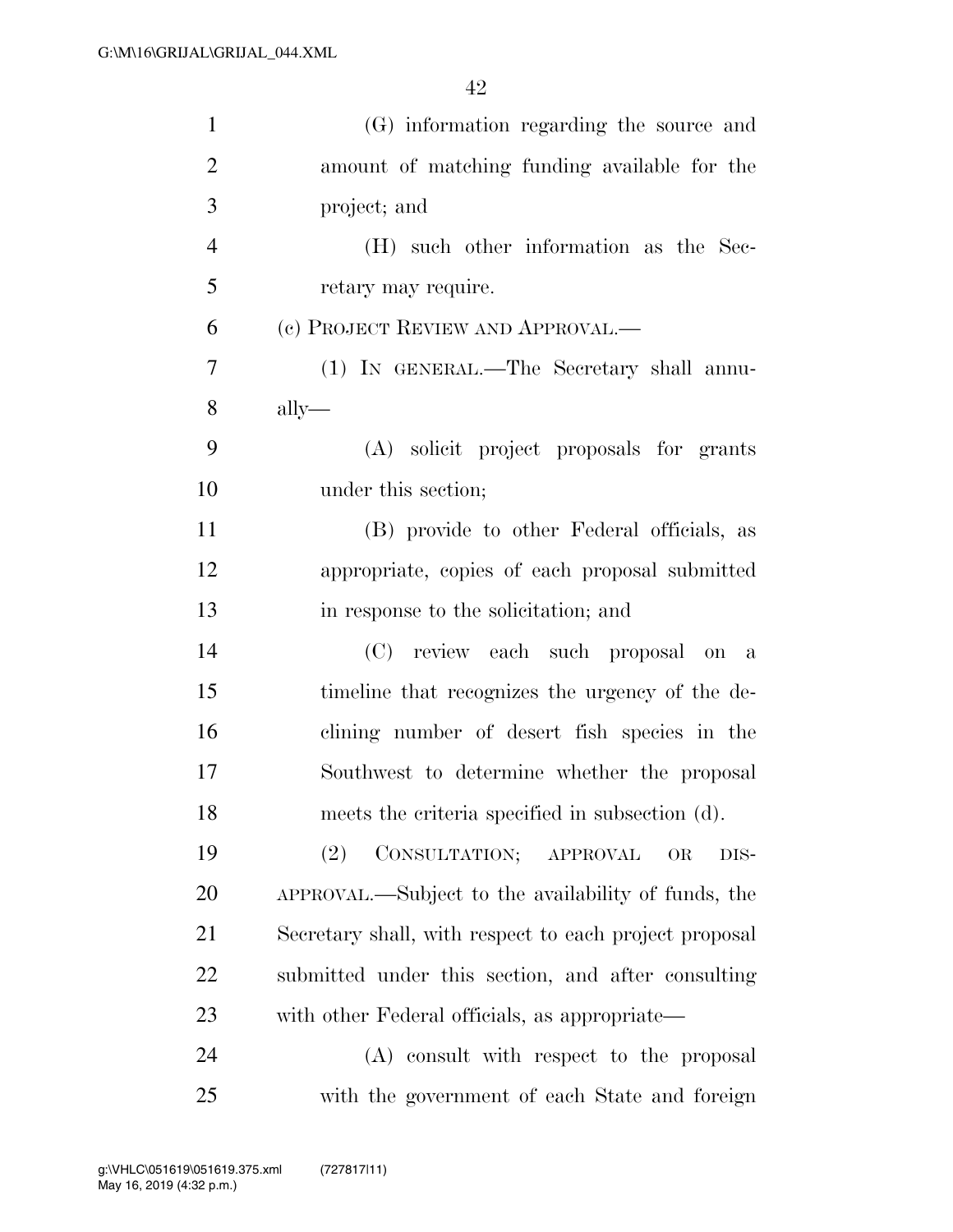country in which the project is to be conducted; and

 (B) provide written notification of the ap- proval or disapproval to the individual or entity that submitted the proposal, such other Federal officials, and each State and foreign country de-scribed in subparagraph (A).

 (d) CRITERIA FOR APPROVAL.—The Secretary may approve a project proposal under this section if the project shows promise for contributing to recovering and sus- taining desert fish populations in the Southwest in the wild.

 (1) PRIORITY.—In selecting projects for assist- ance, the Secretary shall give preference to projects that conserve threatened and endangered species protected by the Endangered Species Act (16 U.S.C. 1531 et. Seq)

 (2) PROJECT SUSTAINABILITY.—To the max- imum extent practicable, in determining whether to approve project proposals under this section, the Secretary shall give preference to conservation projects that are designed to ensure effective, long- term conservation of desert fish and their habitats. (3) MATCHING FUNDS.—In determining wheth-er to approve project proposals under this section,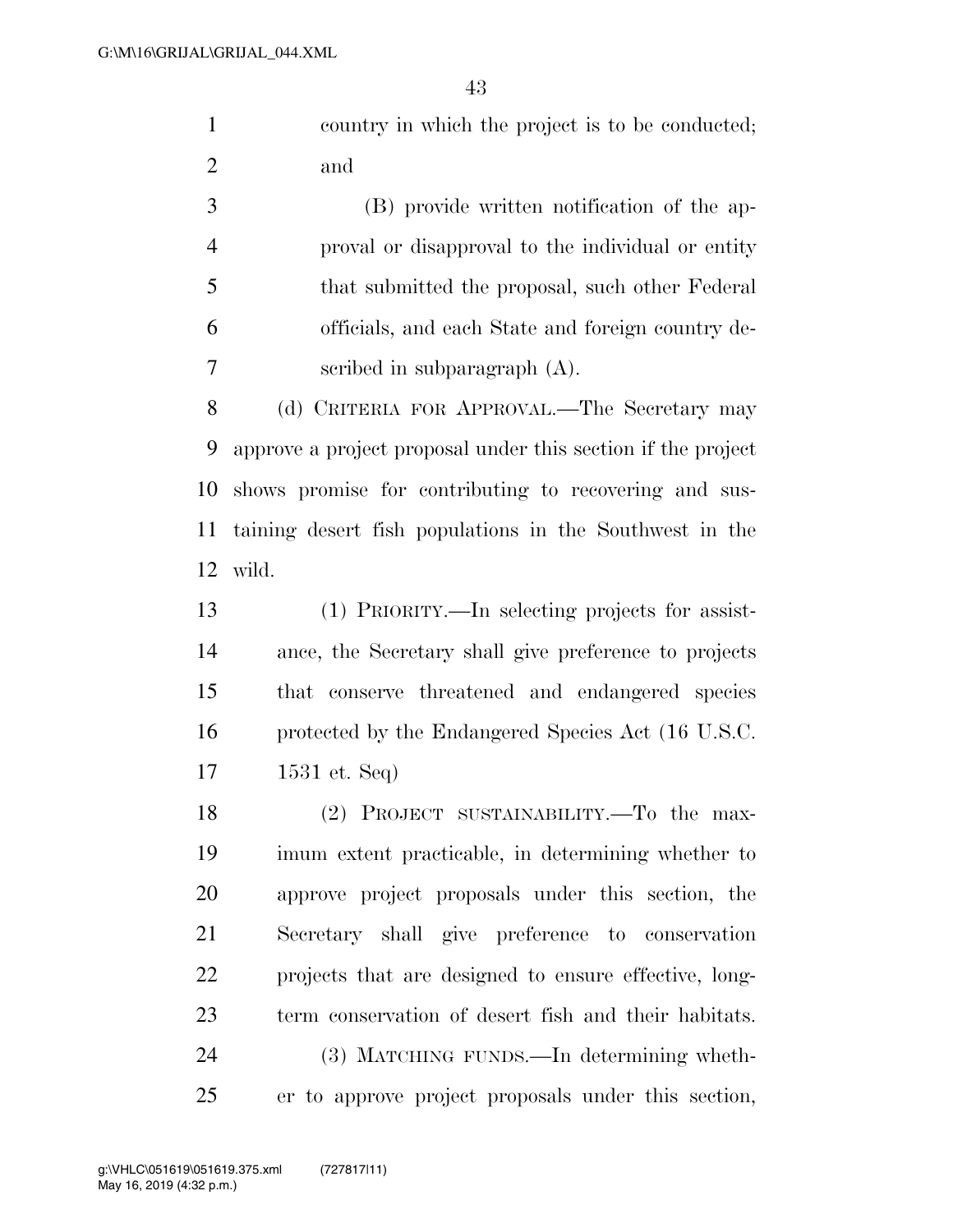the Secretary shall give preference to projects for which matching funds are available.

 (4) WAIVER.—The Secretary may waive the ap- plication of paragraph (2), (3), and (4) if the Sec- retary finds that such waiver is necessary to support a conservation project that the Secretary has identi-fied as of high priority.

(e) PROJECT REPORTING.—

 (1) IN GENERAL.—Each individual or entity that receives assistance under this section for a project shall submit to the Secretary periodic reports (at such intervals as the Secretary may require) that include all information that the Secretary, after con- sultation with other government officials, determines is necessary to evaluate the progress and success of such project for the purposes of ensuring positive re- sults, assessing problems, and fostering improve-ments.

 (2) AVAILABILITY TO THE PUBLIC.—Reports under paragraph (1), and any other documents re- lating to projects for which financial assistance is provided under this title, shall be made available to the public in a timely manner.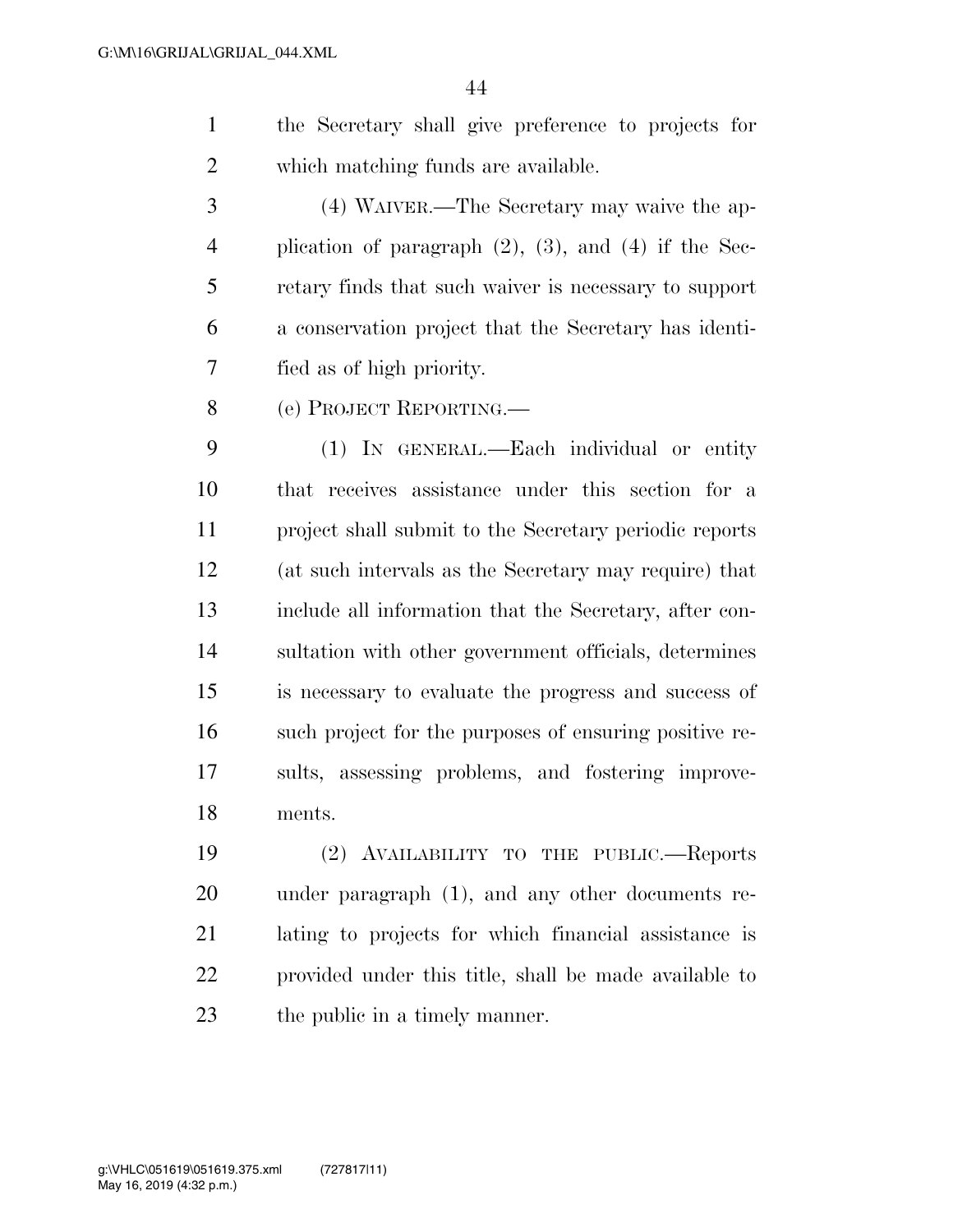### **SEC. 405. SOUTHWEST DESERT FISH CONSERVATION FUND.**

 (a) ESTABLISHMENT.—There is established in the Treasury a separate account, to be known as the''Southwest Desert Fish Conservation Fund'', con-sisting of—

 (1) amounts transferred to the Secretary of the Treasury for deposit into the Fund under subsection (e);

 (2) amounts appropriated to the Fund under section 406; and

 (3) any interest earned on investment of amounts in the Fund under subsection (c).

(b) EXPENDITURES FROM FUND.—

 (1) IN GENERAL.—Subject to paragraph (2), at the request of the Secretary, the Secretary of the Treasury shall transfer from the Fund to the Sec- retary, without further appropriation, such amounts as the Secretary determines are necessary to carry out section 404.

20 (2) ADMINISTRATIVE EXPENSES.—Of the amounts in the account available for each fiscal year, the Secretary may expend not more than 3 percent, or up to \$80,000, whichever is greater, to pay the administrative expenses necessary to carry out this title.

26 (c) INVESTMENT OF AMOUNTS.—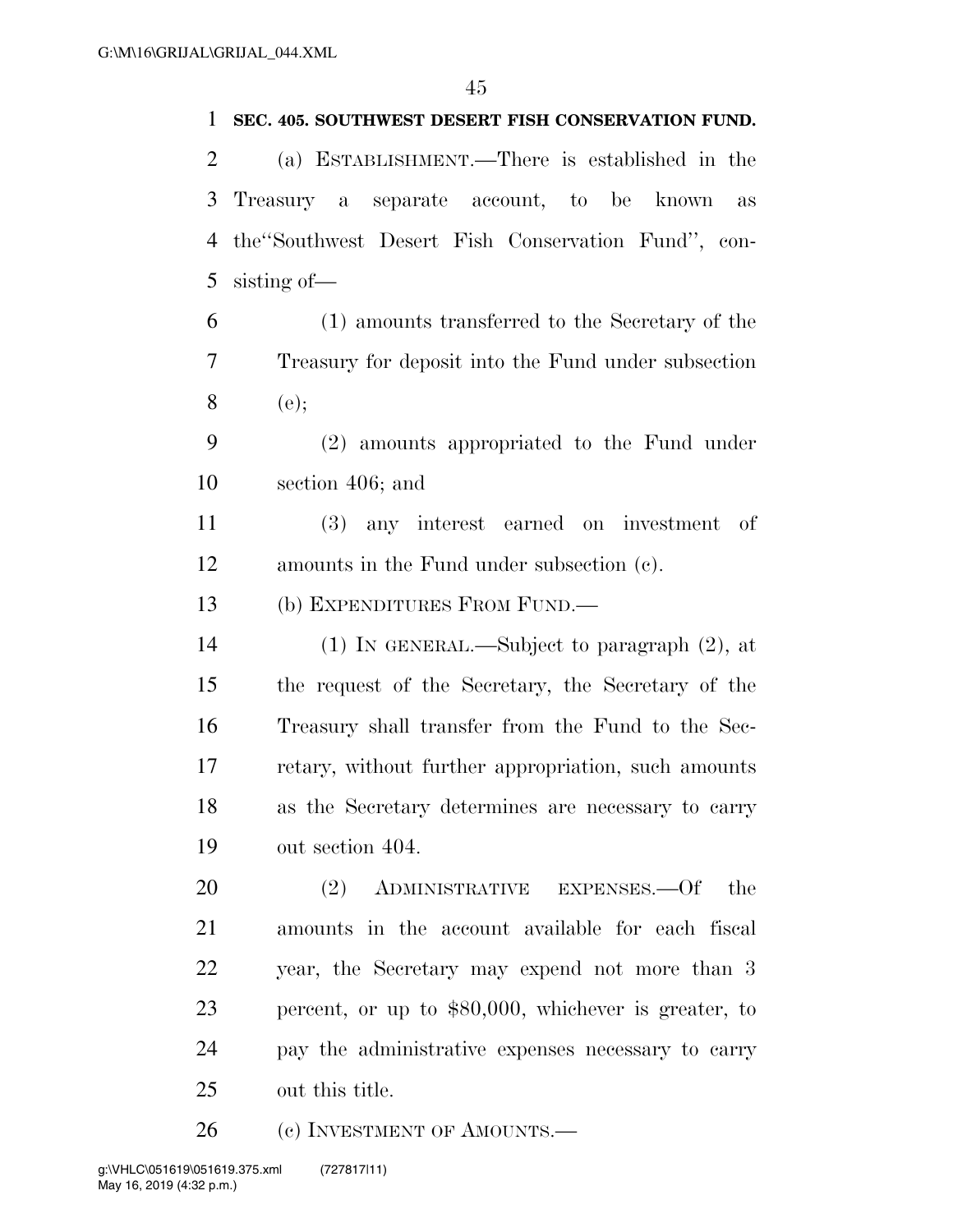| $\mathbf{1}$   | (1) IN GENERAL.—The Secretary of the Treas-          |
|----------------|------------------------------------------------------|
| $\overline{2}$ | ury shall invest such portion of the Fund as is not, |
| 3              | in the judgment of the Secretary of the Treasury,    |
| $\overline{4}$ | required to meet current withdrawals. Investments    |
| 5              | may be made only in interest-bearing obligations of  |
| 6              | the United States.                                   |
| 7              | (2) ACQUISITION OF OBLIGATIONS.—For the              |
| 8              | purpose of investments under paragraph (1), obliga-  |
| 9              | tions may be acquired—                               |
| 10             | $(A)$ on original issue at the issue price; or       |
| 11             | (B) by purchase of outstanding obligations           |
| 12             | at market price.                                     |
| 13             | (3) SALE OF OBLIGATIONS.—Any obligation ac-          |
| 14             | quired by the Fund may be sold by the Secretary of   |
| 15             | the Treasury at market price.                        |
| 16             | (4) CREDITS TO FUND.—The interest on, and            |
| 17             | the proceeds from the sale or redemption of, any ob- |
| 18             | ligations held in the Fund shall be credited to and  |
| 19             | form a part of the Fund.                             |
| 20             | (d) TRANSFERS OF AMOUNTS.-                           |
| 21             | $(1)$ IN GENERAL.—The amounts required to be         |
| 22             | transferred to the Fund under this section shall be  |
| 23             | transferred at least monthly from the general fund   |
| 24             | of the Treasury to the Fund on the basis of esti-    |
| 25             | mates made by the Secretary of the Treasury.         |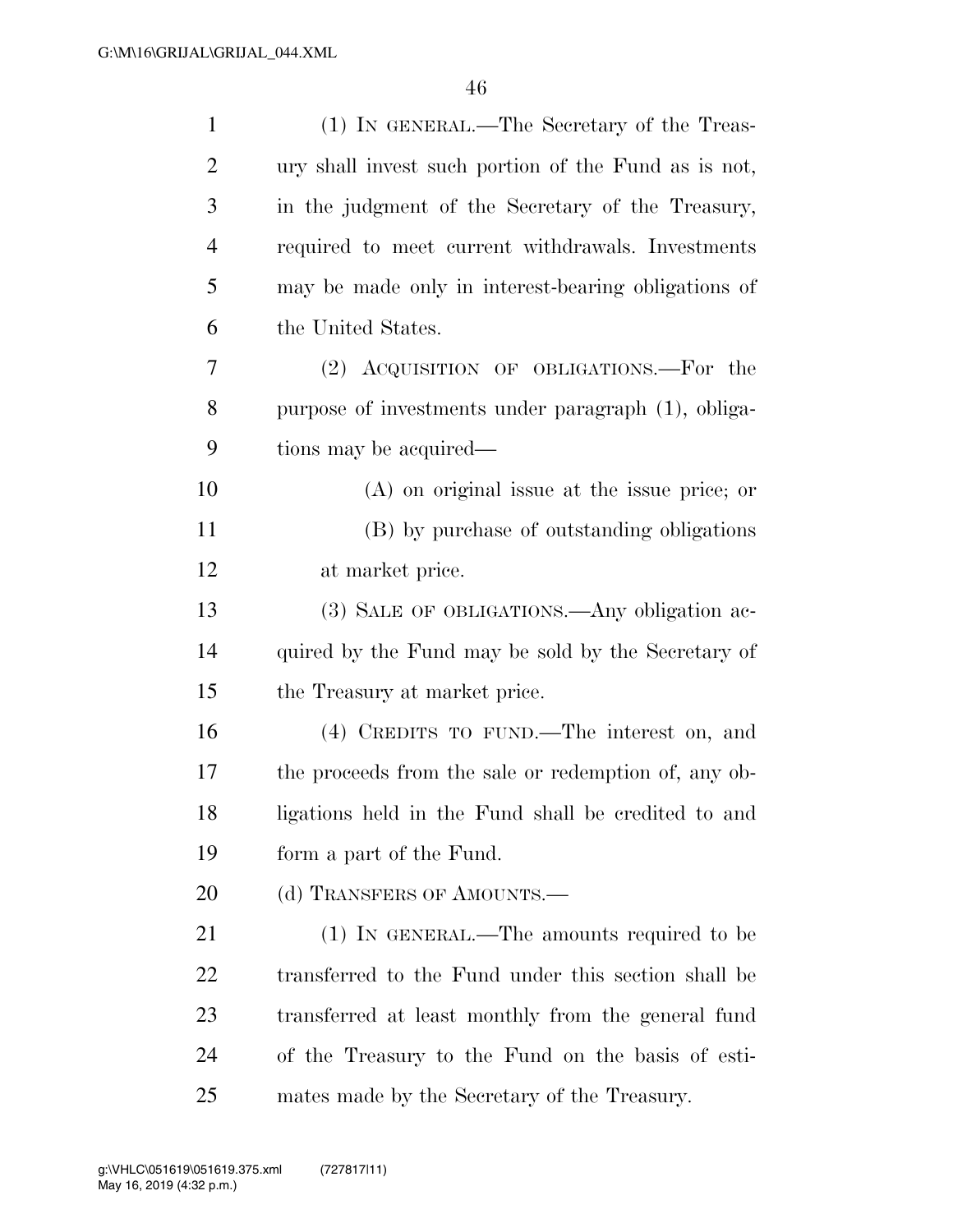| $\mathbf{1}$   | (2) ADJUSTMENTS.—Proper adjustment shall              |
|----------------|-------------------------------------------------------|
| $\overline{2}$ | be made in amounts subsequently transferred to the    |
| 3              | extent prior estimates were in excess of or less than |
| $\overline{4}$ | the amounts required to be transferred.               |
| 5              | (e) ACCEPTANCE AND USE OF DONATIONS.—                 |
| 6              | (1) IN GENERAL.—The Secretary may accept              |
| 7              | for the Government a gift of any of the following to  |
| 8              | provide assistance under section 404.                 |
| 9              | $(A)$ money;                                          |
| 10             | (B) an obligation of the Government in-               |
| 11             | cluded in the public debt made only on the con-       |
| 12             | dition that the obligation be canceled and re-        |
| 13             | tired and not reissued; and                           |
| 14             | (C) other intangible personal property                |
| 15             | made only on the condition that the property is       |
| 16             | sold on the best terms available and the pro-         |
| 17             | ceeds are deposited in the Fund.                      |
| 18             | (2) DISCRETION TO REJECT A GIFT.—The Sec-             |
| 19             | retary may reject a gift under this section when the  |
| 20             | rejection is in the interest of the Government.       |
| 21             | $(3)$ TAXES.—If a gift received under this sub-       |
| 22             | section is subject to a gift or inheritance tax, the  |
| 23             | Secretary may pay the tax out of the proceeds of the  |
| 24             | gift or the proceeds of the redemption or sale of the |
| 25             | gift.                                                 |